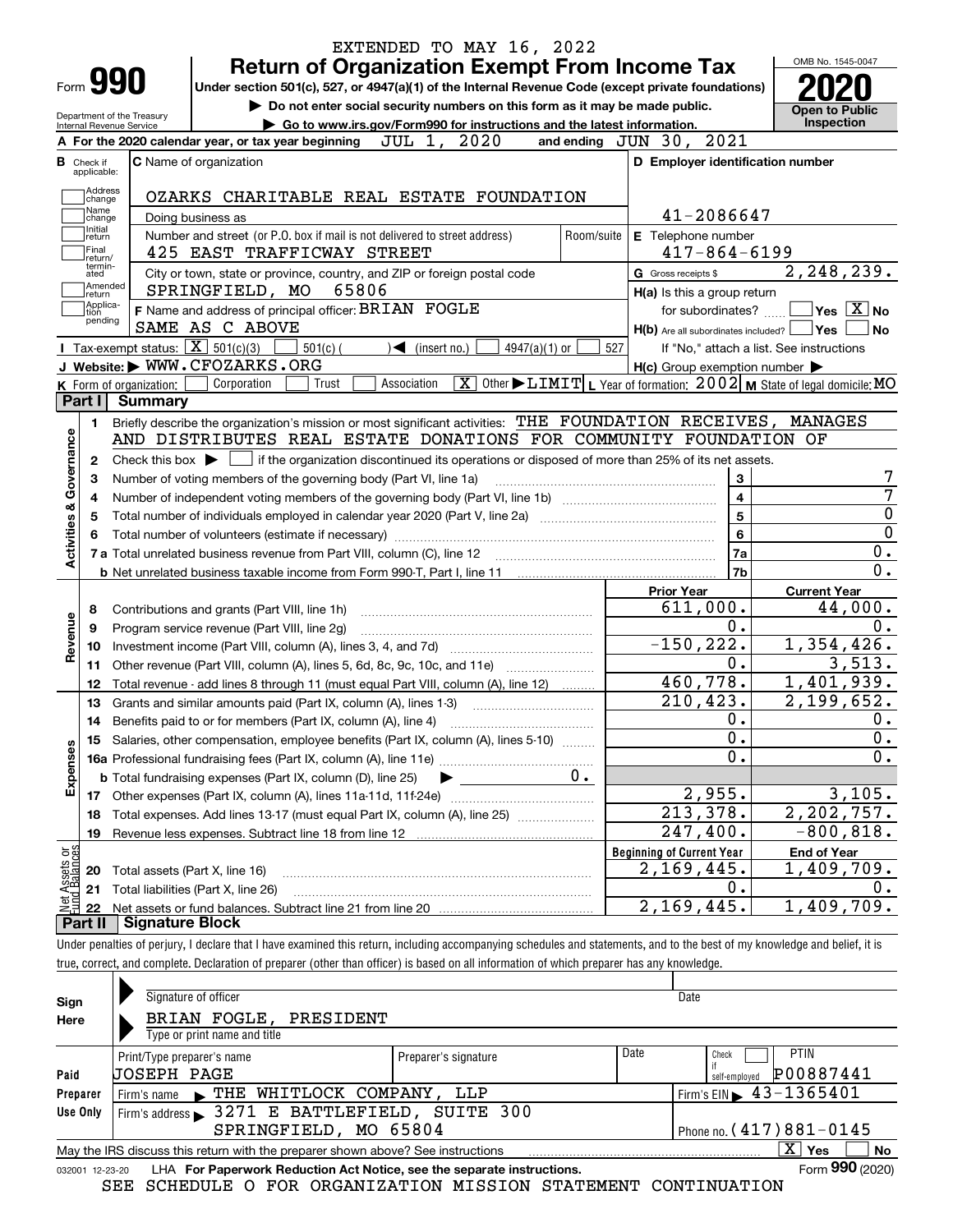| Part III     | 41-2086647<br>OZARKS CHARITABLE REAL ESTATE FOUNDATION<br>Page 2<br>Form 990 (2020)<br><b>Statement of Program Service Accomplishments</b>                                                                                                                                                                                                  |
|--------------|---------------------------------------------------------------------------------------------------------------------------------------------------------------------------------------------------------------------------------------------------------------------------------------------------------------------------------------------|
| 1            | Briefly describe the organization's mission:                                                                                                                                                                                                                                                                                                |
|              | THE FOUNDATION RECEIVES, MANAGES AND DISTRIBUTES REAL ESTATE DONATIONS<br>FOR COMMUNITY FOUNDATION OF THE OZARKS, INC.                                                                                                                                                                                                                      |
|              |                                                                                                                                                                                                                                                                                                                                             |
| $\mathbf{2}$ | Did the organization undertake any significant program services during the year which were not listed on the<br>$\sqrt{}$ Yes $\sqrt{}$ $\overline{\rm X}$ No<br>prior Form 990 or 990-EZ?<br>If "Yes," describe these new services on Schedule O.                                                                                          |
| 3            | $\sqrt{}$ Yes $\sqrt{}$ X $\sqrt{}$ No<br>Did the organization cease conducting, or make significant changes in how it conducts, any program services?<br>If "Yes," describe these changes on Schedule O.                                                                                                                                   |
| 4            | Describe the organization's program service accomplishments for each of its three largest program services, as measured by expenses.<br>Section 501(c)(3) and 501(c)(4) organizations are required to report the amount of grants and allocations to others, the total expenses, and<br>revenue, if any, for each program service reported. |
| 4a           | 2, 202, 757. including grants of \$2, 199, 652. ) (Revenue \$<br>) (Expenses \$<br>(Code:<br>IN SEPTEMBER 2002, THE OZARKS CHARITABLE REAL ESTATE FOUNDATION, A TYPE                                                                                                                                                                        |
|              | 1 SUPPORTING ORGANIZATION OF THE COMMUNITY FOUNDATION OF THE OZARKS,                                                                                                                                                                                                                                                                        |
|              | WAS ESTABLISHED TO ACCEPT GIFTS OF REAL ESTATE. NET PROCEEDS<br>OF<br>CONTRIBUTED ASSETS ARE TRANSFERRED TO THE COMMUNITY FOUNDATION OF THE                                                                                                                                                                                                 |
|              | OZARKS TO SUPPORT ITS MISSION TO ENHANCE THE QUALITY OF LIFE THROUGH                                                                                                                                                                                                                                                                        |
|              | RESOURCE DEVELOPMENET, COMMUNITY GRANTMAKING, COLLABORATION, AND PUBLIC                                                                                                                                                                                                                                                                     |
|              | LEADERSHIP.                                                                                                                                                                                                                                                                                                                                 |
|              |                                                                                                                                                                                                                                                                                                                                             |
|              |                                                                                                                                                                                                                                                                                                                                             |
|              |                                                                                                                                                                                                                                                                                                                                             |
| 4b           |                                                                                                                                                                                                                                                                                                                                             |
|              |                                                                                                                                                                                                                                                                                                                                             |
|              |                                                                                                                                                                                                                                                                                                                                             |
|              |                                                                                                                                                                                                                                                                                                                                             |
|              |                                                                                                                                                                                                                                                                                                                                             |
|              |                                                                                                                                                                                                                                                                                                                                             |
|              |                                                                                                                                                                                                                                                                                                                                             |
|              |                                                                                                                                                                                                                                                                                                                                             |
|              |                                                                                                                                                                                                                                                                                                                                             |
|              |                                                                                                                                                                                                                                                                                                                                             |
| 4c           | (Code: ) (Expenses \$<br>including grants of $$$<br>) (Revenue \$                                                                                                                                                                                                                                                                           |
|              |                                                                                                                                                                                                                                                                                                                                             |
|              |                                                                                                                                                                                                                                                                                                                                             |
|              |                                                                                                                                                                                                                                                                                                                                             |
|              |                                                                                                                                                                                                                                                                                                                                             |
|              |                                                                                                                                                                                                                                                                                                                                             |
|              |                                                                                                                                                                                                                                                                                                                                             |
|              |                                                                                                                                                                                                                                                                                                                                             |
|              |                                                                                                                                                                                                                                                                                                                                             |
|              |                                                                                                                                                                                                                                                                                                                                             |
| 4d           | Other program services (Describe on Schedule O.)                                                                                                                                                                                                                                                                                            |
|              | (Expenses \$<br>(Revenue \$<br>including grants of \$                                                                                                                                                                                                                                                                                       |
| 4e           | 2,202,757.<br>Total program service expenses                                                                                                                                                                                                                                                                                                |
|              | Form 990 (2020)                                                                                                                                                                                                                                                                                                                             |
|              | 032002 12-23-20<br>3                                                                                                                                                                                                                                                                                                                        |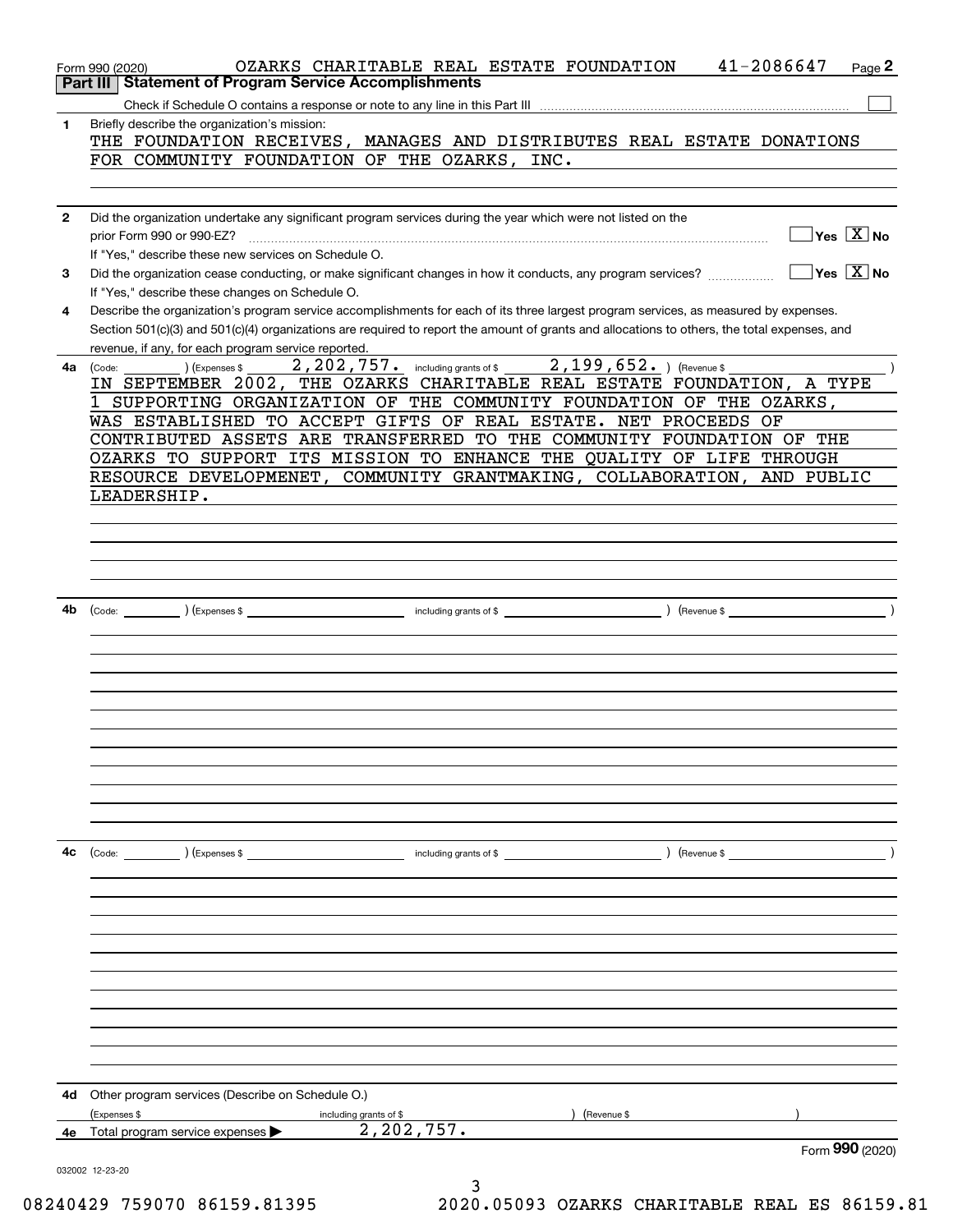|  | Form 990 (2020) |  |
|--|-----------------|--|

|     |                                                                                                                                       |                   | Yes                   | No                      |
|-----|---------------------------------------------------------------------------------------------------------------------------------------|-------------------|-----------------------|-------------------------|
| 1   | Is the organization described in section $501(c)(3)$ or $4947(a)(1)$ (other than a private foundation)?                               |                   |                       |                         |
|     |                                                                                                                                       | 1.                | х                     |                         |
| 2   |                                                                                                                                       | $\mathbf 2$       | $\overline{\text{x}}$ |                         |
| 3   | Did the organization engage in direct or indirect political campaign activities on behalf of or in opposition to candidates for       |                   |                       |                         |
|     |                                                                                                                                       | 3                 |                       | x                       |
| 4   | Section 501(c)(3) organizations. Did the organization engage in lobbying activities, or have a section 501(h) election in effect      |                   |                       |                         |
|     |                                                                                                                                       | 4                 |                       | x                       |
| 5   | Is the organization a section 501(c)(4), 501(c)(5), or 501(c)(6) organization that receives membership dues, assessments, or          |                   |                       |                         |
|     |                                                                                                                                       | 5                 |                       | x                       |
| 6   | Did the organization maintain any donor advised funds or any similar funds or accounts for which donors have the right to             |                   |                       | x                       |
| 7   | provide advice on the distribution or investment of amounts in such funds or accounts? If "Yes," complete Schedule D, Part I          | 6                 |                       |                         |
|     | Did the organization receive or hold a conservation easement, including easements to preserve open space,                             | $\overline{7}$    |                       | x                       |
| 8   | Did the organization maintain collections of works of art, historical treasures, or other similar assets? If "Yes," complete          |                   |                       |                         |
|     |                                                                                                                                       | 8                 |                       | x                       |
| 9   | Did the organization report an amount in Part X, line 21, for escrow or custodial account liability, serve as a custodian for         |                   |                       |                         |
|     | amounts not listed in Part X; or provide credit counseling, debt management, credit repair, or debt negotiation services?             |                   |                       |                         |
|     |                                                                                                                                       | 9                 |                       | x                       |
| 10  | Did the organization, directly or through a related organization, hold assets in donor-restricted endowments                          |                   |                       |                         |
|     |                                                                                                                                       | 10                |                       | x                       |
| 11  | If the organization's answer to any of the following questions is "Yes," then complete Schedule D, Parts VI, VII, VIII, IX, or X      |                   |                       |                         |
|     | as applicable.                                                                                                                        |                   |                       |                         |
|     | a Did the organization report an amount for land, buildings, and equipment in Part X, line 10? If "Yes," complete Schedule D,         |                   |                       |                         |
|     |                                                                                                                                       | 11a               | X                     |                         |
|     | <b>b</b> Did the organization report an amount for investments - other securities in Part X, line 12, that is 5% or more of its total |                   |                       |                         |
|     |                                                                                                                                       | 11b               |                       | X                       |
|     | c Did the organization report an amount for investments - program related in Part X, line 13, that is 5% or more of its total         |                   |                       |                         |
|     |                                                                                                                                       | 11c               |                       | x                       |
|     | d Did the organization report an amount for other assets in Part X, line 15, that is 5% or more of its total assets reported in       |                   |                       | x                       |
|     |                                                                                                                                       | 11d<br><b>11e</b> |                       | $\overline{\mathbf{x}}$ |
| f   | Did the organization's separate or consolidated financial statements for the tax year include a footnote that addresses               |                   |                       |                         |
|     | the organization's liability for uncertain tax positions under FIN 48 (ASC 740)? If "Yes," complete Schedule D. Part X                | 11f               |                       | x                       |
|     | 12a Did the organization obtain separate, independent audited financial statements for the tax year? If "Yes," complete               |                   |                       |                         |
|     |                                                                                                                                       | 12a               |                       | X                       |
|     | <b>b</b> Was the organization included in consolidated, independent audited financial statements for the tax year?                    |                   |                       |                         |
|     | If "Yes," and if the organization answered "No" to line 12a, then completing Schedule D, Parts XI and XII is optional                 | 12b               | X.                    |                         |
| 13  |                                                                                                                                       | 13                |                       | $\mathbf{X}$            |
| 14a | Did the organization maintain an office, employees, or agents outside of the United States?                                           | 14a               |                       | $\overline{\text{x}}$   |
| b   | Did the organization have aggregate revenues or expenses of more than \$10,000 from grantmaking, fundraising, business,               |                   |                       |                         |
|     | investment, and program service activities outside the United States, or aggregate foreign investments valued at \$100,000            |                   |                       |                         |
|     |                                                                                                                                       | 14b               |                       | x                       |
| 15  | Did the organization report on Part IX, column (A), line 3, more than \$5,000 of grants or other assistance to or for any             |                   |                       |                         |
|     |                                                                                                                                       | 15                |                       | x                       |
| 16  | Did the organization report on Part IX, column (A), line 3, more than \$5,000 of aggregate grants or other assistance to              |                   |                       |                         |
|     |                                                                                                                                       | 16                |                       | x                       |
| 17  | Did the organization report a total of more than \$15,000 of expenses for professional fundraising services on Part IX,               |                   |                       | x                       |
| 18  | Did the organization report more than \$15,000 total of fundraising event gross income and contributions on Part VIII, lines          | 17                |                       |                         |
|     |                                                                                                                                       | 18                |                       | x                       |
| 19  | Did the organization report more than \$15,000 of gross income from gaming activities on Part VIII, line 9a? If "Yes."                |                   |                       |                         |
|     |                                                                                                                                       | 19                |                       | x                       |
| 20a |                                                                                                                                       | 20a               |                       | $\overline{\mathbf{x}}$ |
| b   | If "Yes" to line 20a, did the organization attach a copy of its audited financial statements to this return?                          | 20b               |                       |                         |
| 21  | Did the organization report more than \$5,000 of grants or other assistance to any domestic organization or                           |                   |                       |                         |
|     |                                                                                                                                       | 21                | х                     |                         |
|     | 032003 12-23-20                                                                                                                       |                   |                       | Form 990 (2020)         |

032003 12-23-20

4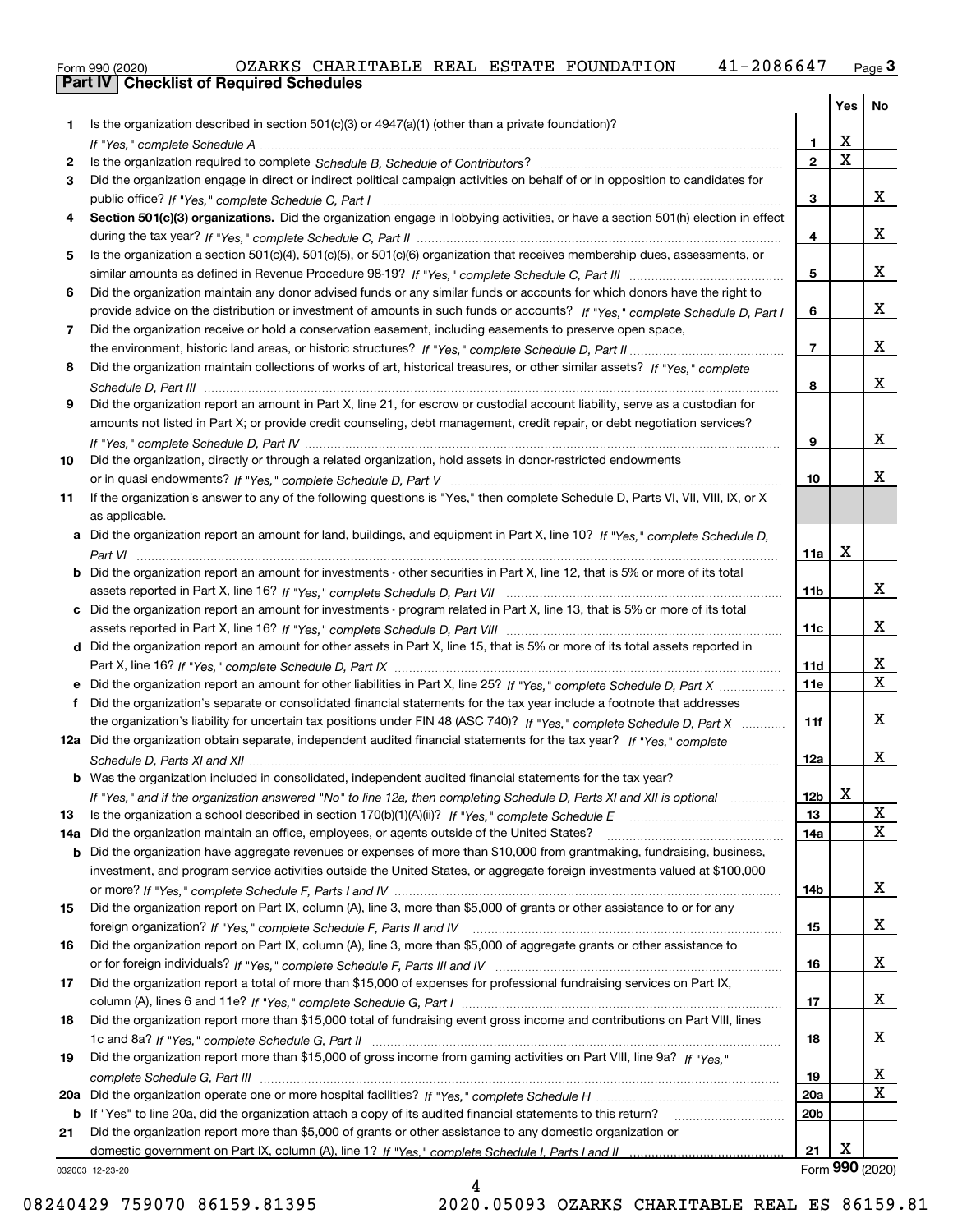Form 990 (2020) OZARKS CHARITABLE REAL ESTATE FOUNDATION 41-2086647 <sub>Page</sub> 4<br>**Part IV | Checklist of Required Schedules** <sub>(continued)</sub>

|          | Pall IV  <br>Crieckist of Required Scriedules (continued)                                                                                                   |                 |     |                 |
|----------|-------------------------------------------------------------------------------------------------------------------------------------------------------------|-----------------|-----|-----------------|
|          |                                                                                                                                                             |                 | Yes | No.             |
| 22       | Did the organization report more than \$5,000 of grants or other assistance to or for domestic individuals on                                               |                 |     |                 |
|          |                                                                                                                                                             | 22              |     | x               |
| 23       | Did the organization answer "Yes" to Part VII, Section A, line 3, 4, or 5 about compensation of the organization's current                                  |                 |     |                 |
|          | and former officers, directors, trustees, key employees, and highest compensated employees? If "Yes," complete                                              |                 |     |                 |
|          | 24a Did the organization have a tax-exempt bond issue with an outstanding principal amount of more than \$100,000 as of the                                 | 23              | x   |                 |
|          | last day of the year, that was issued after December 31, 2002? If "Yes," answer lines 24b through 24d and complete                                          |                 |     |                 |
|          |                                                                                                                                                             | 24a             |     | x               |
|          | <b>b</b> Did the organization invest any proceeds of tax-exempt bonds beyond a temporary period exception?                                                  | 24b             |     |                 |
|          | c Did the organization maintain an escrow account other than a refunding escrow at any time during the year to defease                                      |                 |     |                 |
|          |                                                                                                                                                             | 24c             |     |                 |
|          |                                                                                                                                                             | 24d             |     |                 |
|          | 25a Section 501(c)(3), 501(c)(4), and 501(c)(29) organizations. Did the organization engage in an excess benefit                                            |                 |     |                 |
|          |                                                                                                                                                             | 25a             |     | x               |
|          | b Is the organization aware that it engaged in an excess benefit transaction with a disqualified person in a prior year, and                                |                 |     |                 |
|          | that the transaction has not been reported on any of the organization's prior Forms 990 or 990-EZ? If "Yes," complete                                       |                 |     |                 |
|          | Schedule L. Part I                                                                                                                                          | 25b             |     | x               |
| 26       | Did the organization report any amount on Part X, line 5 or 22, for receivables from or payables to any current                                             |                 |     |                 |
|          | or former officer, director, trustee, key employee, creator or founder, substantial contributor, or 35%                                                     | 26              |     | х               |
| 27       | Did the organization provide a grant or other assistance to any current or former officer, director, trustee, key employee,                                 |                 |     |                 |
|          | creator or founder, substantial contributor or employee thereof, a grant selection committee member, or to a 35% controlled                                 |                 |     |                 |
|          | entity (including an employee thereof) or family member of any of these persons? If "Yes," complete Schedule L, Part III                                    | 27              |     | x               |
| 28       | Was the organization a party to a business transaction with one of the following parties (see Schedule L, Part IV                                           |                 |     |                 |
|          | instructions, for applicable filing thresholds, conditions, and exceptions):                                                                                |                 |     |                 |
|          | a A current or former officer, director, trustee, key employee, creator or founder, or substantial contributor? If                                          |                 |     |                 |
|          |                                                                                                                                                             | 28a             |     | х               |
|          |                                                                                                                                                             | 28 <sub>b</sub> |     | X               |
|          | c A 35% controlled entity of one or more individuals and/or organizations described in lines 28a or 28b? If                                                 |                 |     |                 |
|          |                                                                                                                                                             | 28c<br>29       | X   | X               |
| 29<br>30 | Did the organization receive contributions of art, historical treasures, or other similar assets, or qualified conservation                                 |                 |     |                 |
|          |                                                                                                                                                             | 30              |     | х               |
| 31       | Did the organization liquidate, terminate, or dissolve and cease operations? If "Yes," complete Schedule N, Part I                                          | 31              |     | X               |
| 32       | Did the organization sell, exchange, dispose of, or transfer more than 25% of its net assets? If "Yes," complete                                            |                 |     |                 |
|          | Schedule N. Part II                                                                                                                                         | 32              |     | х               |
| 33       | Did the organization own 100% of an entity disregarded as separate from the organization under Regulations                                                  |                 |     |                 |
|          |                                                                                                                                                             | 33              |     | x               |
| 34       | Was the organization related to any tax-exempt or taxable entity? If "Yes," complete Schedule R, Part II, III, or IV, and                                   |                 |     |                 |
|          |                                                                                                                                                             | 34              | X   |                 |
|          | 35a Did the organization have a controlled entity within the meaning of section 512(b)(13)?                                                                 | 35a             |     | X               |
|          | <b>b</b> If "Yes" to line 35a, did the organization receive any payment from or engage in any transaction with a controlled entity                          |                 |     |                 |
|          |                                                                                                                                                             | 35b             |     |                 |
| 36       | Section 501(c)(3) organizations. Did the organization make any transfers to an exempt non-charitable related organization?                                  | 36              |     | х               |
| 37       | Did the organization conduct more than 5% of its activities through an entity that is not a related organization                                            |                 |     |                 |
|          | and that is treated as a partnership for federal income tax purposes? If "Yes," complete Schedule R, Part VI                                                | 37              |     | х               |
| 38       | Did the organization complete Schedule O and provide explanations in Schedule O for Part VI, lines 11b and 19?                                              |                 |     |                 |
|          | Note: All Form 990 filers are required to complete Schedule O                                                                                               | 38              | х   |                 |
| Part V   | <b>Statements Regarding Other IRS Filings and Tax Compliance</b>                                                                                            |                 |     |                 |
|          | Check if Schedule O contains a response or note to any line in this Part V                                                                                  |                 |     |                 |
|          |                                                                                                                                                             |                 | Yes | No              |
|          | 1a                                                                                                                                                          |                 |     |                 |
|          | 0<br><b>b</b> Enter the number of Forms W-2G included in line 1a. Enter -0- if not applicable<br>1b                                                         |                 |     |                 |
| c        | Did the organization comply with backup withholding rules for reportable payments to vendors and reportable gaming<br>(gambling) winnings to prize winners? |                 |     |                 |
|          | 032004 12-23-20                                                                                                                                             | 1c              |     | Form 990 (2020) |
|          |                                                                                                                                                             |                 |     |                 |
|          | 0.010000000000                                                                                                                                              |                 |     |                 |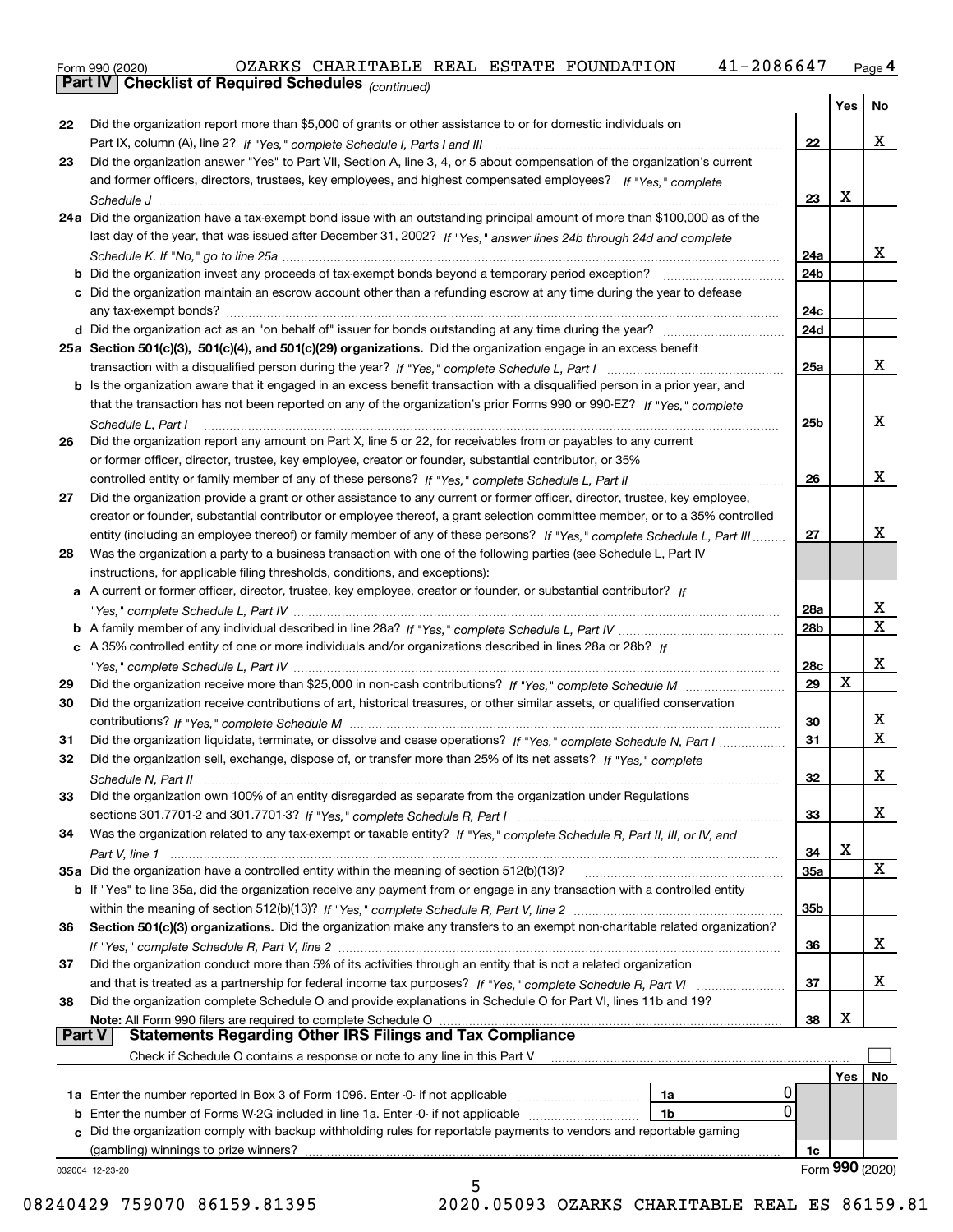|    | 41-2086647<br>OZARKS CHARITABLE REAL ESTATE FOUNDATION<br>Form 990 (2020)                                                                                    |     |         | $Page$ <sup>5</sup> |
|----|--------------------------------------------------------------------------------------------------------------------------------------------------------------|-----|---------|---------------------|
|    | Statements Regarding Other IRS Filings and Tax Compliance (continued)<br><b>Part V</b>                                                                       |     |         |                     |
|    |                                                                                                                                                              |     | Yes $ $ | No                  |
|    | 2a Enter the number of employees reported on Form W-3, Transmittal of Wage and Tax Statements,                                                               |     |         |                     |
|    | 0<br>filed for the calendar year ending with or within the year covered by this return <i>manumumumum</i><br>2a                                              |     |         |                     |
|    |                                                                                                                                                              | 2b  |         |                     |
|    |                                                                                                                                                              |     |         |                     |
|    | 3a Did the organization have unrelated business gross income of \$1,000 or more during the year?                                                             | 3a  |         | x                   |
|    |                                                                                                                                                              | 3b  |         |                     |
|    | 4a At any time during the calendar year, did the organization have an interest in, or a signature or other authority over, a                                 |     |         |                     |
|    |                                                                                                                                                              | 4a  |         | x                   |
|    | <b>b</b> If "Yes," enter the name of the foreign country $\triangleright$                                                                                    |     |         |                     |
|    | See instructions for filing requirements for FinCEN Form 114, Report of Foreign Bank and Financial Accounts (FBAR).                                          |     |         |                     |
|    |                                                                                                                                                              | 5a  |         | Х                   |
|    |                                                                                                                                                              | 5b  |         | х                   |
|    |                                                                                                                                                              | 5c  |         |                     |
|    | 6a Does the organization have annual gross receipts that are normally greater than \$100,000, and did the organization solicit                               |     |         |                     |
|    | any contributions that were not tax deductible as charitable contributions?                                                                                  | 6a  |         | x                   |
|    | <b>b</b> If "Yes," did the organization include with every solicitation an express statement that such contributions or gifts                                |     |         |                     |
|    | were not tax deductible?                                                                                                                                     | 6b  |         |                     |
| 7  | Organizations that may receive deductible contributions under section 170(c).                                                                                |     |         |                     |
| а  | Did the organization receive a payment in excess of \$75 made partly as a contribution and partly for goods and services provided to the payor?              | 7a  |         | x                   |
|    | <b>b</b> If "Yes," did the organization notify the donor of the value of the goods or services provided?                                                     | 7b  |         |                     |
|    | c Did the organization sell, exchange, or otherwise dispose of tangible personal property for which it was required                                          |     |         |                     |
|    |                                                                                                                                                              | 7c  |         | х                   |
|    | 7d                                                                                                                                                           |     |         |                     |
| е  | Did the organization receive any funds, directly or indirectly, to pay premiums on a personal benefit contract?                                              | 7e  |         |                     |
| f  | Did the organization, during the year, pay premiums, directly or indirectly, on a personal benefit contract?                                                 | 7f  |         |                     |
| g  | If the organization received a contribution of qualified intellectual property, did the organization file Form 8899 as required?                             | 7g  |         |                     |
|    | h If the organization received a contribution of cars, boats, airplanes, or other vehicles, did the organization file a Form 1098-C?                         | 7h  |         |                     |
| 8  | Sponsoring organizations maintaining donor advised funds. Did a donor advised fund maintained by the                                                         |     |         |                     |
|    | sponsoring organization have excess business holdings at any time during the year?                                                                           | 8   |         |                     |
| 9  | Sponsoring organizations maintaining donor advised funds.                                                                                                    |     |         |                     |
| а  | Did the sponsoring organization make any taxable distributions under section 4966?                                                                           | 9а  |         |                     |
|    | <b>b</b> Did the sponsoring organization make a distribution to a donor, donor advisor, or related person?                                                   | 9b  |         |                     |
| 10 | Section 501(c)(7) organizations. Enter:                                                                                                                      |     |         |                     |
| а  | 10a<br>Initiation fees and capital contributions included on Part VIII, line 12 [111] [11] [11] [12] [11] [11] [12] [                                        |     |         |                     |
|    | 10b <br>Gross receipts, included on Form 990, Part VIII, line 12, for public use of club facilities                                                          |     |         |                     |
| 11 | Section 501(c)(12) organizations. Enter:                                                                                                                     |     |         |                     |
| а  | Gross income from members or shareholders<br>11a                                                                                                             |     |         |                     |
|    | b Gross income from other sources (Do not net amounts due or paid to other sources against                                                                   |     |         |                     |
|    | amounts due or received from them.)<br>11b<br>12a Section 4947(a)(1) non-exempt charitable trusts. Is the organization filing Form 990 in lieu of Form 1041? | 12a |         |                     |
|    | 12b<br><b>b</b> If "Yes," enter the amount of tax-exempt interest received or accrued during the year <i>manument</i> of                                     |     |         |                     |
| 13 | Section 501(c)(29) qualified nonprofit health insurance issuers.                                                                                             |     |         |                     |
|    | a Is the organization licensed to issue qualified health plans in more than one state?                                                                       | 13а |         |                     |
|    | Note: See the instructions for additional information the organization must report on Schedule O.                                                            |     |         |                     |
|    | <b>b</b> Enter the amount of reserves the organization is required to maintain by the states in which the                                                    |     |         |                     |
|    | 13b                                                                                                                                                          |     |         |                     |
|    | 13с                                                                                                                                                          |     |         |                     |
|    | 14a Did the organization receive any payments for indoor tanning services during the tax year?                                                               | 14a |         | x                   |
|    | <b>b</b> If "Yes," has it filed a Form 720 to report these payments? If "No," provide an explanation on Schedule O                                           | 14b |         |                     |
| 15 | Is the organization subject to the section 4960 tax on payment(s) of more than \$1,000,000 in remuneration or                                                |     |         |                     |
|    |                                                                                                                                                              | 15  |         | x                   |
|    | If "Yes," see instructions and file Form 4720, Schedule N.                                                                                                   |     |         |                     |
| 16 | Is the organization an educational institution subject to the section 4968 excise tax on net investment income?                                              | 16  |         | x                   |
|    | If "Yes," complete Form 4720, Schedule O.                                                                                                                    |     |         |                     |

Form (2020) **990**

032005 12-23-20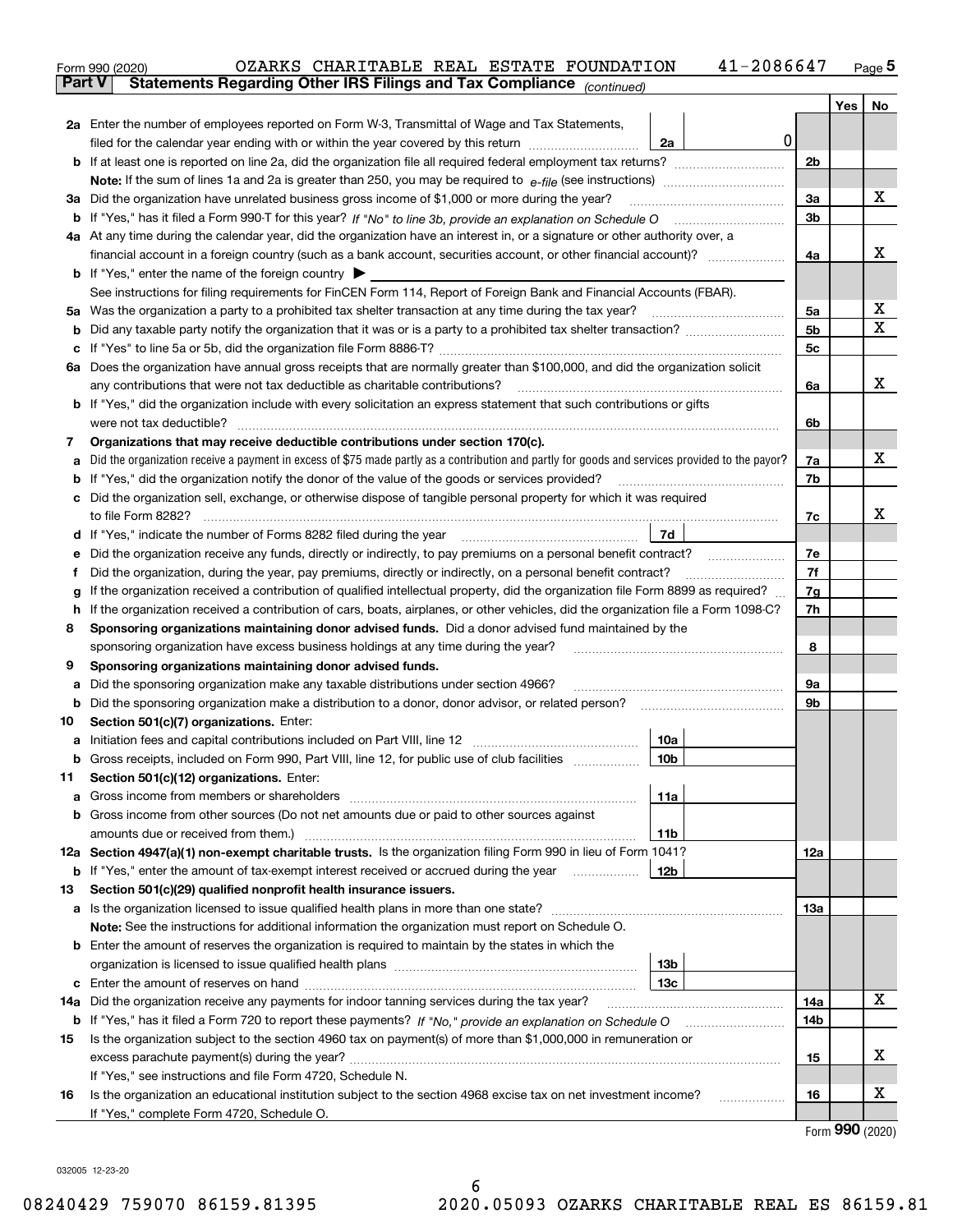|  | Form 990 (2020) |
|--|-----------------|
|  |                 |

#### $_{\rm Form}$ 990 (2020) OZARKS CHARITABLE REAL ESTATE FOUNDATION 4 $1$ -2086647  $_{\rm Page}$

orm 990 (2020) OZARKS CHARITABLE REAL ESTATE FOUNDATION 41-2086647 <sub>Page</sub> 6<br><mark>Part VI | Governance, Management, and Disclosure</mark> <sub>For each "Yes" response to lines 2 through 7b below, and for a "No" response</sub> *to line 8a, 8b, or 10b below, describe the circumstances, processes, or changes on Schedule O. See instructions.*

|    |                                                                                                                                                                            |    |                         | Yes             | No                      |
|----|----------------------------------------------------------------------------------------------------------------------------------------------------------------------------|----|-------------------------|-----------------|-------------------------|
|    | <b>1a</b> Enter the number of voting members of the governing body at the end of the tax year <i>manumum</i>                                                               | 1a | 7                       |                 |                         |
|    | If there are material differences in voting rights among members of the governing body, or if the governing                                                                |    |                         |                 |                         |
|    | body delegated broad authority to an executive committee or similar committee, explain on Schedule O.                                                                      |    |                         |                 |                         |
|    |                                                                                                                                                                            | 1b | 7                       |                 |                         |
| 2  | Did any officer, director, trustee, or key employee have a family relationship or a business relationship with any other                                                   |    |                         |                 |                         |
|    | officer, director, trustee, or key employee?                                                                                                                               |    | $\mathbf{2}$            |                 | X                       |
| 3  | Did the organization delegate control over management duties customarily performed by or under the direct supervision                                                      |    |                         |                 |                         |
|    |                                                                                                                                                                            |    | 3                       |                 | X                       |
| 4  | Did the organization make any significant changes to its governing documents since the prior Form 990 was filed?                                                           |    | $\overline{\mathbf{4}}$ |                 | $\overline{\mathbf{x}}$ |
| 5  |                                                                                                                                                                            |    | 5                       |                 | $\mathbf X$             |
| 6  | Did the organization have members or stockholders?                                                                                                                         |    | 6                       |                 | $\mathbf X$             |
|    | 7a Did the organization have members, stockholders, or other persons who had the power to elect or appoint one or                                                          |    |                         |                 |                         |
|    |                                                                                                                                                                            |    | 7a                      |                 | X                       |
|    | <b>b</b> Are any governance decisions of the organization reserved to (or subject to approval by) members, stockholders, or                                                |    |                         |                 |                         |
|    | persons other than the governing body?                                                                                                                                     |    | 7b                      |                 | X                       |
| 8  | Did the organization contemporaneously document the meetings held or written actions undertaken during the year by the following:                                          |    |                         |                 |                         |
| a  |                                                                                                                                                                            |    | 8a                      | X               |                         |
|    |                                                                                                                                                                            |    | 8b                      | X               |                         |
| 9  | Is there any officer, director, trustee, or key employee listed in Part VII, Section A, who cannot be reached at the                                                       |    |                         |                 |                         |
|    |                                                                                                                                                                            |    | 9                       |                 | x                       |
|    | Section B. Policies (This Section B requests information about policies not required by the Internal Revenue Code.)                                                        |    |                         |                 |                         |
|    |                                                                                                                                                                            |    |                         | Yes∣            | No                      |
|    |                                                                                                                                                                            |    | 10a                     |                 | X                       |
|    | <b>b</b> If "Yes," did the organization have written policies and procedures governing the activities of such chapters, affiliates,                                        |    |                         |                 |                         |
|    |                                                                                                                                                                            |    | 10 <sub>b</sub>         |                 |                         |
|    | 11a Has the organization provided a complete copy of this Form 990 to all members of its governing body before filing the form?                                            |    | 11a                     | $\mathbf X$     |                         |
|    | <b>b</b> Describe in Schedule O the process, if any, used by the organization to review this Form 990.                                                                     |    |                         |                 |                         |
|    |                                                                                                                                                                            |    | 12a                     | X               |                         |
| b  |                                                                                                                                                                            |    | 12b                     | X               |                         |
|    | c Did the organization regularly and consistently monitor and enforce compliance with the policy? If "Yes," describe                                                       |    |                         |                 |                         |
|    | in Schedule O how this was done www.communication.com/www.communications.com/www.communications.com/                                                                       |    | 12c                     | X               |                         |
| 13 |                                                                                                                                                                            |    | 13                      | X               |                         |
| 14 | Did the organization have a written document retention and destruction policy? manufactured and the organization have a written document retention and destruction policy? |    | 14                      | $\mathbf X$     |                         |
| 15 | Did the process for determining compensation of the following persons include a review and approval by independent                                                         |    |                         |                 |                         |
|    | persons, comparability data, and contemporaneous substantiation of the deliberation and decision?                                                                          |    |                         |                 |                         |
|    |                                                                                                                                                                            |    | 15a                     |                 | X                       |
|    |                                                                                                                                                                            |    | 15 <sub>b</sub>         |                 | $\mathbf X$             |
|    | If "Yes" to line 15a or 15b, describe the process in Schedule O (see instructions).                                                                                        |    |                         |                 |                         |
|    |                                                                                                                                                                            |    |                         |                 |                         |
|    | 16a Did the organization invest in, contribute assets to, or participate in a joint venture or similar arrangement with a                                                  |    |                         |                 | X                       |
|    | taxable entity during the year?<br><b>b</b> If "Yes," did the organization follow a written policy or procedure requiring the organization to evaluate its participation   |    | 16a                     |                 |                         |
|    |                                                                                                                                                                            |    |                         |                 |                         |
|    | in joint venture arrangements under applicable federal tax law, and take steps to safeguard the organization's                                                             |    |                         |                 |                         |
|    |                                                                                                                                                                            |    | 16b                     |                 |                         |
|    | <b>Section C. Disclosure</b>                                                                                                                                               |    |                         |                 |                         |
| 17 | NONE<br>List the states with which a copy of this Form 990 is required to be filed $\blacktriangleright$                                                                   |    |                         |                 |                         |
| 18 | Section 6104 requires an organization to make its Forms 1023 (1024 or 1024-A, if applicable), 990, and 990-T (Section 501(c)(3)s only) available                           |    |                         |                 |                         |
|    | for public inspection. Indicate how you made these available. Check all that apply.                                                                                        |    |                         |                 |                         |
|    | $X$ Upon request<br>$ X $ Own website<br>$X$ Another's website<br>Other (explain on Schedule O)                                                                            |    |                         |                 |                         |
| 19 | Describe on Schedule O whether (and if so, how) the organization made its governing documents, conflict of interest policy, and financial                                  |    |                         |                 |                         |
|    | statements available to the public during the tax year.                                                                                                                    |    |                         |                 |                         |
| 20 | State the name, address, and telephone number of the person who possesses the organization's books and records                                                             |    |                         |                 |                         |
|    | LUIS LEON, CFO - 417-864-6199                                                                                                                                              |    |                         |                 |                         |
|    | 65806<br>425 E TRAFFICWAY, SPRINGFIELD, MO                                                                                                                                 |    |                         |                 |                         |
|    | 032006 12-23-20                                                                                                                                                            |    |                         | Form 990 (2020) |                         |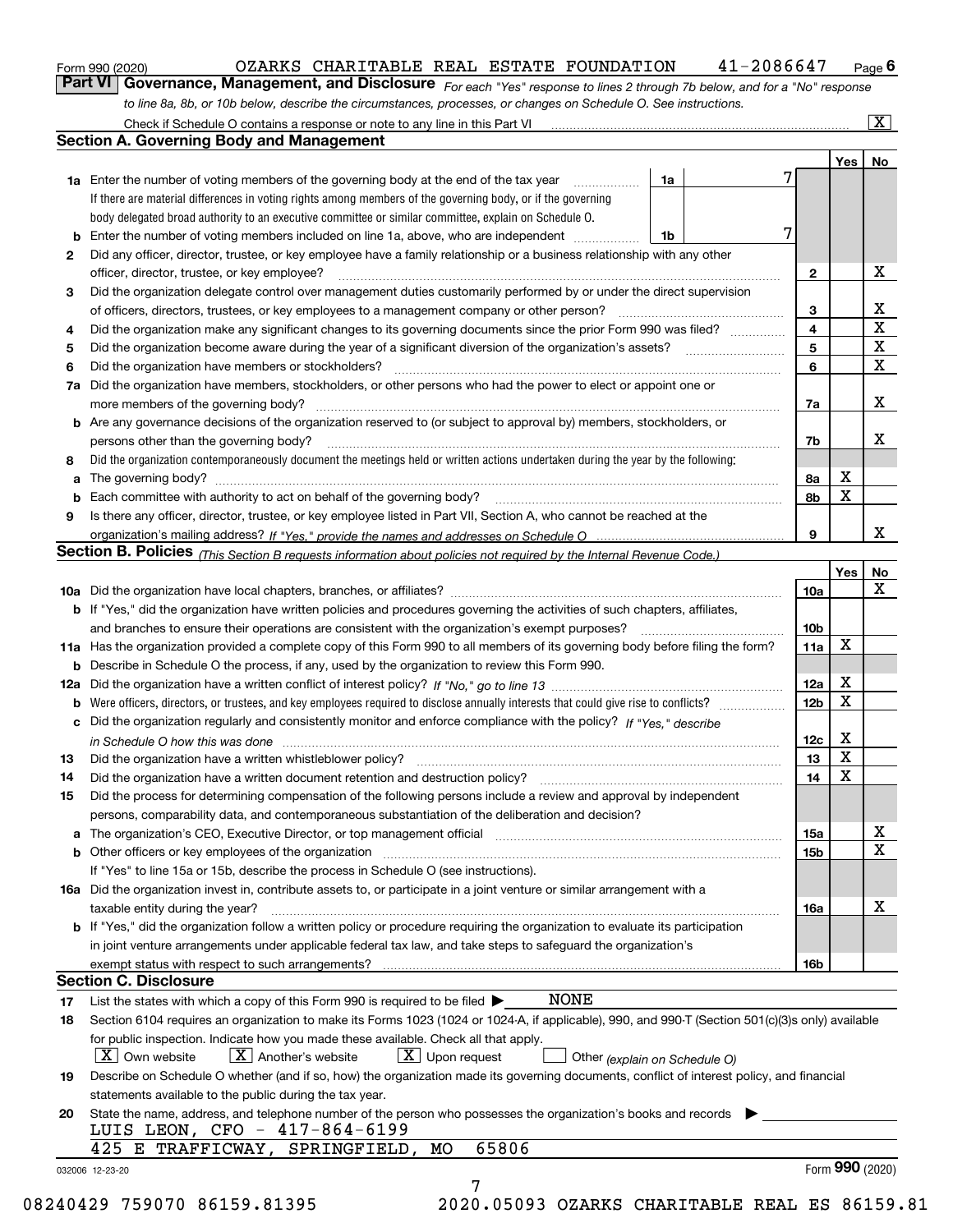$\mathcal{L}^{\text{max}}$ 

| Form 990 (2020)                               |                                                                                            | OZARKS CHARITABLE REAL ESTATE FOUNDATION |  |  |  | 41-2086647 | Page 7 |  |  |  |
|-----------------------------------------------|--------------------------------------------------------------------------------------------|------------------------------------------|--|--|--|------------|--------|--|--|--|
|                                               | Part VII Compensation of Officers, Directors, Trustees, Key Employees, Highest Compensated |                                          |  |  |  |            |        |  |  |  |
| <b>Employees, and Independent Contractors</b> |                                                                                            |                                          |  |  |  |            |        |  |  |  |

Check if Schedule O contains a response or note to any line in this Part VII

**Section A. Officers, Directors, Trustees, Key Employees, and Highest Compensated Employees**

**1a**  Complete this table for all persons required to be listed. Report compensation for the calendar year ending with or within the organization's tax year. **•** List all of the organization's current officers, directors, trustees (whether individuals or organizations), regardless of amount of compensation.

Enter -0- in columns (D), (E), and (F) if no compensation was paid.

 $\bullet$  List all of the organization's  $\,$ current key employees, if any. See instructions for definition of "key employee."

**•** List the organization's five current highest compensated employees (other than an officer, director, trustee, or key employee) who received reportable compensation (Box 5 of Form W-2 and/or Box 7 of Form 1099-MISC) of more than \$100,000 from the organization and any related organizations.

**•** List all of the organization's former officers, key employees, and highest compensated employees who received more than \$100,000 of reportable compensation from the organization and any related organizations.

**former directors or trustees**  ¥ List all of the organization's that received, in the capacity as a former director or trustee of the organization, more than \$10,000 of reportable compensation from the organization and any related organizations.

See instructions for the order in which to list the persons above.

Check this box if neither the organization nor any related organization compensated any current officer, director, or trustee.  $\mathcal{L}^{\text{max}}$ 

| (A)                        | (B)                  |                                                                  |                                         |                         | (C)          |                                   |        | (D)                             | (E)             | (F)                         |  |  |  |  |
|----------------------------|----------------------|------------------------------------------------------------------|-----------------------------------------|-------------------------|--------------|-----------------------------------|--------|---------------------------------|-----------------|-----------------------------|--|--|--|--|
| Name and title             | Average              |                                                                  | Position<br>(do not check more than one |                         |              |                                   |        | Reportable                      | Reportable      | Estimated                   |  |  |  |  |
|                            | hours per            | box, unless person is both an<br>officer and a director/trustee) |                                         |                         |              |                                   |        | compensation                    | compensation    | amount of                   |  |  |  |  |
|                            | week                 |                                                                  |                                         |                         |              |                                   |        | from                            | from related    | other                       |  |  |  |  |
|                            | (list any            |                                                                  |                                         |                         |              |                                   |        | the                             | organizations   | compensation                |  |  |  |  |
|                            | hours for<br>related |                                                                  |                                         |                         |              |                                   |        | organization<br>(W-2/1099-MISC) | (W-2/1099-MISC) | from the                    |  |  |  |  |
|                            | organizations        |                                                                  |                                         |                         |              |                                   |        |                                 |                 | organization<br>and related |  |  |  |  |
|                            | below                |                                                                  |                                         |                         |              |                                   |        |                                 |                 | organizations               |  |  |  |  |
|                            | line)                | Individual trustee or director                                   | Institutional trustee                   | Officer                 | Key employee | Highest compensated<br>  employee | Former |                                 |                 |                             |  |  |  |  |
| (1) BRIAN FOGLE            | 1.00                 |                                                                  |                                         |                         |              |                                   |        |                                 |                 |                             |  |  |  |  |
| PRESIDENT/MANAGING PARTNER | 49.00                | $\mathbf X$                                                      |                                         | $\mathbf X$             |              |                                   |        | $0$ .                           | 175,830.        | 32,259.                     |  |  |  |  |
| (2) JEFF FRYE              | 1.00                 |                                                                  |                                         |                         |              |                                   |        |                                 |                 |                             |  |  |  |  |
| BOARD OF DIRECTORS         | 0.00                 | $\mathbf X$                                                      |                                         |                         |              |                                   |        | 0.                              | 0.              | $0_{\cdot}$                 |  |  |  |  |
| (3) ROBIN MORGAN           | 1.00                 |                                                                  |                                         |                         |              |                                   |        |                                 |                 |                             |  |  |  |  |
| BOARD OF DIRECTORS         | 3.00                 | X                                                                |                                         | $\mathbf X$             |              |                                   |        | $\mathbf 0$ .                   | 0.              | $\mathbf 0$ .               |  |  |  |  |
| (4) KEITH ROBERTS          | 1.00                 |                                                                  |                                         |                         |              |                                   |        |                                 |                 |                             |  |  |  |  |
| BOARD OF DIRECTORS         | 0.00                 | $\mathbf X$                                                      |                                         |                         |              |                                   |        | $\mathbf 0$ .                   | $0$ .           | $0_{.}$                     |  |  |  |  |
| (5) TOM RANKIN             | 1.00                 |                                                                  |                                         |                         |              |                                   |        |                                 |                 |                             |  |  |  |  |
| BOARD OF DIRECTORS         | 0.00                 | X                                                                |                                         |                         |              |                                   |        | $\mathbf 0$ .                   | 0.              | $0_{.}$                     |  |  |  |  |
| (6) RHONDA CHRISTOPHER     | 1.00                 |                                                                  |                                         |                         |              |                                   |        |                                 |                 |                             |  |  |  |  |
| BOARD OF DIRECTORS         | 3.00                 | $\mathbf X$                                                      |                                         | $\overline{\textbf{X}}$ |              |                                   |        | 0.                              | 0.              | 0.                          |  |  |  |  |
| (7) ABRAM MCGULL II        | 1.00                 |                                                                  |                                         |                         |              |                                   |        |                                 |                 |                             |  |  |  |  |
| BOARD OF DIRECTORS         | 3.00                 | $\mathbf X$                                                      |                                         |                         |              |                                   |        | 0.                              | 0.              | $\mathbf 0$ .               |  |  |  |  |
|                            |                      |                                                                  |                                         |                         |              |                                   |        |                                 |                 |                             |  |  |  |  |
|                            |                      |                                                                  |                                         |                         |              |                                   |        |                                 |                 |                             |  |  |  |  |
|                            |                      |                                                                  |                                         |                         |              |                                   |        |                                 |                 |                             |  |  |  |  |
|                            |                      |                                                                  |                                         |                         |              |                                   |        |                                 |                 |                             |  |  |  |  |
|                            |                      |                                                                  |                                         |                         |              |                                   |        |                                 |                 |                             |  |  |  |  |
|                            |                      |                                                                  |                                         |                         |              |                                   |        |                                 |                 |                             |  |  |  |  |
|                            |                      |                                                                  |                                         |                         |              |                                   |        |                                 |                 |                             |  |  |  |  |
|                            |                      |                                                                  |                                         |                         |              |                                   |        |                                 |                 |                             |  |  |  |  |
|                            |                      |                                                                  |                                         |                         |              |                                   |        |                                 |                 |                             |  |  |  |  |
|                            |                      |                                                                  |                                         |                         |              |                                   |        |                                 |                 |                             |  |  |  |  |
|                            |                      |                                                                  |                                         |                         |              |                                   |        |                                 |                 |                             |  |  |  |  |
|                            |                      |                                                                  |                                         |                         |              |                                   |        |                                 |                 |                             |  |  |  |  |
|                            |                      |                                                                  |                                         |                         |              |                                   |        |                                 |                 |                             |  |  |  |  |
|                            |                      |                                                                  |                                         |                         |              |                                   |        |                                 |                 |                             |  |  |  |  |
|                            |                      |                                                                  |                                         |                         |              |                                   |        |                                 |                 |                             |  |  |  |  |
|                            |                      |                                                                  |                                         |                         |              |                                   |        |                                 |                 |                             |  |  |  |  |
|                            |                      |                                                                  |                                         |                         |              |                                   |        |                                 |                 |                             |  |  |  |  |
|                            |                      |                                                                  |                                         |                         |              |                                   |        |                                 |                 |                             |  |  |  |  |
|                            |                      |                                                                  |                                         |                         |              |                                   |        |                                 |                 |                             |  |  |  |  |

8

032007 12-23-20

Form (2020) **990**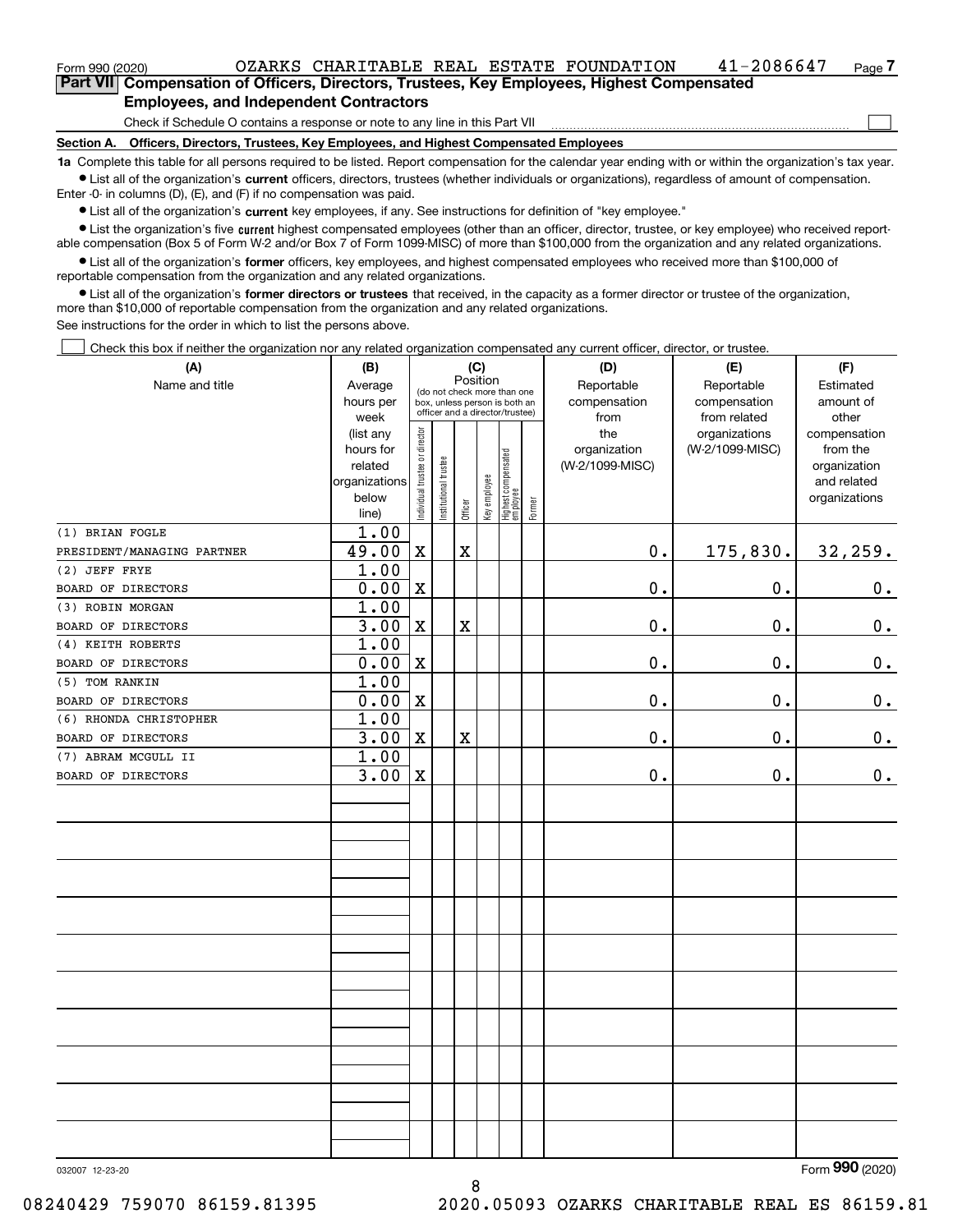|                 | Form 990 (2020)                                                                                                                                                     |                          |                                                       |                       |         |              |                                   |        | OZARKS CHARITABLE REAL ESTATE FOUNDATION | 41-2086647      |                  |                 |                              | Page 8 |
|-----------------|---------------------------------------------------------------------------------------------------------------------------------------------------------------------|--------------------------|-------------------------------------------------------|-----------------------|---------|--------------|-----------------------------------|--------|------------------------------------------|-----------------|------------------|-----------------|------------------------------|--------|
| <b>Part VII</b> | Section A. Officers, Directors, Trustees, Key Employees, and Highest Compensated Employees (continued)                                                              |                          |                                                       |                       |         |              |                                   |        |                                          |                 |                  |                 |                              |        |
|                 | (A)                                                                                                                                                                 | (B)                      |                                                       |                       |         | (C)          |                                   |        | (D)                                      | (E)             |                  |                 | (F)                          |        |
|                 | Name and title                                                                                                                                                      | Average                  | Position<br>Reportable<br>(do not check more than one |                       |         |              |                                   |        | Reportable                               |                 |                  | Estimated       |                              |        |
|                 |                                                                                                                                                                     | hours per                |                                                       |                       |         |              | box, unless person is both an     |        | compensation                             | compensation    |                  |                 | amount of                    |        |
|                 |                                                                                                                                                                     | week                     |                                                       |                       |         |              | officer and a director/trustee)   |        | from                                     | from related    |                  |                 | other                        |        |
|                 |                                                                                                                                                                     | (list any                |                                                       |                       |         |              |                                   |        | the                                      | organizations   |                  |                 | compensation                 |        |
|                 |                                                                                                                                                                     | hours for                |                                                       |                       |         |              |                                   |        | organization                             | (W-2/1099-MISC) |                  |                 | from the                     |        |
|                 |                                                                                                                                                                     | related<br>organizations |                                                       |                       |         |              |                                   |        | (W-2/1099-MISC)                          |                 |                  |                 | organization                 |        |
|                 |                                                                                                                                                                     | below                    |                                                       |                       |         |              |                                   |        |                                          |                 |                  |                 | and related<br>organizations |        |
|                 |                                                                                                                                                                     | line)                    | Individual trustee or director                        | Institutional trustee | Officer | Key employee | Highest compensated<br>  employee | Former |                                          |                 |                  |                 |                              |        |
|                 |                                                                                                                                                                     |                          |                                                       |                       |         |              |                                   |        |                                          |                 |                  |                 |                              |        |
|                 |                                                                                                                                                                     |                          |                                                       |                       |         |              |                                   |        |                                          |                 |                  |                 |                              |        |
|                 |                                                                                                                                                                     |                          |                                                       |                       |         |              |                                   |        |                                          |                 |                  |                 |                              |        |
|                 |                                                                                                                                                                     |                          |                                                       |                       |         |              |                                   |        |                                          |                 |                  |                 |                              |        |
|                 |                                                                                                                                                                     |                          |                                                       |                       |         |              |                                   |        |                                          |                 |                  |                 |                              |        |
|                 |                                                                                                                                                                     |                          |                                                       |                       |         |              |                                   |        |                                          |                 |                  |                 |                              |        |
|                 |                                                                                                                                                                     |                          |                                                       |                       |         |              |                                   |        |                                          |                 |                  |                 |                              |        |
|                 |                                                                                                                                                                     |                          |                                                       |                       |         |              |                                   |        |                                          |                 |                  |                 |                              |        |
|                 |                                                                                                                                                                     |                          |                                                       |                       |         |              |                                   |        |                                          |                 |                  |                 |                              |        |
|                 |                                                                                                                                                                     |                          |                                                       |                       |         |              |                                   |        |                                          |                 |                  |                 |                              |        |
|                 |                                                                                                                                                                     |                          |                                                       |                       |         |              |                                   |        |                                          |                 |                  |                 |                              |        |
|                 |                                                                                                                                                                     |                          |                                                       |                       |         |              |                                   |        |                                          |                 |                  |                 |                              |        |
|                 |                                                                                                                                                                     |                          |                                                       |                       |         |              |                                   |        |                                          |                 |                  |                 |                              |        |
|                 |                                                                                                                                                                     |                          |                                                       |                       |         |              |                                   |        |                                          |                 |                  |                 |                              |        |
|                 |                                                                                                                                                                     |                          |                                                       |                       |         |              |                                   |        |                                          |                 |                  |                 |                              |        |
|                 |                                                                                                                                                                     |                          |                                                       |                       |         |              |                                   |        |                                          |                 |                  |                 |                              |        |
|                 |                                                                                                                                                                     |                          |                                                       |                       |         |              |                                   |        |                                          |                 |                  |                 |                              |        |
|                 |                                                                                                                                                                     |                          |                                                       |                       |         |              |                                   |        | 0.                                       | 175,830.        |                  |                 | 32,259.                      |        |
|                 | c Total from continuation sheets to Part VII, Section A manufactured by                                                                                             |                          |                                                       |                       |         |              |                                   |        | 0.                                       |                 | $\overline{0}$ . |                 |                              | 0.     |
|                 |                                                                                                                                                                     |                          |                                                       |                       |         |              |                                   |        | 0.                                       | 175,830.        |                  |                 | 32, 259.                     |        |
| $\mathbf{2}$    | Total number of individuals (including but not limited to those listed above) who received more than \$100,000 of reportable                                        |                          |                                                       |                       |         |              |                                   |        |                                          |                 |                  |                 |                              |        |
|                 | compensation from the organization $\blacktriangleright$                                                                                                            |                          |                                                       |                       |         |              |                                   |        |                                          |                 |                  |                 |                              | 0      |
|                 |                                                                                                                                                                     |                          |                                                       |                       |         |              |                                   |        |                                          |                 |                  |                 | Yes                          | No     |
| 3               | Did the organization list any former officer, director, trustee, key employee, or highest compensated employee on                                                   |                          |                                                       |                       |         |              |                                   |        |                                          |                 |                  |                 |                              |        |
|                 | line 1a? If "Yes," complete Schedule J for such individual manufactured contained and the 1a? If "Yes," complete Schedule J for such individual                     |                          |                                                       |                       |         |              |                                   |        |                                          |                 |                  | 3               |                              | х      |
|                 | For any individual listed on line 1a, is the sum of reportable compensation and other compensation from the organization                                            |                          |                                                       |                       |         |              |                                   |        |                                          |                 |                  |                 |                              |        |
|                 |                                                                                                                                                                     |                          |                                                       |                       |         |              |                                   |        |                                          |                 |                  | 4               | X                            |        |
| 5               | Did any person listed on line 1a receive or accrue compensation from any unrelated organization or individual for services                                          |                          |                                                       |                       |         |              |                                   |        |                                          |                 |                  |                 |                              |        |
|                 | <b>Section B. Independent Contractors</b>                                                                                                                           |                          |                                                       |                       |         |              |                                   |        |                                          |                 |                  | 5               |                              | х      |
|                 | Complete this table for your five highest compensated independent contractors that received more than \$100,000 of compensation from                                |                          |                                                       |                       |         |              |                                   |        |                                          |                 |                  |                 |                              |        |
| 1               | the organization. Report compensation for the calendar year ending with or within the organization's tax year.                                                      |                          |                                                       |                       |         |              |                                   |        |                                          |                 |                  |                 |                              |        |
|                 | (A)                                                                                                                                                                 |                          |                                                       |                       |         |              |                                   |        | (B)                                      |                 |                  | (C)             |                              |        |
|                 | Name and business address                                                                                                                                           |                          |                                                       | <b>NONE</b>           |         |              |                                   |        | Description of services                  |                 | Compensation     |                 |                              |        |
|                 |                                                                                                                                                                     |                          |                                                       |                       |         |              |                                   |        |                                          |                 |                  |                 |                              |        |
|                 |                                                                                                                                                                     |                          |                                                       |                       |         |              |                                   |        |                                          |                 |                  |                 |                              |        |
|                 |                                                                                                                                                                     |                          |                                                       |                       |         |              |                                   |        |                                          |                 |                  |                 |                              |        |
|                 |                                                                                                                                                                     |                          |                                                       |                       |         |              |                                   |        |                                          |                 |                  |                 |                              |        |
|                 |                                                                                                                                                                     |                          |                                                       |                       |         |              |                                   |        |                                          |                 |                  |                 |                              |        |
|                 |                                                                                                                                                                     |                          |                                                       |                       |         |              |                                   |        |                                          |                 |                  |                 |                              |        |
|                 |                                                                                                                                                                     |                          |                                                       |                       |         |              |                                   |        |                                          |                 |                  |                 |                              |        |
|                 |                                                                                                                                                                     |                          |                                                       |                       |         |              |                                   |        |                                          |                 |                  |                 |                              |        |
|                 |                                                                                                                                                                     |                          |                                                       |                       |         |              |                                   |        |                                          |                 |                  |                 |                              |        |
|                 |                                                                                                                                                                     |                          |                                                       |                       |         |              |                                   |        |                                          |                 |                  |                 |                              |        |
| 2               | Total number of independent contractors (including but not limited to those listed above) who received more than<br>\$100,000 of compensation from the organization |                          |                                                       |                       |         | 0            |                                   |        |                                          |                 |                  |                 |                              |        |
|                 |                                                                                                                                                                     |                          |                                                       |                       |         |              |                                   |        |                                          |                 |                  | Form 990 (2020) |                              |        |
|                 |                                                                                                                                                                     |                          |                                                       |                       |         |              |                                   |        |                                          |                 |                  |                 |                              |        |

032008 12-23-20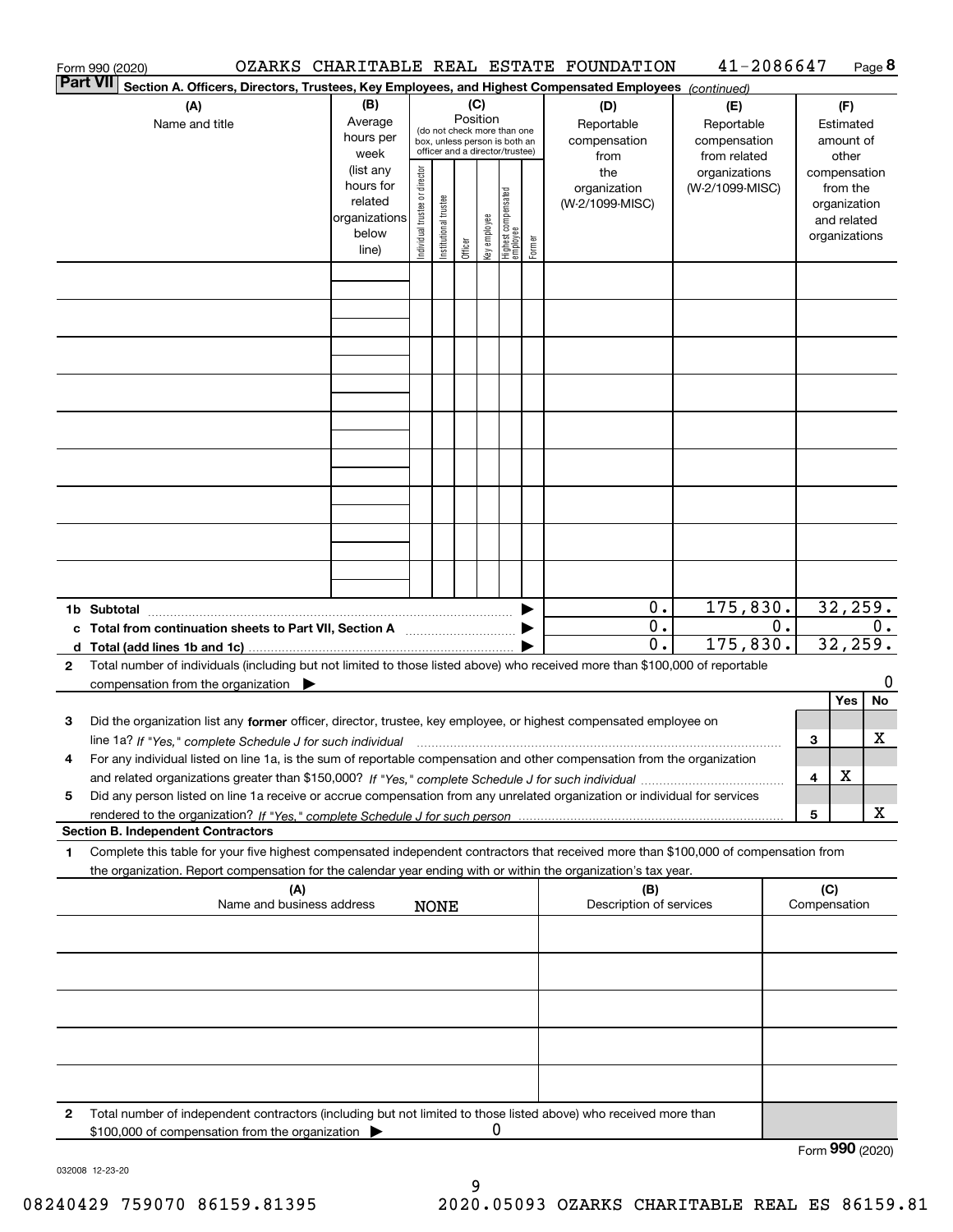|                                                           |                  |        | OZARKS CHARITABLE REAL ESTATE FOUNDATION<br>Form 990 (2020)                                                            |                      |                      |                                              | 41-2086647                                      | Page 9                                                          |
|-----------------------------------------------------------|------------------|--------|------------------------------------------------------------------------------------------------------------------------|----------------------|----------------------|----------------------------------------------|-------------------------------------------------|-----------------------------------------------------------------|
|                                                           | <b>Part VIII</b> |        | <b>Statement of Revenue</b>                                                                                            |                      |                      |                                              |                                                 |                                                                 |
|                                                           |                  |        | Check if Schedule O contains a response or note to any line in this Part VIII                                          |                      |                      |                                              |                                                 |                                                                 |
|                                                           |                  |        |                                                                                                                        |                      | (A)<br>Total revenue | (B)<br>Related or exempt<br>function revenue | $\overline{C}$<br>Unrelated<br>business revenue | (D)<br>Revenue excluded<br>from tax under<br>sections 512 - 514 |
|                                                           |                  |        | 1a<br>1 a Federated campaigns                                                                                          |                      |                      |                                              |                                                 |                                                                 |
| Contributions, Gifts, Grants<br>and Other Similar Amounts |                  |        | 1 <sub>b</sub><br><b>b</b> Membership dues                                                                             |                      |                      |                                              |                                                 |                                                                 |
|                                                           |                  |        | 1 <sub>c</sub><br>c Fundraising events                                                                                 |                      |                      |                                              |                                                 |                                                                 |
|                                                           |                  |        | 1 <sub>d</sub><br>d Related organizations                                                                              |                      |                      |                                              |                                                 |                                                                 |
|                                                           |                  |        | 1e<br>e Government grants (contributions)                                                                              |                      |                      |                                              |                                                 |                                                                 |
|                                                           |                  |        | f All other contributions, gifts, grants, and                                                                          |                      |                      |                                              |                                                 |                                                                 |
|                                                           |                  |        | similar amounts not included above<br>1f                                                                               | 44,000.              |                      |                                              |                                                 |                                                                 |
|                                                           |                  |        | $1g$ \$<br>g Noncash contributions included in lines 1a-1f                                                             | 44,000.              |                      |                                              |                                                 |                                                                 |
|                                                           |                  |        |                                                                                                                        |                      | 44,000.              |                                              |                                                 |                                                                 |
|                                                           |                  |        |                                                                                                                        | <b>Business Code</b> |                      |                                              |                                                 |                                                                 |
|                                                           |                  | 2 a    | <u> 1989 - Johann Barn, mars ann an t-Amhainn an t-Amhainn an t-Amhainn an t-Amhainn an t-Amhainn an t-Amhainn an </u> |                      |                      |                                              |                                                 |                                                                 |
|                                                           |                  | b      | <u> 1989 - Johann Harry Harry Harry Harry Harry Harry Harry Harry Harry Harry Harry Harry Harry Harry Harry Harry</u>  |                      |                      |                                              |                                                 |                                                                 |
|                                                           |                  | c<br>d | <u> 1980 - Andrea Andrew Maria (h. 1980).</u>                                                                          |                      |                      |                                              |                                                 |                                                                 |
| Program Service<br>Revenue                                |                  | е      | <u> 1980 - Jan Sterling von Berling von Berling von Berling von Berling von Berling von Berling von Berling von B</u>  |                      |                      |                                              |                                                 |                                                                 |
|                                                           |                  |        |                                                                                                                        |                      |                      |                                              |                                                 |                                                                 |
|                                                           |                  |        |                                                                                                                        |                      |                      |                                              |                                                 |                                                                 |
|                                                           | З                |        | Investment income (including dividends, interest, and                                                                  |                      |                      |                                              |                                                 |                                                                 |
|                                                           |                  |        |                                                                                                                        | ▶                    | 726.                 |                                              |                                                 | 726.                                                            |
|                                                           | 4                |        | Income from investment of tax-exempt bond proceeds                                                                     |                      |                      |                                              |                                                 |                                                                 |
|                                                           | 5                |        |                                                                                                                        |                      |                      |                                              |                                                 |                                                                 |
|                                                           |                  |        | (i) Real                                                                                                               | (ii) Personal        |                      |                                              |                                                 |                                                                 |
|                                                           |                  |        | 6 a Gross rents<br>l 6a                                                                                                |                      |                      |                                              |                                                 |                                                                 |
|                                                           |                  |        | 6b<br><b>b</b> Less: rental expenses                                                                                   |                      |                      |                                              |                                                 |                                                                 |
|                                                           |                  |        | c Rental income or (loss)<br>6с                                                                                        |                      |                      |                                              |                                                 |                                                                 |
|                                                           |                  |        | d Net rental income or (loss)<br>(i) Securities                                                                        | (ii) Other           |                      |                                              |                                                 |                                                                 |
|                                                           |                  |        | 7 a Gross amount from sales of                                                                                         | 2,200,000.           |                      |                                              |                                                 |                                                                 |
|                                                           |                  |        | assets other than inventory<br>7a<br><b>b</b> Less: cost or other basis                                                |                      |                      |                                              |                                                 |                                                                 |
|                                                           |                  |        | and sales expenses<br>7b                                                                                               | 846,300.             |                      |                                              |                                                 |                                                                 |
| wenue                                                     |                  |        | 7c<br>c Gain or (loss)                                                                                                 | 1,353,700.           |                      |                                              |                                                 |                                                                 |
|                                                           |                  |        |                                                                                                                        |                      | 1,353,700.           | 1,353,700.                                   |                                                 |                                                                 |
| Other R                                                   |                  |        | 8 a Gross income from fundraising events (not                                                                          |                      |                      |                                              |                                                 |                                                                 |
|                                                           |                  |        |                                                                                                                        |                      |                      |                                              |                                                 |                                                                 |
|                                                           |                  |        | contributions reported on line 1c). See                                                                                |                      |                      |                                              |                                                 |                                                                 |
|                                                           |                  |        |                                                                                                                        | 8a                   |                      |                                              |                                                 |                                                                 |
|                                                           |                  |        |                                                                                                                        | 8b                   |                      |                                              |                                                 |                                                                 |
|                                                           |                  |        | c Net income or (loss) from fundraising events                                                                         |                      |                      |                                              |                                                 |                                                                 |
|                                                           |                  |        | 9 a Gross income from gaming activities. See                                                                           |                      |                      |                                              |                                                 |                                                                 |
|                                                           |                  |        |                                                                                                                        | 9а                   |                      |                                              |                                                 |                                                                 |
|                                                           |                  |        | <b>b</b> Less: direct expenses                                                                                         | 9 <sub>b</sub>       |                      |                                              |                                                 |                                                                 |
|                                                           |                  |        | c Net income or (loss) from gaming activities                                                                          |                      |                      |                                              |                                                 |                                                                 |
|                                                           |                  |        | 10 a Gross sales of inventory, less returns                                                                            | 10a                  |                      |                                              |                                                 |                                                                 |
|                                                           |                  |        |                                                                                                                        | 10 <sub>b</sub>      |                      |                                              |                                                 |                                                                 |
|                                                           |                  |        | c Net income or (loss) from sales of inventory                                                                         |                      |                      |                                              |                                                 |                                                                 |
|                                                           |                  |        |                                                                                                                        | <b>Business Code</b> |                      |                                              |                                                 |                                                                 |
|                                                           |                  |        | 11 a MANAGEMENT FEES                                                                                                   | 900099               | 3,513.               | 3,513.                                       |                                                 |                                                                 |
|                                                           |                  | b      |                                                                                                                        |                      |                      |                                              |                                                 |                                                                 |
|                                                           |                  | c      |                                                                                                                        |                      |                      |                                              |                                                 |                                                                 |
| Miscellaneous<br>Revenue                                  |                  |        |                                                                                                                        |                      |                      |                                              |                                                 |                                                                 |
|                                                           |                  |        |                                                                                                                        | ▶                    | 3,513.               |                                              |                                                 |                                                                 |
|                                                           | 12               |        |                                                                                                                        |                      | 1,401,939.           | 1,357,213.                                   | 0.                                              | 726.                                                            |
| 032009 12-23-20                                           |                  |        |                                                                                                                        |                      |                      |                                              |                                                 | Form 990 (2020)                                                 |

10

032009 12-23-20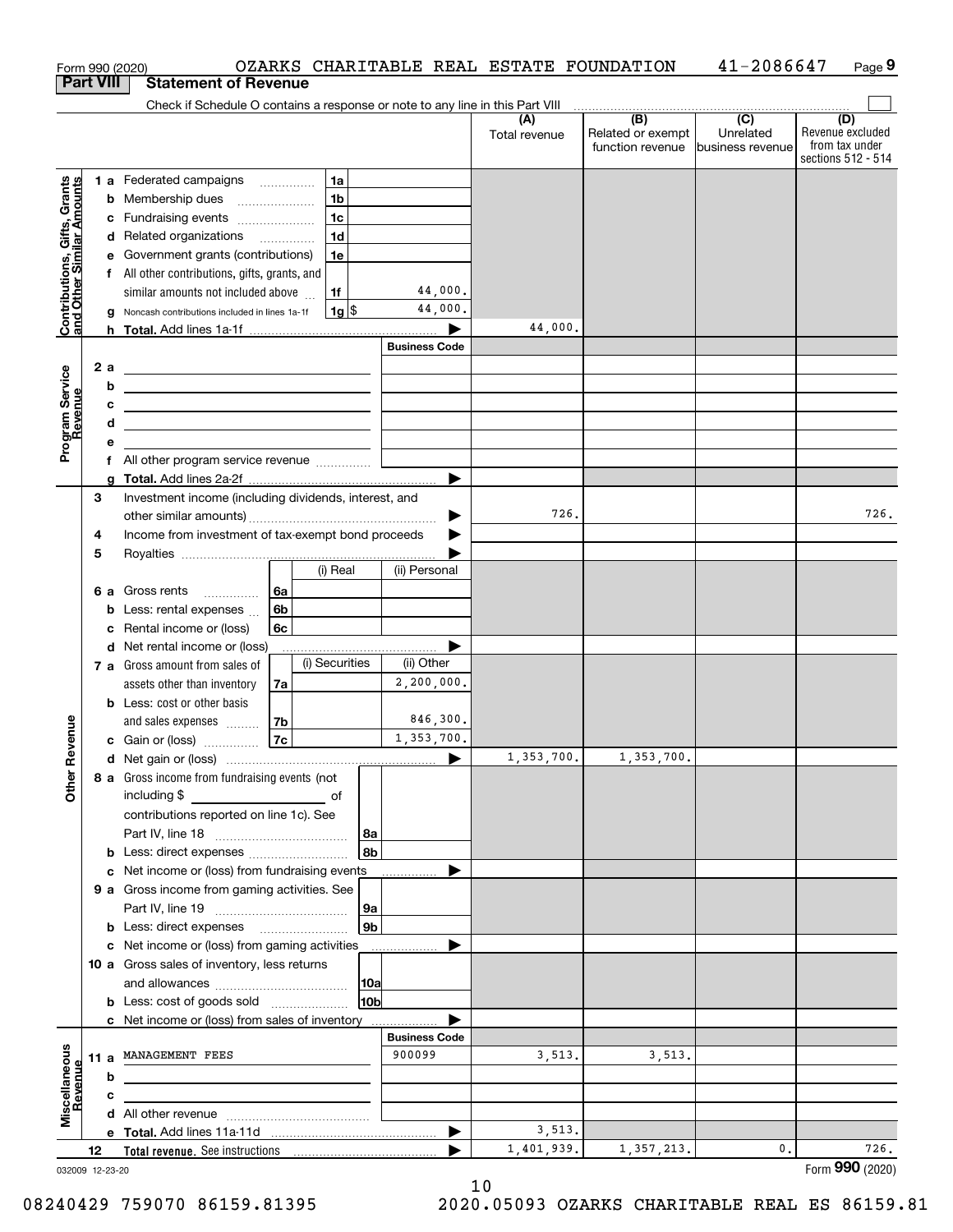#### $_{\rm Form}$ 990 (2020) OZARKS CHARITABLE REAL ESTATE FOUNDATION  $\,$   $\,$  41–2086647  $\,$   $_{\rm Page}$ **10 Part IX Statement of Functional Expenses**

*Section 501(c)(3) and 501(c)(4) organizations must complete all columns. All other organizations must complete column (A).*

|          | Check if Schedule O contains a response or note to any line in this Part IX                                                                                                                                |                       |                                    |                                           |                                |  |  |  |
|----------|------------------------------------------------------------------------------------------------------------------------------------------------------------------------------------------------------------|-----------------------|------------------------------------|-------------------------------------------|--------------------------------|--|--|--|
|          | Do not include amounts reported on lines 6b,<br>7b, 8b, 9b, and 10b of Part VIII.                                                                                                                          | (A)<br>Total expenses | (B)<br>Program service<br>expenses | (C)<br>Management and<br>general expenses | (D)<br>Fundraising<br>expenses |  |  |  |
| 1        | Grants and other assistance to domestic organizations                                                                                                                                                      |                       |                                    |                                           |                                |  |  |  |
|          | and domestic governments. See Part IV, line 21<br>$\ddotsc$                                                                                                                                                | 2,199,652.            | 2,199,652.                         |                                           |                                |  |  |  |
| 2        | Grants and other assistance to domestic                                                                                                                                                                    |                       |                                    |                                           |                                |  |  |  |
|          | individuals. See Part IV, line 22                                                                                                                                                                          |                       |                                    |                                           |                                |  |  |  |
| 3        | Grants and other assistance to foreign                                                                                                                                                                     |                       |                                    |                                           |                                |  |  |  |
|          | organizations, foreign governments, and foreign                                                                                                                                                            |                       |                                    |                                           |                                |  |  |  |
|          | individuals. See Part IV, lines 15 and 16                                                                                                                                                                  |                       |                                    |                                           |                                |  |  |  |
| 4        | Benefits paid to or for members                                                                                                                                                                            |                       |                                    |                                           |                                |  |  |  |
| 5        | Compensation of current officers, directors,                                                                                                                                                               |                       |                                    |                                           |                                |  |  |  |
|          | trustees, and key employees                                                                                                                                                                                |                       |                                    |                                           |                                |  |  |  |
| 6        | Compensation not included above to disqualified                                                                                                                                                            |                       |                                    |                                           |                                |  |  |  |
|          | persons (as defined under section $4958(f)(1)$ ) and                                                                                                                                                       |                       |                                    |                                           |                                |  |  |  |
|          | persons described in section 4958(c)(3)(B)                                                                                                                                                                 |                       |                                    |                                           |                                |  |  |  |
| 7        | Other salaries and wages                                                                                                                                                                                   |                       |                                    |                                           |                                |  |  |  |
| 8        | Pension plan accruals and contributions (include                                                                                                                                                           |                       |                                    |                                           |                                |  |  |  |
|          | section 401(k) and 403(b) employer contributions)                                                                                                                                                          |                       |                                    |                                           |                                |  |  |  |
| 9        |                                                                                                                                                                                                            |                       |                                    |                                           |                                |  |  |  |
| 10       |                                                                                                                                                                                                            |                       |                                    |                                           |                                |  |  |  |
| 11       | Fees for services (nonemployees):                                                                                                                                                                          |                       |                                    |                                           |                                |  |  |  |
| а        |                                                                                                                                                                                                            |                       |                                    |                                           |                                |  |  |  |
| b        |                                                                                                                                                                                                            |                       |                                    |                                           |                                |  |  |  |
|          |                                                                                                                                                                                                            |                       |                                    |                                           |                                |  |  |  |
|          |                                                                                                                                                                                                            |                       |                                    |                                           |                                |  |  |  |
| е        | Professional fundraising services. See Part IV, line 17                                                                                                                                                    |                       |                                    |                                           |                                |  |  |  |
|          | Investment management fees                                                                                                                                                                                 |                       |                                    |                                           |                                |  |  |  |
| a        | Other. (If line 11g amount exceeds 10% of line 25,                                                                                                                                                         |                       |                                    |                                           |                                |  |  |  |
|          | column (A) amount, list line 11g expenses on Sch 0.)                                                                                                                                                       |                       |                                    |                                           |                                |  |  |  |
| 12       |                                                                                                                                                                                                            |                       |                                    |                                           |                                |  |  |  |
| 13<br>14 |                                                                                                                                                                                                            |                       |                                    |                                           |                                |  |  |  |
| 15       |                                                                                                                                                                                                            |                       |                                    |                                           |                                |  |  |  |
| 16       |                                                                                                                                                                                                            |                       |                                    |                                           |                                |  |  |  |
| 17       | Travel                                                                                                                                                                                                     |                       |                                    |                                           |                                |  |  |  |
| 18       | Payments of travel or entertainment expenses                                                                                                                                                               |                       |                                    |                                           |                                |  |  |  |
|          | for any federal, state, or local public officials                                                                                                                                                          |                       |                                    |                                           |                                |  |  |  |
| 19       | Conferences, conventions, and meetings                                                                                                                                                                     |                       |                                    |                                           |                                |  |  |  |
| 20       | Interest                                                                                                                                                                                                   |                       |                                    |                                           |                                |  |  |  |
| 21       |                                                                                                                                                                                                            |                       |                                    |                                           |                                |  |  |  |
| 22       | Depreciation, depletion, and amortization                                                                                                                                                                  |                       |                                    |                                           |                                |  |  |  |
| 23       | Insurance                                                                                                                                                                                                  |                       |                                    |                                           |                                |  |  |  |
| 24       | Other expenses. Itemize expenses not covered<br>above (List miscellaneous expenses on line 24e. If<br>line 24e amount exceeds 10% of line 25, column (A)<br>amount, list line 24e expenses on Schedule O.) |                       |                                    |                                           |                                |  |  |  |
| a        | OTHER EXPENSES                                                                                                                                                                                             | 3,105.                | 3,105.                             |                                           |                                |  |  |  |
| b        |                                                                                                                                                                                                            |                       |                                    |                                           |                                |  |  |  |
| c        |                                                                                                                                                                                                            |                       |                                    |                                           |                                |  |  |  |
| d        |                                                                                                                                                                                                            |                       |                                    |                                           |                                |  |  |  |
| е        | All other expenses                                                                                                                                                                                         |                       |                                    |                                           |                                |  |  |  |
| 25       | Total functional expenses. Add lines 1 through 24e                                                                                                                                                         | 2,202,757.            | 2,202,757.                         | 0.                                        | 0.                             |  |  |  |
| 26       | Joint costs. Complete this line only if the organization                                                                                                                                                   |                       |                                    |                                           |                                |  |  |  |
|          | reported in column (B) joint costs from a combined                                                                                                                                                         |                       |                                    |                                           |                                |  |  |  |
|          | educational campaign and fundraising solicitation.<br>Check here $\blacktriangleright$                                                                                                                     |                       |                                    |                                           |                                |  |  |  |
|          | if following SOP 98-2 (ASC 958-720)                                                                                                                                                                        |                       |                                    |                                           |                                |  |  |  |

11

032010 12-23-20

Form (2020) **990**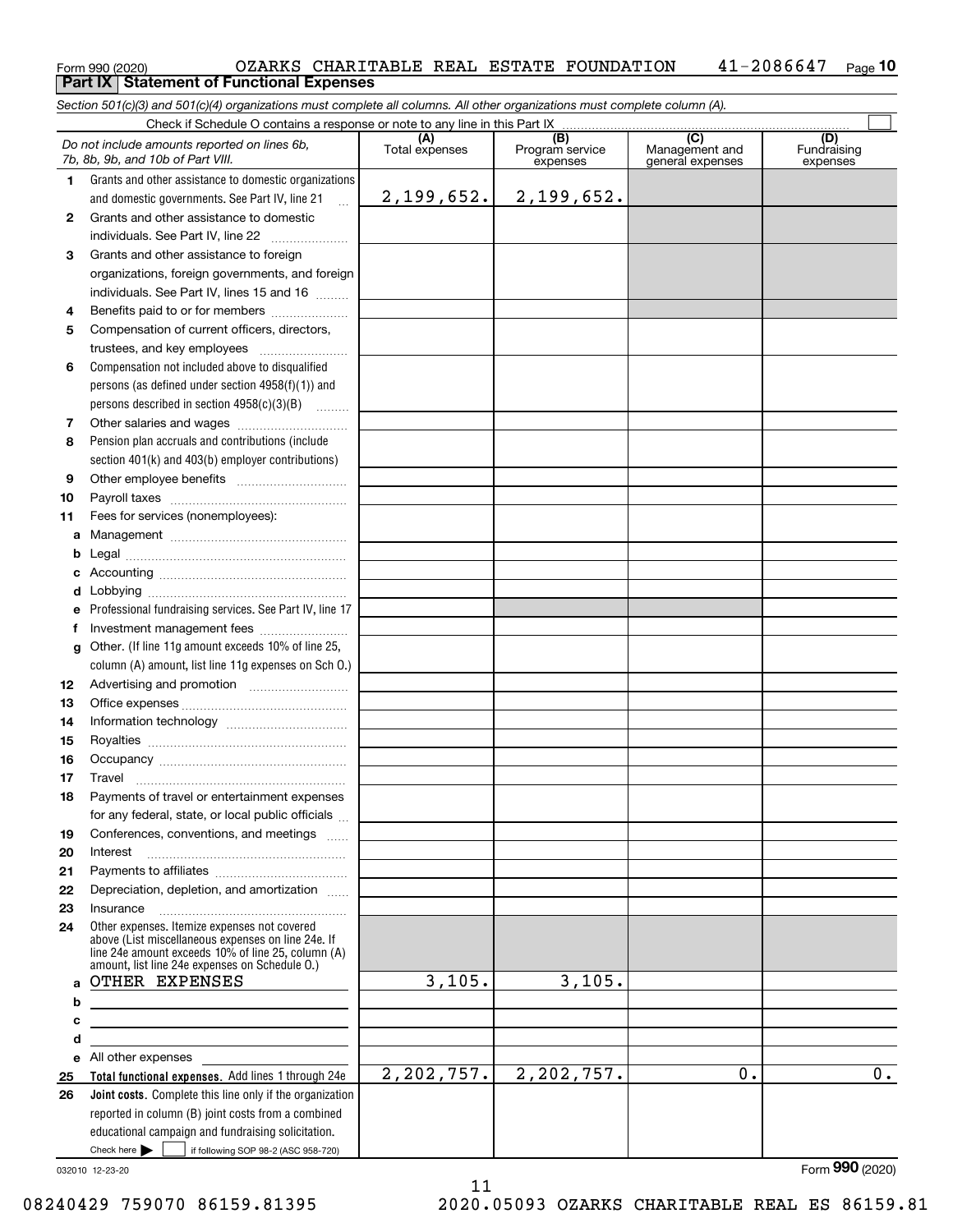| Form 990 (2020) |                               |  |  | OZARKS CHARITABLE REAL ESTATE FOUNDATION | 41-2086647 | Page |
|-----------------|-------------------------------|--|--|------------------------------------------|------------|------|
|                 | <b>Part X   Balance Sheet</b> |  |  |                                          |            |      |

|                             |    |                                                                                                                                                                                                                                |                  | (A)<br>Beginning of year |                 | (B)<br>End of year |
|-----------------------------|----|--------------------------------------------------------------------------------------------------------------------------------------------------------------------------------------------------------------------------------|------------------|--------------------------|-----------------|--------------------|
|                             | 1  |                                                                                                                                                                                                                                |                  |                          | 1               | 65,709.            |
|                             | 2  |                                                                                                                                                                                                                                |                  | $\mathbf{2}$             |                 |                    |
|                             | 3  |                                                                                                                                                                                                                                |                  |                          | 3               |                    |
|                             | 4  |                                                                                                                                                                                                                                |                  |                          | 4               |                    |
|                             | 5  | Loans and other receivables from any current or former officer, director,                                                                                                                                                      |                  |                          |                 |                    |
|                             |    | trustee, key employee, creator or founder, substantial contributor, or 35%                                                                                                                                                     |                  |                          |                 |                    |
|                             |    | controlled entity or family member of any of these persons                                                                                                                                                                     |                  | 5                        |                 |                    |
|                             | 6  | Loans and other receivables from other disqualified persons (as defined                                                                                                                                                        |                  |                          |                 |                    |
|                             |    | under section $4958(f)(1)$ , and persons described in section $4958(c)(3)(B)$                                                                                                                                                  |                  |                          | 6               |                    |
|                             | 7  |                                                                                                                                                                                                                                |                  |                          | $\overline{7}$  |                    |
| Assets                      | 8  |                                                                                                                                                                                                                                |                  |                          | 8               |                    |
|                             | 9  |                                                                                                                                                                                                                                |                  |                          | 9               |                    |
|                             |    | <b>10a</b> Land, buildings, and equipment: cost or other                                                                                                                                                                       |                  |                          |                 |                    |
|                             |    | basis. Complete Part VI of Schedule D    10a   1, 284, 000.                                                                                                                                                                    |                  |                          |                 |                    |
|                             |    |                                                                                                                                                                                                                                | $\overline{0}$ . | 1, 240, 000.             | 10 <sub>c</sub> | 1,284,000.         |
|                             | 11 |                                                                                                                                                                                                                                |                  |                          | 11              |                    |
|                             | 12 |                                                                                                                                                                                                                                |                  | 814,445.                 | 12              |                    |
|                             | 13 |                                                                                                                                                                                                                                |                  |                          | 13              |                    |
|                             | 14 |                                                                                                                                                                                                                                |                  |                          | 14              |                    |
|                             | 15 |                                                                                                                                                                                                                                | 115,000.         | 15                       | 60,000.         |                    |
|                             | 16 |                                                                                                                                                                                                                                |                  | $\overline{2,169,445}$ . | 16              | 1,409,709.         |
|                             | 17 |                                                                                                                                                                                                                                |                  | 17                       |                 |                    |
|                             | 18 |                                                                                                                                                                                                                                |                  |                          | 18              |                    |
|                             | 19 | Deferred revenue manual contracts and contracts are all the contracts and contracts are contracted and contracts are contracted and contract are contracted and contract are contracted and contract are contracted and contra |                  |                          | 19              |                    |
|                             | 20 |                                                                                                                                                                                                                                |                  |                          | 20              |                    |
|                             | 21 | Escrow or custodial account liability. Complete Part IV of Schedule D                                                                                                                                                          |                  |                          | 21              |                    |
|                             | 22 | Loans and other payables to any current or former officer, director,                                                                                                                                                           |                  |                          |                 |                    |
| Liabilities                 |    | trustee, key employee, creator or founder, substantial contributor, or 35%                                                                                                                                                     |                  |                          |                 |                    |
|                             |    | controlled entity or family member of any of these persons                                                                                                                                                                     |                  |                          | 22              |                    |
|                             | 23 | Secured mortgages and notes payable to unrelated third parties                                                                                                                                                                 |                  |                          | 23              |                    |
|                             | 24 |                                                                                                                                                                                                                                |                  |                          | 24              |                    |
|                             | 25 | Other liabilities (including federal income tax, payables to related third                                                                                                                                                     |                  |                          |                 |                    |
|                             |    | parties, and other liabilities not included on lines 17-24). Complete Part X                                                                                                                                                   |                  |                          |                 |                    |
|                             |    | of Schedule D                                                                                                                                                                                                                  |                  |                          | 25              |                    |
|                             | 26 | Total liabilities. Add lines 17 through 25                                                                                                                                                                                     |                  | $0$ .                    | 26              | $0$ .              |
|                             |    | Organizations that follow FASB ASC 958, check here $\blacktriangleright \lfloor X \rfloor$                                                                                                                                     |                  |                          |                 |                    |
|                             |    | and complete lines 27, 28, 32, and 33.                                                                                                                                                                                         |                  |                          |                 |                    |
|                             | 27 | Net assets without donor restrictions                                                                                                                                                                                          |                  |                          | 27              |                    |
|                             | 28 |                                                                                                                                                                                                                                |                  | 2,169,445.               | 28              | 1,409,709.         |
|                             |    | Organizations that do not follow FASB ASC 958, check here $\blacktriangleright$                                                                                                                                                |                  |                          |                 |                    |
|                             |    | and complete lines 29 through 33.                                                                                                                                                                                              |                  |                          |                 |                    |
|                             | 29 |                                                                                                                                                                                                                                |                  |                          | 29              |                    |
|                             | 30 | Paid-in or capital surplus, or land, building, or equipment fund                                                                                                                                                               |                  |                          | 30              |                    |
| Net Assets or Fund Balances | 31 | Retained earnings, endowment, accumulated income, or other funds                                                                                                                                                               | .                |                          | 31              |                    |
|                             | 32 |                                                                                                                                                                                                                                |                  | 2,169,445.               | 32              | 1,409,709.         |
|                             | 33 |                                                                                                                                                                                                                                |                  | 2,169,445.               | 33              | 1,409,709.         |

Form (2020) **990**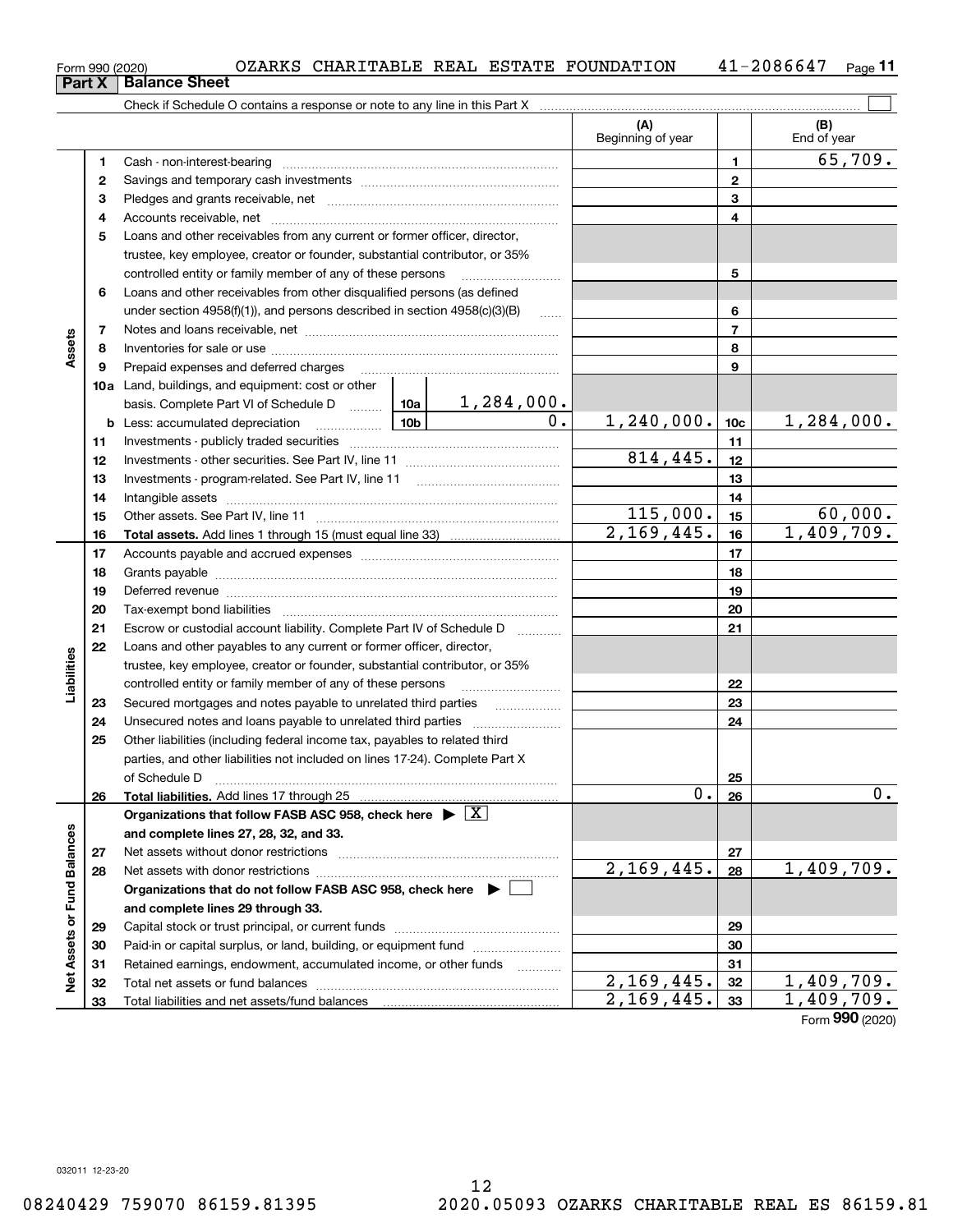|    | OZARKS CHARITABLE REAL ESTATE FOUNDATION<br>Form 990 (2020)                                                                                                                                                                    |                                       | 41-2086647                 |             | $Page$ 12               |
|----|--------------------------------------------------------------------------------------------------------------------------------------------------------------------------------------------------------------------------------|---------------------------------------|----------------------------|-------------|-------------------------|
|    | <b>Reconciliation of Net Assets</b><br>Part XI                                                                                                                                                                                 |                                       |                            |             |                         |
|    |                                                                                                                                                                                                                                |                                       |                            |             | - X                     |
|    |                                                                                                                                                                                                                                |                                       |                            |             |                         |
| 1  | Total revenue (must equal Part VIII, column (A), line 12)                                                                                                                                                                      | 1.                                    | 1,401,939.                 |             |                         |
| 2  | Total expenses (must equal Part IX, column (A), line 25)                                                                                                                                                                       | $\mathbf{2}$                          | $\overline{2}$ , 202, 757. |             |                         |
| з  | Revenue less expenses. Subtract line 2 from line 1                                                                                                                                                                             | 3                                     | $-800, 818.$               |             |                         |
| 4  |                                                                                                                                                                                                                                | $\overline{4}$                        | 2,169,445.                 |             |                         |
| 5  | Net unrealized gains (losses) on investments                                                                                                                                                                                   | 5                                     |                            |             |                         |
| 6  |                                                                                                                                                                                                                                | 6                                     |                            |             |                         |
| 7  | Investment expenses with an annual contract expenses and contract expenses and contract expenses and contract expenses and contract expenses and contract expenses and contract expenses and contract expenses and contract ex | $\overline{7}$                        |                            |             |                         |
| 8  | Prior period adjustments                                                                                                                                                                                                       | 8                                     |                            |             |                         |
| 9  | Other changes in net assets or fund balances (explain on Schedule O)                                                                                                                                                           | 9                                     |                            | 41,082.     |                         |
| 10 | Net assets or fund balances at end of year. Combine lines 3 through 9 (must equal Part X, line 32,                                                                                                                             |                                       |                            |             |                         |
|    | column (B))                                                                                                                                                                                                                    | 10 <sup>10</sup>                      | 1,409,709.                 |             |                         |
|    | Part XII Financial Statements and Reporting                                                                                                                                                                                    |                                       |                            |             |                         |
|    |                                                                                                                                                                                                                                |                                       |                            |             | $\overline{\mathbf{X}}$ |
|    |                                                                                                                                                                                                                                |                                       |                            | Yes         | <b>No</b>               |
| 1  | $\boxed{\text{X}}$ Accrual<br>Accounting method used to prepare the Form 990: <u>I</u> Cash<br>Other                                                                                                                           |                                       |                            |             |                         |
|    | If the organization changed its method of accounting from a prior year or checked "Other," explain in Schedule O.                                                                                                              |                                       |                            |             |                         |
|    | 2a Were the organization's financial statements compiled or reviewed by an independent accountant?                                                                                                                             | <u> 1986 - Jan Barbarat, martin a</u> | 2a                         |             | x                       |
|    | If "Yes," check a box below to indicate whether the financial statements for the year were compiled or reviewed on a                                                                                                           |                                       |                            |             |                         |
|    | separate basis, consolidated basis, or both:                                                                                                                                                                                   |                                       |                            |             |                         |
|    | Separate basis<br>Consolidated basis<br>Both consolidated and separate basis                                                                                                                                                   |                                       |                            |             |                         |
|    | <b>b</b> Were the organization's financial statements audited by an independent accountant?                                                                                                                                    |                                       | 2 <sub>b</sub>             | X           |                         |
|    | If "Yes," check a box below to indicate whether the financial statements for the year were audited on a separate basis,                                                                                                        |                                       |                            |             |                         |
|    | consolidated basis, or both:                                                                                                                                                                                                   |                                       |                            |             |                         |
|    | $\boxed{\textbf{X}}$ Consolidated basis<br>Both consolidated and separate basis<br>Separate basis                                                                                                                              |                                       |                            |             |                         |
|    | c If "Yes" to line 2a or 2b, does the organization have a committee that assumes responsibility for oversight of the audit,                                                                                                    |                                       |                            |             |                         |
|    |                                                                                                                                                                                                                                |                                       | 2c                         | $\mathbf X$ |                         |
|    | If the organization changed either its oversight process or selection process during the tax year, explain on Schedule O.                                                                                                      |                                       |                            |             |                         |
|    | 3a As a result of a federal award, was the organization required to undergo an audit or audits as set forth in the Single Audit                                                                                                |                                       |                            |             |                         |
|    |                                                                                                                                                                                                                                |                                       | За                         |             | x                       |
|    | b If "Yes," did the organization undergo the required audit or audits? If the organization did not undergo the required audit                                                                                                  |                                       |                            |             |                         |
|    |                                                                                                                                                                                                                                |                                       | 3 <sub>b</sub>             | nnn –       |                         |

Form (2020) **990**

032012 12-23-20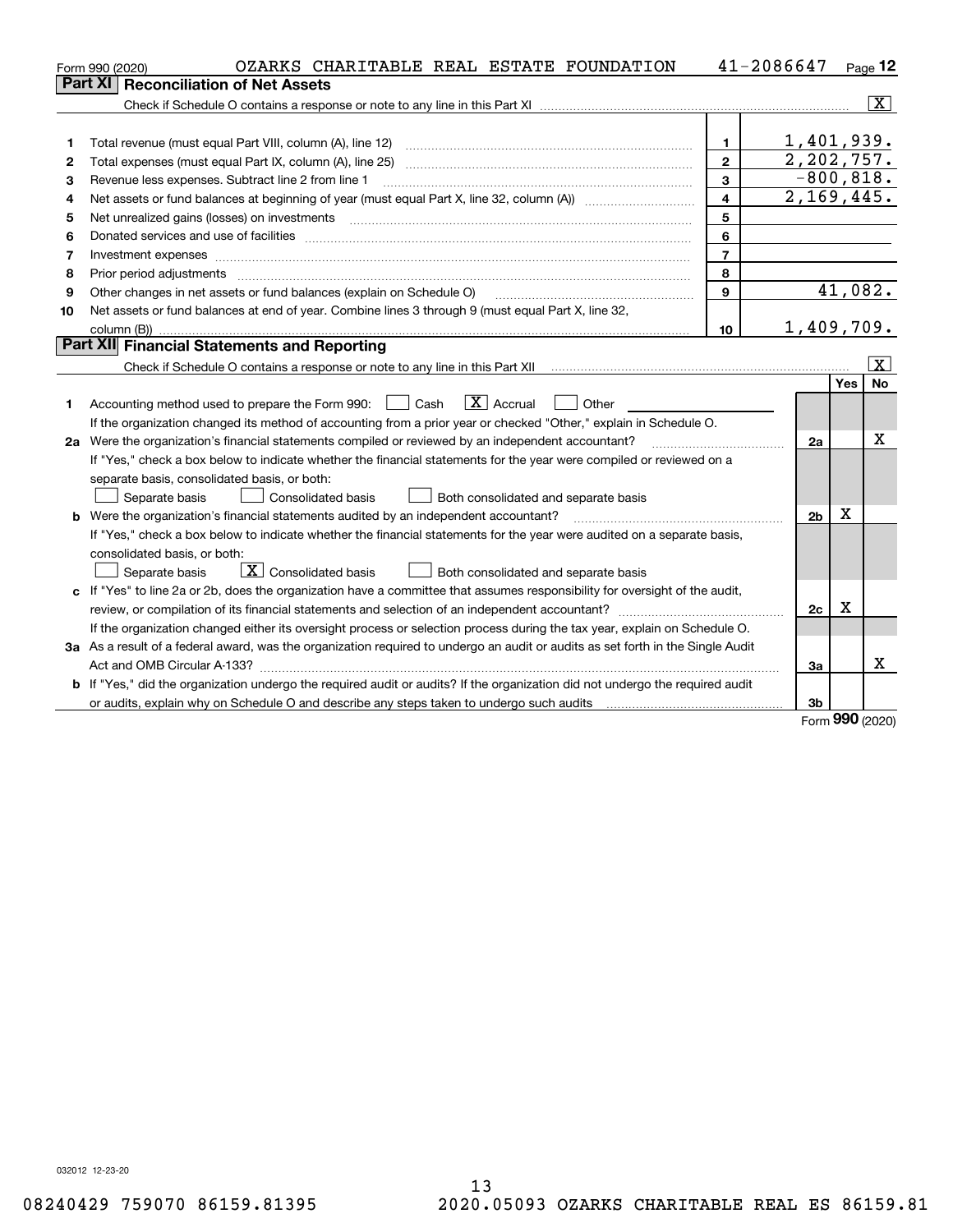| <b>SCHEDULE A</b> |
|-------------------|
|-------------------|

Department of the Treasury Internal Revenue Service

**(Form 990 or 990-EZ)**

## **Public Charity Status and Public Support**

**Complete if the organization is a section 501(c)(3) organization or a section 4947(a)(1) nonexempt charitable trust. | Attach to Form 990 or Form 990-EZ.** 

| o www.irs.gov/Form990 for instructions and the latest information. |  |  |
|--------------------------------------------------------------------|--|--|

| OMB No. 1545-0047                   |
|-------------------------------------|
| 2020                                |
| <b>Open to Public</b><br>Inspection |

|  | Name of the organization |
|--|--------------------------|
|--|--------------------------|

| Internal Revenue Service<br>Go to www.irs.gov/Form990 for instructions and the latest information.                                                          |                                                        |                                               |  |                                               |                                                                                                                                                                                                                                                                                  | Inspection |                      |  |            |                                       |
|-------------------------------------------------------------------------------------------------------------------------------------------------------------|--------------------------------------------------------|-----------------------------------------------|--|-----------------------------------------------|----------------------------------------------------------------------------------------------------------------------------------------------------------------------------------------------------------------------------------------------------------------------------------|------------|----------------------|--|------------|---------------------------------------|
| Name of the organization                                                                                                                                    |                                                        |                                               |  |                                               |                                                                                                                                                                                                                                                                                  |            |                      |  |            | <b>Employer identification number</b> |
|                                                                                                                                                             | 41-2086647<br>OZARKS CHARITABLE REAL ESTATE FOUNDATION |                                               |  |                                               |                                                                                                                                                                                                                                                                                  |            |                      |  |            |                                       |
| Part I                                                                                                                                                      |                                                        |                                               |  |                                               | Reason for Public Charity Status. (All organizations must complete this part.) See instructions.                                                                                                                                                                                 |            |                      |  |            |                                       |
|                                                                                                                                                             |                                                        |                                               |  |                                               | The organization is not a private foundation because it is: (For lines 1 through 12, check only one box.)                                                                                                                                                                        |            |                      |  |            |                                       |
| 1.                                                                                                                                                          |                                                        |                                               |  |                                               | A church, convention of churches, or association of churches described in section 170(b)(1)(A)(i).                                                                                                                                                                               |            |                      |  |            |                                       |
| 2                                                                                                                                                           |                                                        |                                               |  |                                               | A school described in section 170(b)(1)(A)(ii). (Attach Schedule E (Form 990 or 990-EZ).)                                                                                                                                                                                        |            |                      |  |            |                                       |
| 3.                                                                                                                                                          |                                                        |                                               |  |                                               | A hospital or a cooperative hospital service organization described in section 170(b)(1)(A)(iii).                                                                                                                                                                                |            |                      |  |            |                                       |
| 4                                                                                                                                                           |                                                        |                                               |  |                                               | A medical research organization operated in conjunction with a hospital described in section 170(b)(1)(A)(iii). Enter the hospital's name,                                                                                                                                       |            |                      |  |            |                                       |
|                                                                                                                                                             | city, and state:                                       |                                               |  |                                               |                                                                                                                                                                                                                                                                                  |            |                      |  |            |                                       |
| 5                                                                                                                                                           |                                                        |                                               |  |                                               | An organization operated for the benefit of a college or university owned or operated by a governmental unit described in                                                                                                                                                        |            |                      |  |            |                                       |
|                                                                                                                                                             |                                                        |                                               |  | section 170(b)(1)(A)(iv). (Complete Part II.) |                                                                                                                                                                                                                                                                                  |            |                      |  |            |                                       |
| 6                                                                                                                                                           |                                                        |                                               |  |                                               | A federal, state, or local government or governmental unit described in section 170(b)(1)(A)(v).                                                                                                                                                                                 |            |                      |  |            |                                       |
| 7                                                                                                                                                           |                                                        |                                               |  |                                               | An organization that normally receives a substantial part of its support from a governmental unit or from the general public described in                                                                                                                                        |            |                      |  |            |                                       |
|                                                                                                                                                             |                                                        | section 170(b)(1)(A)(vi). (Complete Part II.) |  |                                               |                                                                                                                                                                                                                                                                                  |            |                      |  |            |                                       |
| 8                                                                                                                                                           |                                                        |                                               |  |                                               | A community trust described in section 170(b)(1)(A)(vi). (Complete Part II.)                                                                                                                                                                                                     |            |                      |  |            |                                       |
| 9                                                                                                                                                           |                                                        |                                               |  |                                               | An agricultural research organization described in section 170(b)(1)(A)(ix) operated in conjunction with a land-grant college                                                                                                                                                    |            |                      |  |            |                                       |
|                                                                                                                                                             |                                                        |                                               |  |                                               | or university or a non-land-grant college of agriculture (see instructions). Enter the name, city, and state of the college or                                                                                                                                                   |            |                      |  |            |                                       |
|                                                                                                                                                             | university:                                            |                                               |  |                                               |                                                                                                                                                                                                                                                                                  |            |                      |  |            |                                       |
| 10                                                                                                                                                          |                                                        |                                               |  |                                               | An organization that normally receives (1) more than 33 1/3% of its support from contributions, membership fees, and gross receipts from                                                                                                                                         |            |                      |  |            |                                       |
|                                                                                                                                                             |                                                        |                                               |  |                                               | activities related to its exempt functions, subject to certain exceptions; and (2) no more than 33 1/3% of its support from gross investment                                                                                                                                     |            |                      |  |            |                                       |
|                                                                                                                                                             |                                                        |                                               |  |                                               | income and unrelated business taxable income (less section 511 tax) from businesses acquired by the organization after June 30, 1975.                                                                                                                                            |            |                      |  |            |                                       |
|                                                                                                                                                             |                                                        | See section 509(a)(2). (Complete Part III.)   |  |                                               |                                                                                                                                                                                                                                                                                  |            |                      |  |            |                                       |
| 11<br>$12 \quad X$                                                                                                                                          |                                                        |                                               |  |                                               | An organization organized and operated exclusively to test for public safety. See section 509(a)(4).                                                                                                                                                                             |            |                      |  |            |                                       |
|                                                                                                                                                             |                                                        |                                               |  |                                               | An organization organized and operated exclusively for the benefit of, to perform the functions of, or to carry out the purposes of one or<br>more publicly supported organizations described in section 509(a)(1) or section 509(a)(2). See section 509(a)(3). Check the box in |            |                      |  |            |                                       |
|                                                                                                                                                             |                                                        |                                               |  |                                               | lines 12a through 12d that describes the type of supporting organization and complete lines 12e, 12f, and 12g.                                                                                                                                                                   |            |                      |  |            |                                       |
| $\lfloor x \rfloor$<br>a                                                                                                                                    |                                                        |                                               |  |                                               | Type I. A supporting organization operated, supervised, or controlled by its supported organization(s), typically by giving                                                                                                                                                      |            |                      |  |            |                                       |
|                                                                                                                                                             |                                                        |                                               |  |                                               | the supported organization(s) the power to regularly appoint or elect a majority of the directors or trustees of the supporting                                                                                                                                                  |            |                      |  |            |                                       |
|                                                                                                                                                             |                                                        |                                               |  |                                               | organization. You must complete Part IV, Sections A and B.                                                                                                                                                                                                                       |            |                      |  |            |                                       |
| b                                                                                                                                                           |                                                        |                                               |  |                                               | Type II. A supporting organization supervised or controlled in connection with its supported organization(s), by having                                                                                                                                                          |            |                      |  |            |                                       |
|                                                                                                                                                             |                                                        |                                               |  |                                               | control or management of the supporting organization vested in the same persons that control or manage the supported                                                                                                                                                             |            |                      |  |            |                                       |
|                                                                                                                                                             |                                                        |                                               |  |                                               | organization(s). You must complete Part IV, Sections A and C.                                                                                                                                                                                                                    |            |                      |  |            |                                       |
|                                                                                                                                                             |                                                        |                                               |  |                                               | Type III functionally integrated. A supporting organization operated in connection with, and functionally integrated with,                                                                                                                                                       |            |                      |  |            |                                       |
|                                                                                                                                                             |                                                        |                                               |  |                                               | its supported organization(s) (see instructions). You must complete Part IV, Sections A, D, and E.                                                                                                                                                                               |            |                      |  |            |                                       |
| d                                                                                                                                                           |                                                        |                                               |  |                                               | Type III non-functionally integrated. A supporting organization operated in connection with its supported organization(s)                                                                                                                                                        |            |                      |  |            |                                       |
|                                                                                                                                                             |                                                        |                                               |  |                                               | that is not functionally integrated. The organization generally must satisfy a distribution requirement and an attentiveness                                                                                                                                                     |            |                      |  |            |                                       |
|                                                                                                                                                             |                                                        |                                               |  |                                               | requirement (see instructions). You must complete Part IV, Sections A and D, and Part V.                                                                                                                                                                                         |            |                      |  |            |                                       |
| X  <br>е                                                                                                                                                    |                                                        |                                               |  |                                               | Check this box if the organization received a written determination from the IRS that it is a Type I, Type II, Type III                                                                                                                                                          |            |                      |  |            |                                       |
|                                                                                                                                                             |                                                        |                                               |  |                                               | functionally integrated, or Type III non-functionally integrated supporting organization.                                                                                                                                                                                        |            |                      |  |            |                                       |
|                                                                                                                                                             |                                                        | f Enter the number of supported organizations |  |                                               |                                                                                                                                                                                                                                                                                  |            |                      |  |            | 1                                     |
|                                                                                                                                                             |                                                        |                                               |  |                                               | g Provide the following information about the supported organization(s).                                                                                                                                                                                                         |            |                      |  |            |                                       |
| (iv) Is the organization listed<br>(i) Name of supported<br>(ii) EIN<br>(iii) Type of organization<br>(v) Amount of monetary<br>in your governing document? |                                                        |                                               |  |                                               |                                                                                                                                                                                                                                                                                  |            | (vi) Amount of other |  |            |                                       |
| (described on lines 1-10<br>organization<br>support (see instructions)<br>support (see instructions)<br>Yes<br>No<br>above (see instructions))              |                                                        |                                               |  |                                               |                                                                                                                                                                                                                                                                                  |            |                      |  |            |                                       |
| COMMUNITY                                                                                                                                                   |                                                        |                                               |  |                                               |                                                                                                                                                                                                                                                                                  |            |                      |  |            |                                       |
|                                                                                                                                                             | FOUNDATION                                             | OF                                            |  | THE 023-7290968                               | 7                                                                                                                                                                                                                                                                                | х          |                      |  | 2,199,652. |                                       |
|                                                                                                                                                             |                                                        |                                               |  |                                               |                                                                                                                                                                                                                                                                                  |            |                      |  |            |                                       |
|                                                                                                                                                             |                                                        |                                               |  |                                               |                                                                                                                                                                                                                                                                                  |            |                      |  |            |                                       |
|                                                                                                                                                             |                                                        |                                               |  |                                               |                                                                                                                                                                                                                                                                                  |            |                      |  |            |                                       |
|                                                                                                                                                             |                                                        |                                               |  |                                               |                                                                                                                                                                                                                                                                                  |            |                      |  |            |                                       |

08240429 759070 86159.81395 2020.05093 OZARKS CHARITABLE REAL ES 86159.81

2,199,652.

0.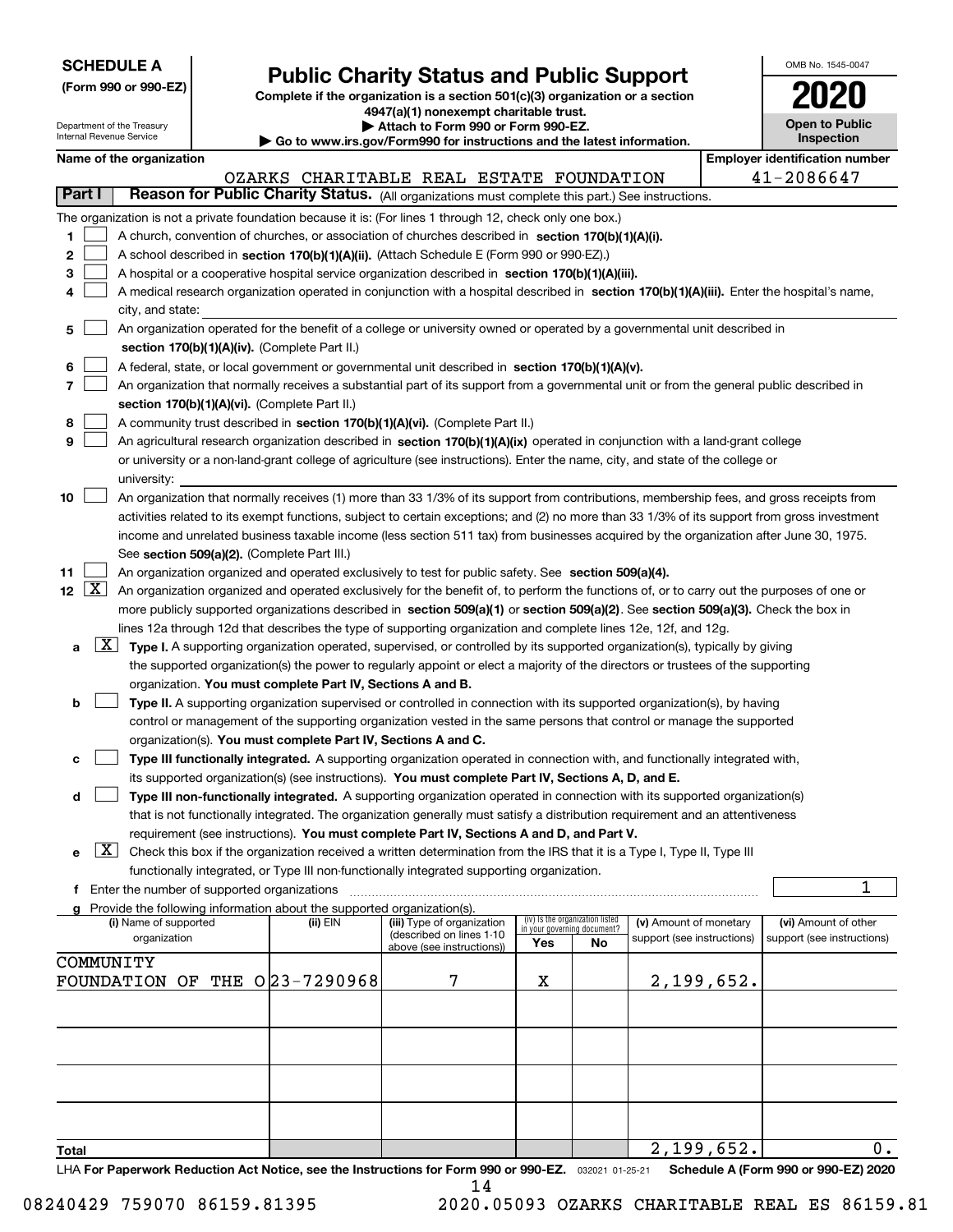#### Schedule A (Form 990 or 990-EZ) 2020 OZARKS CHARITABLE REAL ESTATE FOUNDATION 41-2086647 Page **2 Part II** Support Schedule for Organizations Described in Sections 170(b)(1)(A)(iv) and 170(b)(1)(A)(vi)

(Complete only if you checked the box on line 5, 7, or 8 of Part I or if the organization failed to qualify under Part III. If the organization fails to qualify under the tests listed below, please complete Part III.)

|    | <b>Section A. Public Support</b>                                                                                                               |          |            |            |            |          |                                      |
|----|------------------------------------------------------------------------------------------------------------------------------------------------|----------|------------|------------|------------|----------|--------------------------------------|
|    | Calendar year (or fiscal year beginning in) $\blacktriangleright$                                                                              | (a) 2016 | $(b)$ 2017 | $(c)$ 2018 | $(d)$ 2019 | (e) 2020 | (f) Total                            |
|    | 1 Gifts, grants, contributions, and                                                                                                            |          |            |            |            |          |                                      |
|    | membership fees received. (Do not                                                                                                              |          |            |            |            |          |                                      |
|    | include any "unusual grants.")                                                                                                                 |          |            |            |            |          |                                      |
|    | 2 Tax revenues levied for the organ-                                                                                                           |          |            |            |            |          |                                      |
|    | ization's benefit and either paid to                                                                                                           |          |            |            |            |          |                                      |
|    | or expended on its behalf                                                                                                                      |          |            |            |            |          |                                      |
|    | 3 The value of services or facilities                                                                                                          |          |            |            |            |          |                                      |
|    | furnished by a governmental unit to                                                                                                            |          |            |            |            |          |                                      |
|    | the organization without charge                                                                                                                |          |            |            |            |          |                                      |
|    | 4 Total. Add lines 1 through 3                                                                                                                 |          |            |            |            |          |                                      |
| 5  | The portion of total contributions                                                                                                             |          |            |            |            |          |                                      |
|    | by each person (other than a                                                                                                                   |          |            |            |            |          |                                      |
|    | governmental unit or publicly                                                                                                                  |          |            |            |            |          |                                      |
|    | supported organization) included                                                                                                               |          |            |            |            |          |                                      |
|    | on line 1 that exceeds 2% of the                                                                                                               |          |            |            |            |          |                                      |
|    | amount shown on line 11,                                                                                                                       |          |            |            |            |          |                                      |
|    | column (f)                                                                                                                                     |          |            |            |            |          |                                      |
|    | 6 Public support. Subtract line 5 from line 4.                                                                                                 |          |            |            |            |          |                                      |
|    | <b>Section B. Total Support</b>                                                                                                                |          |            |            |            |          |                                      |
|    | Calendar year (or fiscal year beginning in) $\blacktriangleright$                                                                              | (a) 2016 | (b) 2017   | $(c)$ 2018 | $(d)$ 2019 | (e) 2020 | (f) Total                            |
|    | 7 Amounts from line 4                                                                                                                          |          |            |            |            |          |                                      |
| 8  | Gross income from interest,                                                                                                                    |          |            |            |            |          |                                      |
|    | dividends, payments received on                                                                                                                |          |            |            |            |          |                                      |
|    | securities loans, rents, royalties,                                                                                                            |          |            |            |            |          |                                      |
|    | and income from similar sources                                                                                                                |          |            |            |            |          |                                      |
|    | <b>9</b> Net income from unrelated business                                                                                                    |          |            |            |            |          |                                      |
|    | activities, whether or not the                                                                                                                 |          |            |            |            |          |                                      |
|    | business is regularly carried on                                                                                                               |          |            |            |            |          |                                      |
|    | <b>10</b> Other income. Do not include gain                                                                                                    |          |            |            |            |          |                                      |
|    | or loss from the sale of capital                                                                                                               |          |            |            |            |          |                                      |
|    | assets (Explain in Part VI.)                                                                                                                   |          |            |            |            |          |                                      |
|    | <b>11 Total support.</b> Add lines 7 through 10                                                                                                |          |            |            |            |          |                                      |
|    | <b>12</b> Gross receipts from related activities, etc. (see instructions)                                                                      |          |            |            |            | 12       |                                      |
|    | 13 First 5 years. If the Form 990 is for the organization's first, second, third, fourth, or fifth tax year as a section 501(c)(3)             |          |            |            |            |          |                                      |
|    |                                                                                                                                                |          |            |            |            |          |                                      |
|    | <b>Section C. Computation of Public Support Percentage</b>                                                                                     |          |            |            |            |          |                                      |
|    | 14 Public support percentage for 2020 (line 6, column (f), divided by line 11, column (f) <i>mummumumum</i>                                    |          |            |            |            | 14       | %                                    |
|    |                                                                                                                                                |          |            |            |            | 15       | %                                    |
|    | 16a 33 1/3% support test - 2020. If the organization did not check the box on line 13, and line 14 is 33 1/3% or more, check this box and      |          |            |            |            |          |                                      |
|    | stop here. The organization qualifies as a publicly supported organization                                                                     |          |            |            |            |          | ▔▁▏                                  |
|    | b 33 1/3% support test - 2019. If the organization did not check a box on line 13 or 16a, and line 15 is 33 1/3% or more, check this box       |          |            |            |            |          |                                      |
|    | and stop here. The organization qualifies as a publicly supported organization                                                                 |          |            |            |            |          |                                      |
|    | 17a 10% -facts-and-circumstances test - 2020. If the organization did not check a box on line 13, 16a, or 16b, and line 14 is 10% or more,     |          |            |            |            |          |                                      |
|    | and if the organization meets the facts-and-circumstances test, check this box and stop here. Explain in Part VI how the organization          |          |            |            |            |          |                                      |
|    | meets the facts-and-circumstances test. The organization qualifies as a publicly supported organization                                        |          |            |            |            |          |                                      |
|    | <b>b 10% -facts-and-circumstances test - 2019.</b> If the organization did not check a box on line 13, 16a, 16b, or 17a, and line 15 is 10% or |          |            |            |            |          |                                      |
|    | more, and if the organization meets the facts-and-circumstances test, check this box and stop here. Explain in Part VI how the                 |          |            |            |            |          |                                      |
|    | organization meets the facts-and-circumstances test. The organization qualifies as a publicly supported organization                           |          |            |            |            |          |                                      |
| 18 | Private foundation. If the organization did not check a box on line 13, 16a, 16b, 17a, or 17b, check this box and see instructions             |          |            |            |            |          |                                      |
|    |                                                                                                                                                |          |            |            |            |          | Schedule A (Form 990 or 990-F7) 2020 |

**Schedule A (Form 990 or 990-EZ) 2020**

032022 01-25-21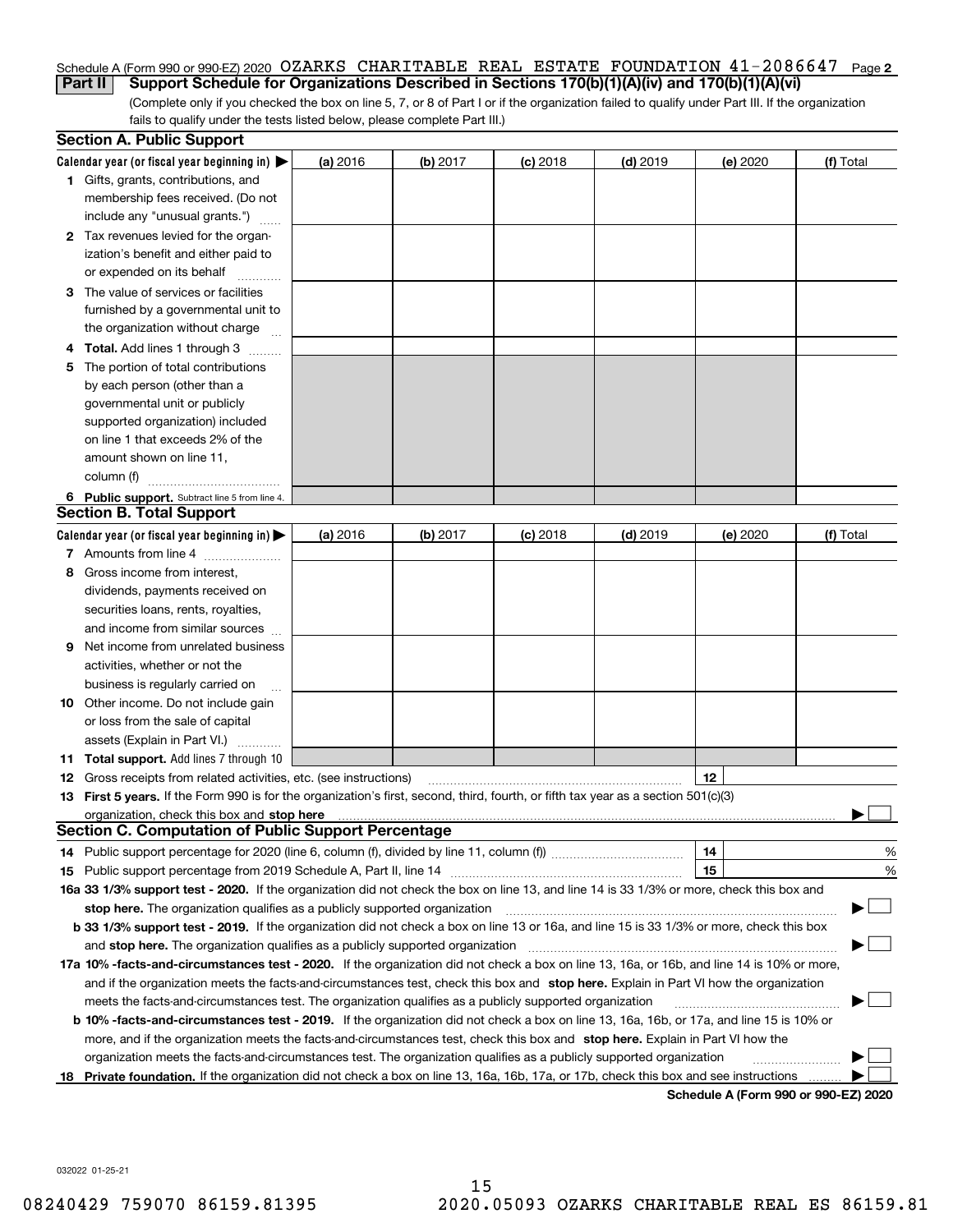#### Schedule A (Form 990 or 990-EZ) 2020 OZARKS CHARITABLE REAL ESTATE FOUNDATION 41-2086647 Page **3 Part III Support Schedule for Organizations Described in Section 509(a)(2)**

(Complete only if you checked the box on line 10 of Part I or if the organization failed to qualify under Part II. If the organization fails to qualify under the tests listed below, please complete Part II.)

| <b>Section A. Public Support</b>                                                                                                                                                                |          |          |            |            |          |                                      |
|-------------------------------------------------------------------------------------------------------------------------------------------------------------------------------------------------|----------|----------|------------|------------|----------|--------------------------------------|
| Calendar year (or fiscal year beginning in)                                                                                                                                                     | (a) 2016 | (b) 2017 | $(c)$ 2018 | $(d)$ 2019 | (e) 2020 | (f) Total                            |
| 1 Gifts, grants, contributions, and                                                                                                                                                             |          |          |            |            |          |                                      |
| membership fees received. (Do not                                                                                                                                                               |          |          |            |            |          |                                      |
| include any "unusual grants.")                                                                                                                                                                  |          |          |            |            |          |                                      |
| <b>2</b> Gross receipts from admissions,<br>merchandise sold or services per-<br>formed, or facilities furnished in<br>any activity that is related to the<br>organization's tax-exempt purpose |          |          |            |            |          |                                      |
| 3 Gross receipts from activities that<br>are not an unrelated trade or bus-                                                                                                                     |          |          |            |            |          |                                      |
| iness under section 513                                                                                                                                                                         |          |          |            |            |          |                                      |
| 4 Tax revenues levied for the organ-<br>ization's benefit and either paid to                                                                                                                    |          |          |            |            |          |                                      |
| or expended on its behalf                                                                                                                                                                       |          |          |            |            |          |                                      |
| 5 The value of services or facilities<br>furnished by a governmental unit to                                                                                                                    |          |          |            |            |          |                                      |
| the organization without charge                                                                                                                                                                 |          |          |            |            |          |                                      |
| <b>6 Total.</b> Add lines 1 through 5                                                                                                                                                           |          |          |            |            |          |                                      |
| 7a Amounts included on lines 1, 2, and<br>3 received from disqualified persons                                                                                                                  |          |          |            |            |          |                                      |
| <b>b</b> Amounts included on lines 2 and 3 received<br>from other than disqualified persons that<br>exceed the greater of \$5,000 or 1% of the<br>amount on line 13 for the year                |          |          |            |            |          |                                      |
| c Add lines 7a and 7b                                                                                                                                                                           |          |          |            |            |          |                                      |
| 8 Public support. (Subtract line 7c from line 6.)<br><b>Section B. Total Support</b>                                                                                                            |          |          |            |            |          |                                      |
| Calendar year (or fiscal year beginning in)                                                                                                                                                     | (a) 2016 | (b) 2017 | $(c)$ 2018 | $(d)$ 2019 | (e) 2020 | (f) Total                            |
| 9 Amounts from line 6                                                                                                                                                                           |          |          |            |            |          |                                      |
| 10a Gross income from interest,<br>dividends, payments received on<br>securities loans, rents, royalties,<br>and income from similar sources                                                    |          |          |            |            |          |                                      |
| <b>b</b> Unrelated business taxable income<br>(less section 511 taxes) from businesses<br>acquired after June 30, 1975                                                                          |          |          |            |            |          |                                      |
| c Add lines 10a and 10b                                                                                                                                                                         |          |          |            |            |          |                                      |
| 11 Net income from unrelated business<br>activities not included in line 10b,<br>whether or not the business is<br>regularly carried on                                                         |          |          |            |            |          |                                      |
| <b>12</b> Other income. Do not include gain<br>or loss from the sale of capital<br>assets (Explain in Part VI.)                                                                                 |          |          |            |            |          |                                      |
| <b>13 Total support.</b> (Add lines 9, 10c, 11, and 12.)                                                                                                                                        |          |          |            |            |          |                                      |
| 14 First 5 years. If the Form 990 is for the organization's first, second, third, fourth, or fifth tax year as a section 501(c)(3) organization,                                                |          |          |            |            |          |                                      |
| check this box and stop here measurements are constructed as the state of the state of the state and stop here                                                                                  |          |          |            |            |          |                                      |
| Section C. Computation of Public Support Percentage                                                                                                                                             |          |          |            |            |          |                                      |
|                                                                                                                                                                                                 |          |          |            |            | 15       | %                                    |
| 16 Public support percentage from 2019 Schedule A, Part III, line 15                                                                                                                            |          |          |            |            | 16       | %                                    |
| <b>Section D. Computation of Investment Income Percentage</b>                                                                                                                                   |          |          |            |            |          |                                      |
| 17 Investment income percentage for 2020 (line 10c, column (f), divided by line 13, column (f))<br>18 Investment income percentage from 2019 Schedule A, Part III, line 17                      |          |          |            |            | 17<br>18 | %<br>%                               |
| 19a 33 1/3% support tests - 2020. If the organization did not check the box on line 14, and line 15 is more than 33 1/3%, and line 17 is not                                                    |          |          |            |            |          |                                      |
| more than 33 1/3%, check this box and stop here. The organization qualifies as a publicly supported organization                                                                                |          |          |            |            |          |                                      |
| <b>b 33 1/3% support tests - 2019.</b> If the organization did not check a box on line 14 or line 19a, and line 16 is more than 33 1/3%, and                                                    |          |          |            |            |          |                                      |
| line 18 is not more than 33 1/3%, check this box and stop here. The organization qualifies as a publicly supported organization                                                                 |          |          |            |            |          |                                      |
| 20 Private foundation. If the organization did not check a box on line 14, 19a, or 19b, check this box and see instructions                                                                     |          |          |            |            |          |                                      |
| 032023 01-25-21                                                                                                                                                                                 |          | 16       |            |            |          | Schedule A (Form 990 or 990-EZ) 2020 |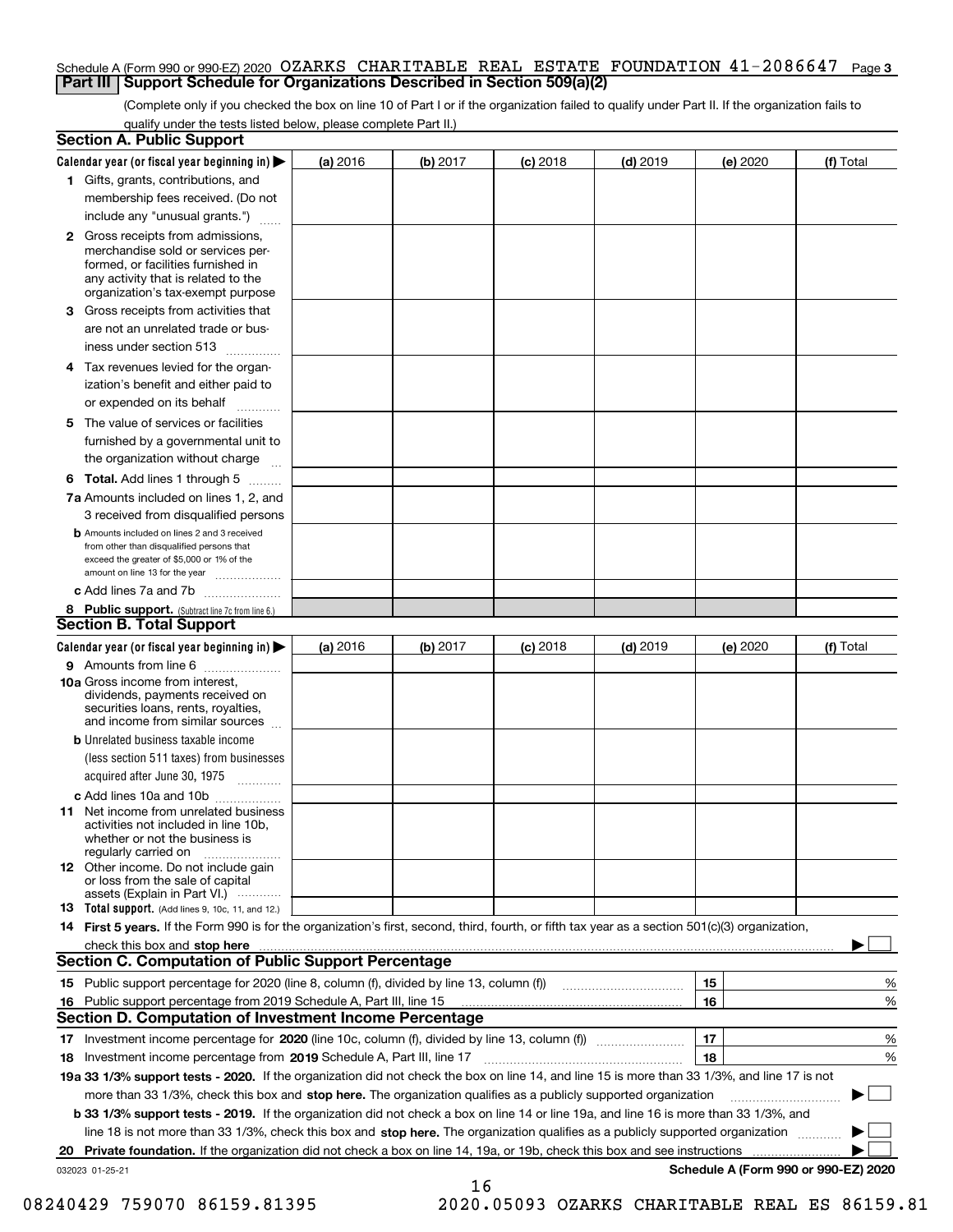Schedule A (Form 990 or 990-EZ) 2020 OZARKS CHARITABLE REAL ESTATE FOUNDATION  $41\text{--}2086647$  Page 4

## **Part IV Supporting Organizations**

(Complete only if you checked a box in line 12 on Part I. If you checked box 12a, Part I, complete Sections A and B. If you checked box 12b, Part I, complete Sections A and C. If you checked box 12c, Part I, complete Sections A, D, and E. If you checked box 12d, Part I, complete Sections A and D, and complete Part V.)

#### **Section A. All Supporting Organizations**

- **1** Are all of the organization's supported organizations listed by name in the organization's governing documents? If "No," describe in **Part VI** how the supported organizations are designated. If designated by *class or purpose, describe the designation. If historic and continuing relationship, explain.*
- **2** Did the organization have any supported organization that does not have an IRS determination of status under section 509(a)(1) or (2)? If "Yes," explain in Part VI how the organization determined that the supported *organization was described in section 509(a)(1) or (2).*
- **3a** Did the organization have a supported organization described in section 501(c)(4), (5), or (6)? If "Yes," answer *lines 3b and 3c below.*
- **b** Did the organization confirm that each supported organization qualified under section 501(c)(4), (5), or (6) and satisfied the public support tests under section 509(a)(2)? If "Yes," describe in **Part VI** when and how the *organization made the determination.*
- **c**Did the organization ensure that all support to such organizations was used exclusively for section 170(c)(2)(B) purposes? If "Yes," explain in **Part VI** what controls the organization put in place to ensure such use.
- **4a***If* Was any supported organization not organized in the United States ("foreign supported organization")? *"Yes," and if you checked box 12a or 12b in Part I, answer lines 4b and 4c below.*
- **b** Did the organization have ultimate control and discretion in deciding whether to make grants to the foreign supported organization? If "Yes," describe in **Part VI** how the organization had such control and discretion *despite being controlled or supervised by or in connection with its supported organizations.*
- **c** Did the organization support any foreign supported organization that does not have an IRS determination under sections 501(c)(3) and 509(a)(1) or (2)? If "Yes," explain in **Part VI** what controls the organization used *to ensure that all support to the foreign supported organization was used exclusively for section 170(c)(2)(B) purposes.*
- **5a** Did the organization add, substitute, or remove any supported organizations during the tax year? If "Yes," answer lines 5b and 5c below (if applicable). Also, provide detail in **Part VI,** including (i) the names and EIN *numbers of the supported organizations added, substituted, or removed; (ii) the reasons for each such action; (iii) the authority under the organization's organizing document authorizing such action; and (iv) how the action was accomplished (such as by amendment to the organizing document).*
- **b** Type I or Type II only. Was any added or substituted supported organization part of a class already designated in the organization's organizing document?
- **cSubstitutions only.**  Was the substitution the result of an event beyond the organization's control?
- **6** Did the organization provide support (whether in the form of grants or the provision of services or facilities) to **Part VI.** *If "Yes," provide detail in* support or benefit one or more of the filing organization's supported organizations? anyone other than (i) its supported organizations, (ii) individuals that are part of the charitable class benefited by one or more of its supported organizations, or (iii) other supporting organizations that also
- **7**Did the organization provide a grant, loan, compensation, or other similar payment to a substantial contributor *If "Yes," complete Part I of Schedule L (Form 990 or 990-EZ).* regard to a substantial contributor? (as defined in section 4958(c)(3)(C)), a family member of a substantial contributor, or a 35% controlled entity with
- **8** Did the organization make a loan to a disqualified person (as defined in section 4958) not described in line 7? *If "Yes," complete Part I of Schedule L (Form 990 or 990-EZ).*
- **9a** Was the organization controlled directly or indirectly at any time during the tax year by one or more in section 509(a)(1) or (2))? If "Yes," *provide detail in* <code>Part VI.</code> disqualified persons, as defined in section 4946 (other than foundation managers and organizations described
- **b**the supporting organization had an interest? If "Yes," provide detail in P**art VI**. Did one or more disqualified persons (as defined in line 9a) hold a controlling interest in any entity in which
- **c**Did a disqualified person (as defined in line 9a) have an ownership interest in, or derive any personal benefit from, assets in which the supporting organization also had an interest? If "Yes," provide detail in P**art VI.**
- **10a** Was the organization subject to the excess business holdings rules of section 4943 because of section supporting organizations)? If "Yes," answer line 10b below. 4943(f) (regarding certain Type II supporting organizations, and all Type III non-functionally integrated
- **b** Did the organization have any excess business holdings in the tax year? (Use Schedule C, Form 4720, to *determine whether the organization had excess business holdings.)*

17

032024 01-25-21

**Schedule A (Form 990 or 990-EZ) 2020**

**Yes**

X

**1**

**2**

**3a**

**3b**

**3c**

**4a**

**4b**

**4c**

**5a**

**5b5c**

**6**

**7**

**8**

**9a**

**9b**

**9c**

**10a**

**10b**

**No**

X

X

X

X

X

X

X

X

X

X

X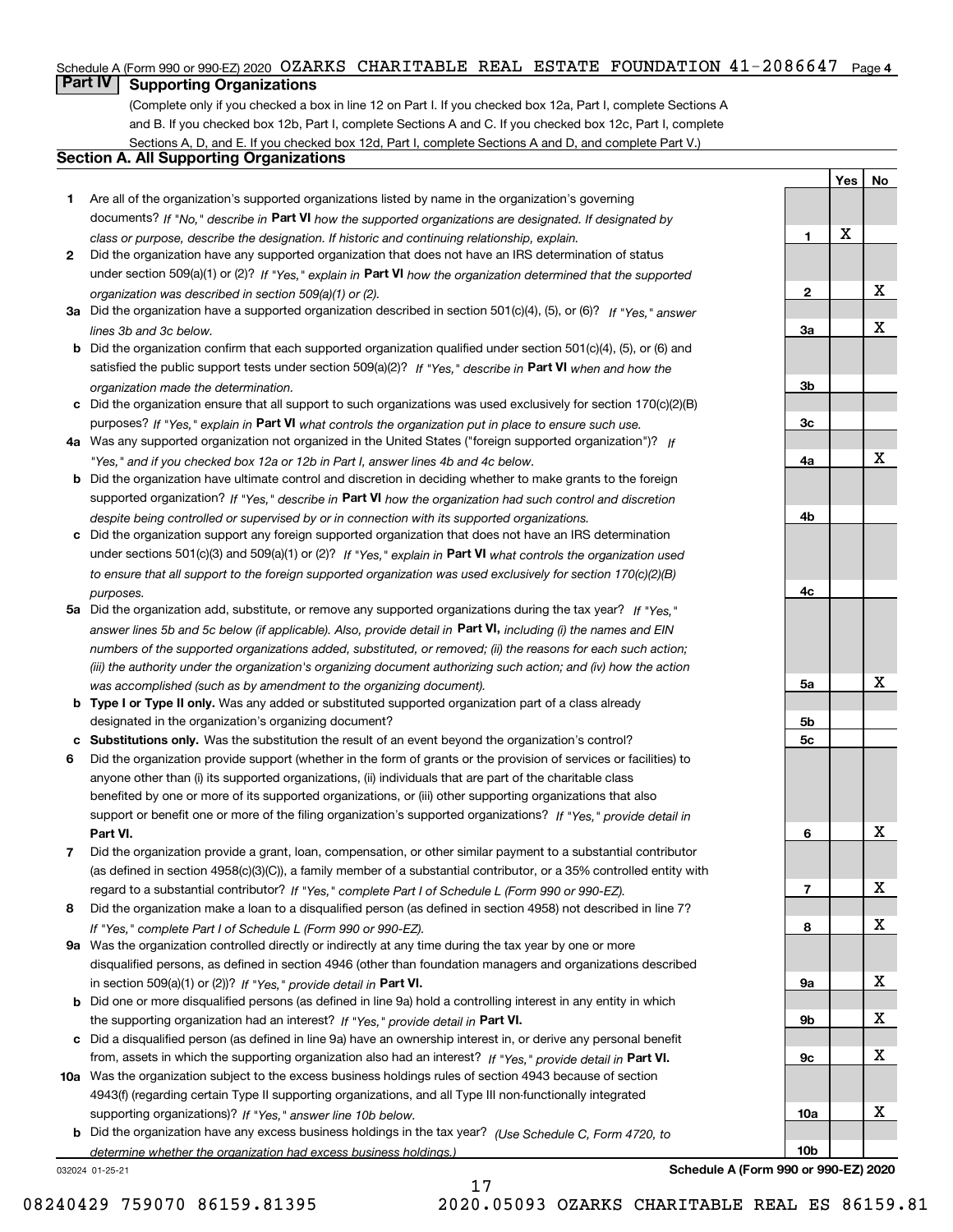#### **5**Schedule A (Form 990 or 990-EZ) 2020  $~\rm OZARKS$   $~\rm CHARTTABLE$   $~\rm REAL$   $~\rm ESTATE$   $~\rm FOUNDATION$   $~41-2086647$   $~\rm Page$ **Part IV Supporting Organizations** *(continued)*

|    |                                                                                                                                                                                                                                                                                                                                                                                        |                 | Yes | No. |
|----|----------------------------------------------------------------------------------------------------------------------------------------------------------------------------------------------------------------------------------------------------------------------------------------------------------------------------------------------------------------------------------------|-----------------|-----|-----|
| 11 | Has the organization accepted a gift or contribution from any of the following persons?                                                                                                                                                                                                                                                                                                |                 |     |     |
|    | a A person who directly or indirectly controls, either alone or together with persons described in lines 11b and                                                                                                                                                                                                                                                                       |                 |     |     |
|    | 11c below, the governing body of a supported organization?                                                                                                                                                                                                                                                                                                                             | 11a             |     | x   |
|    | <b>b</b> A family member of a person described in line 11a above?                                                                                                                                                                                                                                                                                                                      | 11 <sub>b</sub> |     | х   |
|    | c A 35% controlled entity of a person described in line 11a or 11b above? If "Yes" to line 11a, 11b, or 11c, provide                                                                                                                                                                                                                                                                   |                 |     |     |
|    | detail in Part VI.                                                                                                                                                                                                                                                                                                                                                                     | 11c             |     | x   |
|    | <b>Section B. Type I Supporting Organizations</b>                                                                                                                                                                                                                                                                                                                                      |                 |     |     |
|    |                                                                                                                                                                                                                                                                                                                                                                                        |                 | Yes | No  |
|    | Did the governing body, members of the governing body, officers acting in their official capacity, or membership of one or<br>more supported organizations have the power to regularly appoint or elect at least a majority of the organization's officers,<br>directors, or trustees at all times during the tax year? If "No," describe in Part VI how the supported organization(s) |                 |     |     |

|              | effectively operated, supervised, or controlled the organization's activities. If the organization had more than one supported |
|--------------|--------------------------------------------------------------------------------------------------------------------------------|
|              | organization, describe how the powers to appoint and/or remove officers, directors, or trustees were allocated among the       |
|              | supported organizations and what conditions or restrictions, if any, applied to such powers during the tax year.               |
| $\mathbf{2}$ | Did the organization operate for the benefit of any supported organization other than the supported                            |
|              | organization(s) that operated, supervised, or controlled the supporting organization? If "Yes," explain in                     |

**Part VI**  *how providing such benefit carried out the purposes of the supported organization(s) that operated,*

|                                                        | Yes | No |
|--------------------------------------------------------|-----|----|
| <b>Section C. Type II Supporting Organizations</b>     |     |    |
| supervised, or controlled the supporting organization. |     | ▵  |

**1**or trustees of each of the organization's supported organization(s)? If "No," describe in **Part VI** how control *or management of the supporting organization was vested in the same persons that controlled or managed the supported organization(s).* Were a majority of the organization's directors or trustees during the tax year also a majority of the directors

|  | Section D. All Type III Supporting Organizations |  |
|--|--------------------------------------------------|--|
|  |                                                  |  |

|                |                                                                                                                        |   | Yes   No |  |
|----------------|------------------------------------------------------------------------------------------------------------------------|---|----------|--|
|                | Did the organization provide to each of its supported organizations, by the last day of the fifth month of the         |   |          |  |
|                | organization's tax year, (i) a written notice describing the type and amount of support provided during the prior tax  |   |          |  |
|                | year, (ii) a copy of the Form 990 that was most recently filed as of the date of notification, and (iii) copies of the |   |          |  |
|                | organization's governing documents in effect on the date of notification, to the extent not previously provided?       |   |          |  |
| $\overline{2}$ | Were any of the organization's officers, directors, or trustees either (i) appointed or elected by the supported       |   |          |  |
|                | organization(s) or (ii) serving on the governing body of a supported organization? If "No," explain in Part VI how     |   |          |  |
|                | the organization maintained a close and continuous working relationship with the supported organization(s).            | 2 |          |  |
| 3              | By reason of the relationship described in line 2, above, did the organization's supported organizations have a        |   |          |  |
|                | significant voice in the organization's investment policies and in directing the use of the organization's             |   |          |  |
|                | income or assets at all times during the tax year? If "Yes," describe in Part VI the role the organization's           |   |          |  |
|                | supported organizations played in this regard.                                                                         | з |          |  |

## *supported organizations played in this regard.* **Section E. Type III Functionally Integrated Supporting Organizations**

- **1**Check the box next to the method that the organization used to satisfy the Integral Part Test during the year (see instructions).
- **alinupy** The organization satisfied the Activities Test. Complete line 2 below.
- **bThe organization is the parent of each of its supported organizations. Complete line 3 below.**

|  |  | c $\Box$ The organization supported a governmental entity. Describe in Part VI how you supported a governmental entity (see instructions). |  |
|--|--|--------------------------------------------------------------------------------------------------------------------------------------------|--|
|--|--|--------------------------------------------------------------------------------------------------------------------------------------------|--|

18

- **2Answer lines 2a and 2b below. Yes No** Activities Test.
- **a** Did substantially all of the organization's activities during the tax year directly further the exempt purposes of the supported organization(s) to which the organization was responsive? If "Yes," then in **Part VI identify those supported organizations and explain**  *how these activities directly furthered their exempt purposes, how the organization was responsive to those supported organizations, and how the organization determined that these activities constituted substantially all of its activities.*
- **b** Did the activities described in line 2a, above, constitute activities that, but for the organization's involvement, **Part VI**  *the reasons for the organization's position that its supported organization(s) would have engaged in* one or more of the organization's supported organization(s) would have been engaged in? If "Yes," e*xplain in these activities but for the organization's involvement.*
- **3** Parent of Supported Organizations. Answer lines 3a and 3b below.

**a** Did the organization have the power to regularly appoint or elect a majority of the officers, directors, or trustees of each of the supported organizations? If "Yes" or "No" provide details in **Part VI.** 

**b** Did the organization exercise a substantial degree of direction over the policies, programs, and activities of each of its supported organizations? If "Yes," describe in Part VI the role played by the organization in this regard.

032025 01-25-21

**Schedule A (Form 990 or 990-EZ) 2020**

**2a**

**2b**

**3a**

**3b**

**1**

X

**1**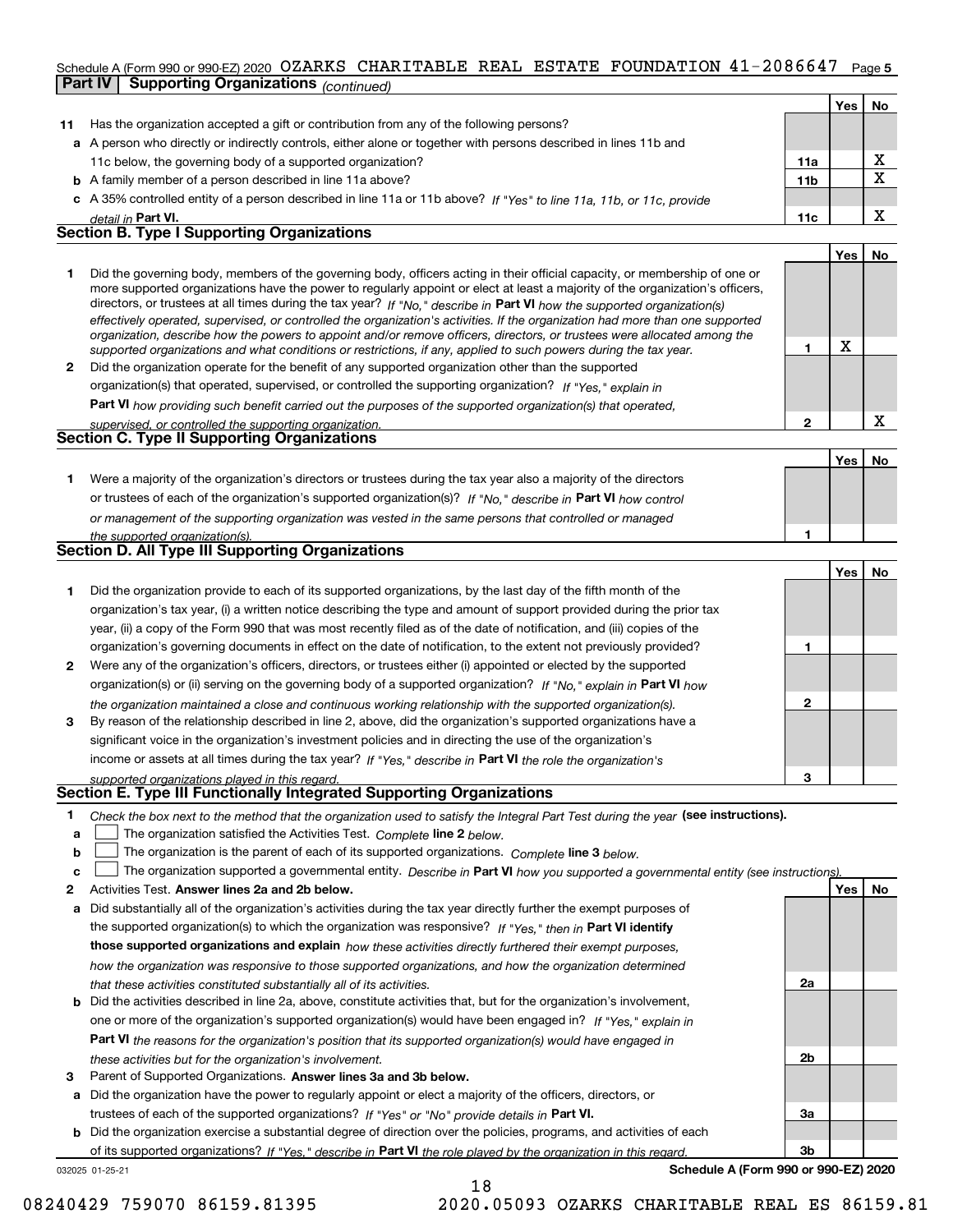| <b>Part V</b> | Schedule A (Form 990 or 990-EZ) 2020 OZARKS CHARITABLE REAL ESTATE FOUNDATION $41 - 2086647$<br>Type III Non-Functionally Integrated 509(a)(3) Supporting Organizations |                         |                | Page 6                         |
|---------------|-------------------------------------------------------------------------------------------------------------------------------------------------------------------------|-------------------------|----------------|--------------------------------|
| 1             | Check here if the organization satisfied the Integral Part Test as a qualifying trust on Nov. 20, 1970 (explain in Part VI). See instructions.                          |                         |                |                                |
|               | All other Type III non-functionally integrated supporting organizations must complete Sections A through E.                                                             |                         |                |                                |
|               | Section A - Adjusted Net Income                                                                                                                                         |                         | (A) Prior Year | (B) Current Year<br>(optional) |
| 1             | Net short-term capital gain                                                                                                                                             | 1.                      |                |                                |
| $\mathbf{2}$  | Recoveries of prior-year distributions                                                                                                                                  | $\mathbf{2}$            |                |                                |
| 3             | Other gross income (see instructions)                                                                                                                                   | 3                       |                |                                |
| 4             | Add lines 1 through 3.                                                                                                                                                  | 4                       |                |                                |
| 5             | Depreciation and depletion                                                                                                                                              | 5                       |                |                                |
| 6             | Portion of operating expenses paid or incurred for production or                                                                                                        |                         |                |                                |
|               | collection of gross income or for management, conservation, or                                                                                                          |                         |                |                                |
|               | maintenance of property held for production of income (see instructions)                                                                                                | 6                       |                |                                |
| 7             | Other expenses (see instructions)                                                                                                                                       | $\overline{\mathbf{r}}$ |                |                                |
| 8             | Adjusted Net Income (subtract lines 5, 6, and 7 from line 4)                                                                                                            | 8                       |                |                                |
|               | Section B - Minimum Asset Amount                                                                                                                                        |                         | (A) Prior Year | (B) Current Year<br>(optional) |
| 1             | Aggregate fair market value of all non-exempt-use assets (see                                                                                                           |                         |                |                                |
|               | instructions for short tax year or assets held for part of year):                                                                                                       |                         |                |                                |
|               | <b>a</b> Average monthly value of securities                                                                                                                            | 1a                      |                |                                |
|               | <b>b</b> Average monthly cash balances                                                                                                                                  | 1b                      |                |                                |
|               | <b>c</b> Fair market value of other non-exempt-use assets                                                                                                               | 1c                      |                |                                |
|               | <b>d</b> Total (add lines 1a, 1b, and 1c)                                                                                                                               | 1d                      |                |                                |
|               | e Discount claimed for blockage or other factors                                                                                                                        |                         |                |                                |
|               | (explain in detail in Part VI):                                                                                                                                         |                         |                |                                |
| 2             | Acquisition indebtedness applicable to non-exempt-use assets                                                                                                            | $\mathbf{2}$            |                |                                |
| 3             | Subtract line 2 from line 1d.                                                                                                                                           | 3                       |                |                                |
| 4             | Cash deemed held for exempt use. Enter 0.015 of line 3 (for greater amount,                                                                                             |                         |                |                                |
|               | see instructions).                                                                                                                                                      | 4                       |                |                                |
| 5             | Net value of non-exempt-use assets (subtract line 4 from line 3)                                                                                                        | 5                       |                |                                |
| 6             | Multiply line 5 by 0.035.                                                                                                                                               | 6                       |                |                                |
| 7             | Recoveries of prior-year distributions                                                                                                                                  | $\overline{7}$          |                |                                |
| 8             | Minimum Asset Amount (add line 7 to line 6)                                                                                                                             | 8                       |                |                                |
|               | <b>Section C - Distributable Amount</b>                                                                                                                                 |                         |                | <b>Current Year</b>            |
|               | Adjusted net income for prior year (from Section A, line 8, column A)                                                                                                   | 1                       |                |                                |
|               | Enter 0.85 of line 1.                                                                                                                                                   | 2                       |                |                                |
| 3             | Minimum asset amount for prior year (from Section B, line 8, column A)                                                                                                  | 3                       |                |                                |
| 4             | Enter greater of line 2 or line 3.                                                                                                                                      | 4                       |                |                                |
| 5             | Income tax imposed in prior year                                                                                                                                        | 5                       |                |                                |
| 6             | <b>Distributable Amount.</b> Subtract line 5 from line 4, unless subject to                                                                                             |                         |                |                                |
|               | emergency temporary reduction (see instructions).                                                                                                                       | 6                       |                |                                |
| 7             | Check here if the current year is the organization's first as a non-functionally integrated Type III supporting organization (see                                       |                         |                |                                |

instructions).

**Schedule A (Form 990 or 990-EZ) 2020**

032026 01-25-21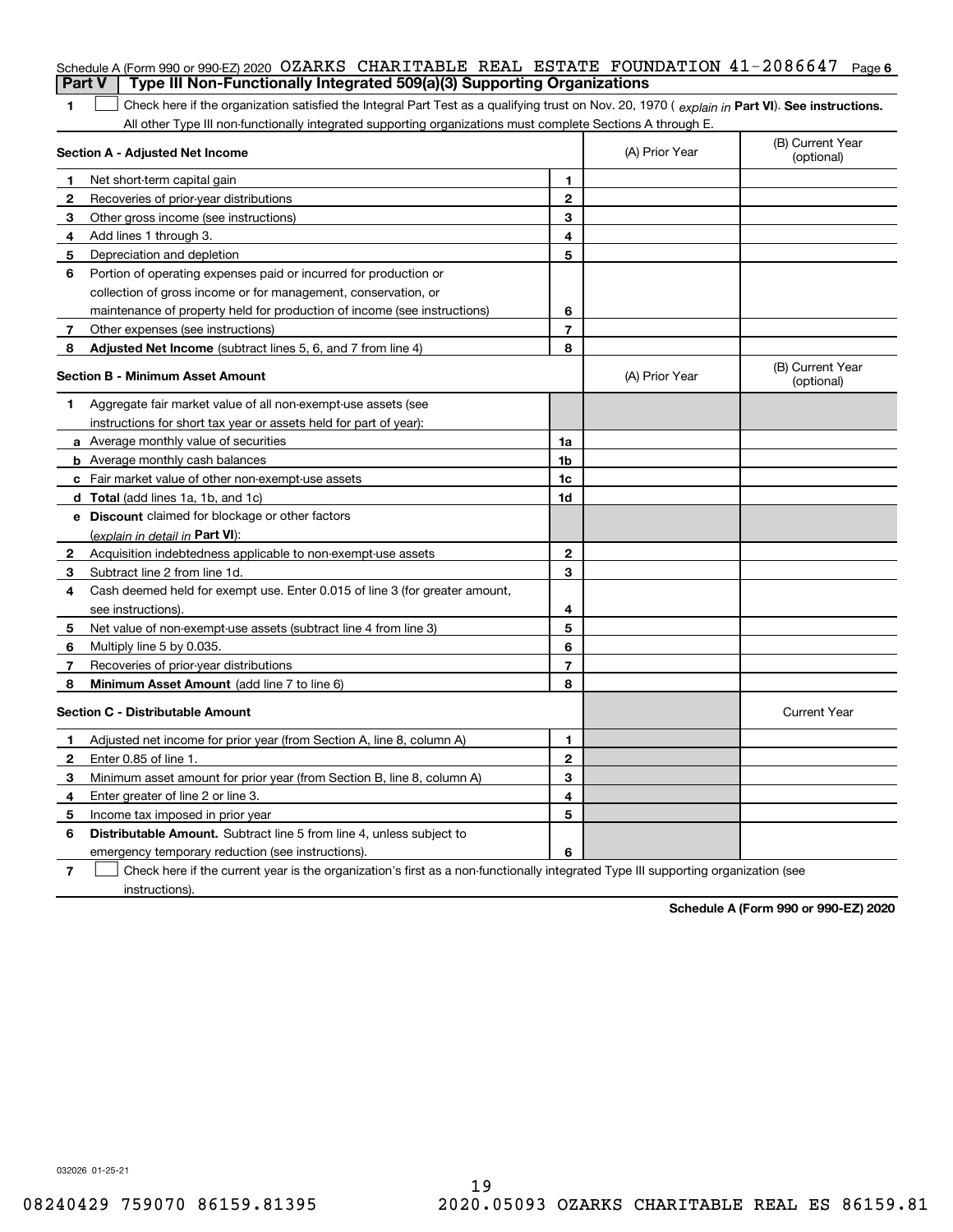### Schedule A (Form 990 or 990-EZ) 2020 OZARKS CHARITABLE REAL ESTATE FOUNDATION 41-2086647 Page 7

|    | Type III Non-Functionally Integrated 509(a)(3) Supporting Organizations<br>Part V<br>(continued) |                             |                                       |    |                                         |  |  |  |
|----|--------------------------------------------------------------------------------------------------|-----------------------------|---------------------------------------|----|-----------------------------------------|--|--|--|
|    | <b>Section D - Distributions</b>                                                                 |                             |                                       |    | <b>Current Year</b>                     |  |  |  |
|    | Amounts paid to supported organizations to accomplish exempt purposes                            |                             | 1                                     |    |                                         |  |  |  |
| 2  | Amounts paid to perform activity that directly furthers exempt purposes of supported             |                             |                                       |    |                                         |  |  |  |
|    | organizations, in excess of income from activity                                                 |                             | 2                                     |    |                                         |  |  |  |
| 3  | Administrative expenses paid to accomplish exempt purposes of supported organizations            |                             |                                       | 3  |                                         |  |  |  |
| 4  | Amounts paid to acquire exempt-use assets                                                        |                             |                                       | 4  |                                         |  |  |  |
| 5  | Qualified set aside amounts (prior IRS approval required - provide details in Part VI)           |                             |                                       | 5  |                                         |  |  |  |
| 6  | Other distributions ( <i>describe in</i> Part VI). See instructions.                             |                             |                                       | 6  |                                         |  |  |  |
| 7  | Total annual distributions. Add lines 1 through 6.                                               |                             |                                       | 7  |                                         |  |  |  |
| 8  | Distributions to attentive supported organizations to which the organization is responsive       |                             |                                       |    |                                         |  |  |  |
|    | (provide details in Part VI). See instructions.                                                  |                             |                                       | 8  |                                         |  |  |  |
| 9  | Distributable amount for 2020 from Section C, line 6                                             |                             |                                       | 9  |                                         |  |  |  |
| 10 | Line 8 amount divided by line 9 amount                                                           |                             |                                       | 10 |                                         |  |  |  |
|    |                                                                                                  | (i)                         | (ii)                                  |    | (iii)                                   |  |  |  |
|    | <b>Section E - Distribution Allocations</b> (see instructions)                                   | <b>Excess Distributions</b> | <b>Underdistributions</b><br>Pre-2020 |    | <b>Distributable</b><br>Amount for 2020 |  |  |  |
| 1  | Distributable amount for 2020 from Section C, line 6                                             |                             |                                       |    |                                         |  |  |  |
| 2  | Underdistributions, if any, for years prior to 2020 (reason-                                     |                             |                                       |    |                                         |  |  |  |
|    | able cause required - explain in Part VI). See instructions.                                     |                             |                                       |    |                                         |  |  |  |
| 3  | Excess distributions carryover, if any, to 2020                                                  |                             |                                       |    |                                         |  |  |  |
|    | a From 2015                                                                                      |                             |                                       |    |                                         |  |  |  |
|    | $b$ From 2016                                                                                    |                             |                                       |    |                                         |  |  |  |
|    | $c$ From 2017                                                                                    |                             |                                       |    |                                         |  |  |  |
|    | <b>d</b> From 2018                                                                               |                             |                                       |    |                                         |  |  |  |
|    | e From 2019                                                                                      |                             |                                       |    |                                         |  |  |  |
|    | f Total of lines 3a through 3e                                                                   |                             |                                       |    |                                         |  |  |  |
|    | g Applied to underdistributions of prior years                                                   |                             |                                       |    |                                         |  |  |  |
|    | <b>h</b> Applied to 2020 distributable amount                                                    |                             |                                       |    |                                         |  |  |  |
|    | Carryover from 2015 not applied (see instructions)                                               |                             |                                       |    |                                         |  |  |  |
|    | Remainder. Subtract lines 3g, 3h, and 3i from line 3f.                                           |                             |                                       |    |                                         |  |  |  |
| 4  | Distributions for 2020 from Section D.                                                           |                             |                                       |    |                                         |  |  |  |
|    | line $7:$                                                                                        |                             |                                       |    |                                         |  |  |  |
|    | a Applied to underdistributions of prior years                                                   |                             |                                       |    |                                         |  |  |  |
|    | <b>b</b> Applied to 2020 distributable amount                                                    |                             |                                       |    |                                         |  |  |  |
|    | <b>c</b> Remainder. Subtract lines 4a and 4b from line 4.                                        |                             |                                       |    |                                         |  |  |  |
| 5  | Remaining underdistributions for years prior to 2020, if                                         |                             |                                       |    |                                         |  |  |  |
|    | any. Subtract lines 3g and 4a from line 2. For result greater                                    |                             |                                       |    |                                         |  |  |  |
|    | than zero, explain in Part VI. See instructions.                                                 |                             |                                       |    |                                         |  |  |  |
| 6  | Remaining underdistributions for 2020. Subtract lines 3h                                         |                             |                                       |    |                                         |  |  |  |
|    | and 4b from line 1. For result greater than zero, explain in                                     |                             |                                       |    |                                         |  |  |  |
|    | <b>Part VI.</b> See instructions.                                                                |                             |                                       |    |                                         |  |  |  |
| 7  | Excess distributions carryover to 2021. Add lines 3j                                             |                             |                                       |    |                                         |  |  |  |
|    | and 4c.                                                                                          |                             |                                       |    |                                         |  |  |  |
| 8  | Breakdown of line 7:                                                                             |                             |                                       |    |                                         |  |  |  |
|    | a Excess from 2016                                                                               |                             |                                       |    |                                         |  |  |  |
|    | <b>b</b> Excess from 2017                                                                        |                             |                                       |    |                                         |  |  |  |
|    | c Excess from 2018                                                                               |                             |                                       |    |                                         |  |  |  |
|    | d Excess from 2019                                                                               |                             |                                       |    |                                         |  |  |  |
|    | e Excess from 2020                                                                               |                             |                                       |    |                                         |  |  |  |

**Schedule A (Form 990 or 990-EZ) 2020**

032027 01-25-21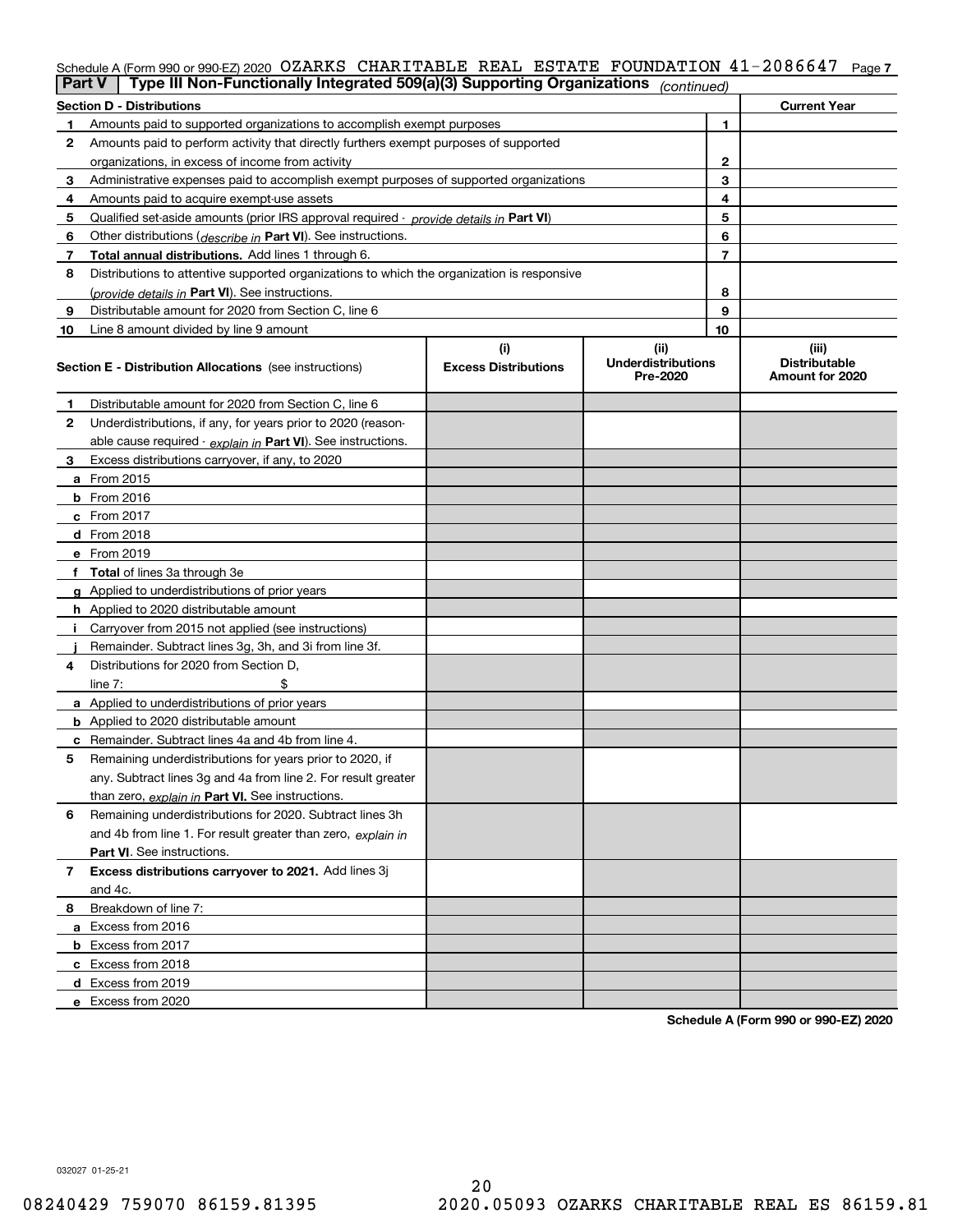| <b>Part VI</b>  | (See instructions.) | Supplemental Information. Provide the explanations required by Part II, line 10; Part II, line 17a or 17b; Part III, line 12;<br>Section D, lines 5, 6, and 8; and Part V, Section E, lines 2, 5, and 6. Also complete this part for any additional information. | Schedule A (Form 990 or 990-EZ) 2020 OZARKS CHARITABLE REAL ESTATE FOUNDATION 41-2086647 Page 8<br>Part IV, Section A, lines 1, 2, 3b, 3c, 4b, 4c, 5a, 6, 9a, 9b, 9c, 11a, 11b, and 11c; Part IV, Section B, lines 1 and 2; Part IV, Section C,<br>line 1; Part IV, Section D, lines 2 and 3; Part IV, Section E, lines 1c, 2a, 2b, 3a, and 3b; Part V, line 1; Part V, Section B, line 1e; Part V, |
|-----------------|---------------------|------------------------------------------------------------------------------------------------------------------------------------------------------------------------------------------------------------------------------------------------------------------|-----------------------------------------------------------------------------------------------------------------------------------------------------------------------------------------------------------------------------------------------------------------------------------------------------------------------------------------------------------------------------------------------------|
|                 |                     |                                                                                                                                                                                                                                                                  |                                                                                                                                                                                                                                                                                                                                                                                                     |
|                 |                     |                                                                                                                                                                                                                                                                  |                                                                                                                                                                                                                                                                                                                                                                                                     |
|                 |                     |                                                                                                                                                                                                                                                                  |                                                                                                                                                                                                                                                                                                                                                                                                     |
|                 |                     |                                                                                                                                                                                                                                                                  |                                                                                                                                                                                                                                                                                                                                                                                                     |
|                 |                     |                                                                                                                                                                                                                                                                  |                                                                                                                                                                                                                                                                                                                                                                                                     |
|                 |                     |                                                                                                                                                                                                                                                                  |                                                                                                                                                                                                                                                                                                                                                                                                     |
|                 |                     |                                                                                                                                                                                                                                                                  |                                                                                                                                                                                                                                                                                                                                                                                                     |
|                 |                     |                                                                                                                                                                                                                                                                  |                                                                                                                                                                                                                                                                                                                                                                                                     |
|                 |                     |                                                                                                                                                                                                                                                                  |                                                                                                                                                                                                                                                                                                                                                                                                     |
|                 |                     |                                                                                                                                                                                                                                                                  |                                                                                                                                                                                                                                                                                                                                                                                                     |
|                 |                     |                                                                                                                                                                                                                                                                  |                                                                                                                                                                                                                                                                                                                                                                                                     |
|                 |                     |                                                                                                                                                                                                                                                                  |                                                                                                                                                                                                                                                                                                                                                                                                     |
|                 |                     |                                                                                                                                                                                                                                                                  |                                                                                                                                                                                                                                                                                                                                                                                                     |
|                 |                     |                                                                                                                                                                                                                                                                  |                                                                                                                                                                                                                                                                                                                                                                                                     |
|                 |                     |                                                                                                                                                                                                                                                                  |                                                                                                                                                                                                                                                                                                                                                                                                     |
|                 |                     |                                                                                                                                                                                                                                                                  |                                                                                                                                                                                                                                                                                                                                                                                                     |
|                 |                     |                                                                                                                                                                                                                                                                  |                                                                                                                                                                                                                                                                                                                                                                                                     |
|                 |                     |                                                                                                                                                                                                                                                                  |                                                                                                                                                                                                                                                                                                                                                                                                     |
|                 |                     |                                                                                                                                                                                                                                                                  |                                                                                                                                                                                                                                                                                                                                                                                                     |
|                 |                     |                                                                                                                                                                                                                                                                  |                                                                                                                                                                                                                                                                                                                                                                                                     |
|                 |                     |                                                                                                                                                                                                                                                                  |                                                                                                                                                                                                                                                                                                                                                                                                     |
|                 |                     |                                                                                                                                                                                                                                                                  |                                                                                                                                                                                                                                                                                                                                                                                                     |
|                 |                     |                                                                                                                                                                                                                                                                  |                                                                                                                                                                                                                                                                                                                                                                                                     |
|                 |                     |                                                                                                                                                                                                                                                                  |                                                                                                                                                                                                                                                                                                                                                                                                     |
|                 |                     |                                                                                                                                                                                                                                                                  |                                                                                                                                                                                                                                                                                                                                                                                                     |
|                 |                     |                                                                                                                                                                                                                                                                  |                                                                                                                                                                                                                                                                                                                                                                                                     |
| 032028 01-25-21 |                     | 21                                                                                                                                                                                                                                                               | Schedule A (Form 990 or 990-EZ) 2020                                                                                                                                                                                                                                                                                                                                                                |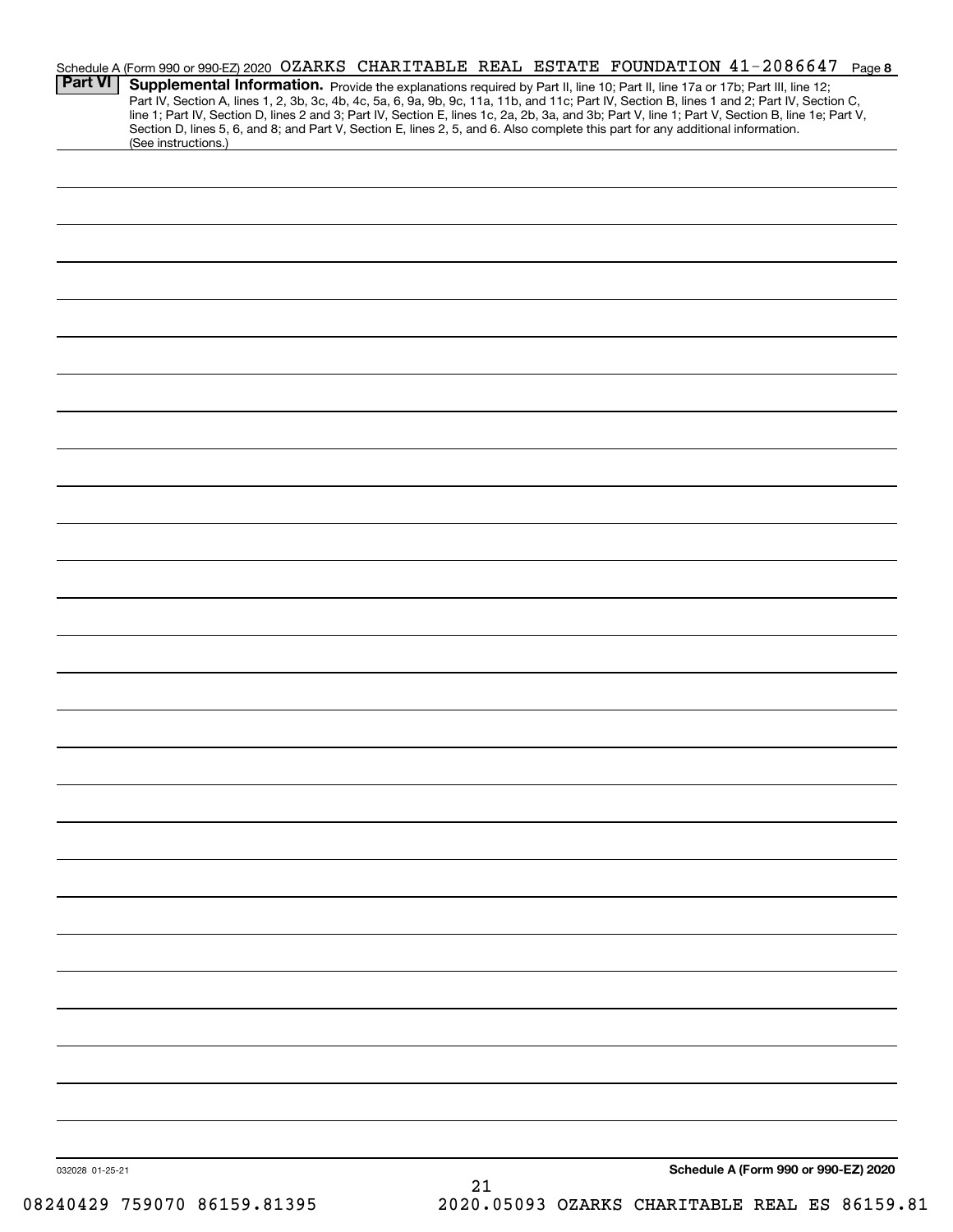Department of the Treasury Internal Revenue Service **(Form 990, 990-EZ, or 990-PF)** Name of the organization

**Organization type** (check one):

## **Schedule B Schedule of Contributors**

**| Attach to Form 990, Form 990-EZ, or Form 990-PF. | Go to www.irs.gov/Form990 for the latest information.** OMB No. 1545-0047

**2020**

**Employer identification number**

OZARKS CHARITABLE REAL ESTATE FOUNDATION 41-2086647

| Filers of:         | Section:                                                                           |
|--------------------|------------------------------------------------------------------------------------|
| Form 990 or 990-EZ | $\lfloor x \rfloor$ 501(c)( 3) (enter number) organization                         |
|                    | $4947(a)(1)$ nonexempt charitable trust <b>not</b> treated as a private foundation |
|                    | 527 political organization                                                         |
| Form 990-PF        | 501(c)(3) exempt private foundation                                                |
|                    | 4947(a)(1) nonexempt charitable trust treated as a private foundation              |
|                    | 501(c)(3) taxable private foundation                                               |

Check if your organization is covered by the **General Rule** or a **Special Rule. Note:**  Only a section 501(c)(7), (8), or (10) organization can check boxes for both the General Rule and a Special Rule. See instructions.

#### **General Rule**

 $\boxed{\textbf{X}}$  For an organization filing Form 990, 990-EZ, or 990-PF that received, during the year, contributions totaling \$5,000 or more (in money or property) from any one contributor. Complete Parts I and II. See instructions for determining a contributor's total contributions.

#### **Special Rules**

| For an organization described in section 501(c)(3) filing Form 990 or 990-EZ that met the 33 1/3% support test of the regulations under               |
|-------------------------------------------------------------------------------------------------------------------------------------------------------|
| sections 509(a)(1) and 170(b)(1)(A)(vi), that checked Schedule A (Form 990 or 990-EZ), Part II, line 13, 16a, or 16b, and that received from          |
| any one contributor, during the year, total contributions of the greater of (1) \$5,000; or (2) 2% of the amount on (i) Form 990, Part VIII, line 1h; |
| or (ii) Form 990-EZ, line 1. Complete Parts I and II.                                                                                                 |

For an organization described in section 501(c)(7), (8), or (10) filing Form 990 or 990-EZ that received from any one contributor, during the year, total contributions of more than \$1,000 exclusively for religious, charitable, scientific, literary, or educational purposes, or for the prevention of cruelty to children or animals. Complete Parts I (entering "N/A" in column (b) instead of the contributor name and address), II, and III.  $\mathcal{L}^{\text{max}}$ 

purpose. Don't complete any of the parts unless the **General Rule** applies to this organization because it received *nonexclusively* year, contributions <sub>exclusively</sub> for religious, charitable, etc., purposes, but no such contributions totaled more than \$1,000. If this box is checked, enter here the total contributions that were received during the year for an  $\;$ exclusively religious, charitable, etc., For an organization described in section 501(c)(7), (8), or (10) filing Form 990 or 990-EZ that received from any one contributor, during the religious, charitable, etc., contributions totaling \$5,000 or more during the year  $\Box$ — $\Box$   $\Box$  $\mathcal{L}^{\text{max}}$ 

**Caution:**  An organization that isn't covered by the General Rule and/or the Special Rules doesn't file Schedule B (Form 990, 990-EZ, or 990-PF),  **must** but it answer "No" on Part IV, line 2, of its Form 990; or check the box on line H of its Form 990-EZ or on its Form 990-PF, Part I, line 2, to certify that it doesn't meet the filing requirements of Schedule B (Form 990, 990-EZ, or 990-PF).

**For Paperwork Reduction Act Notice, see the instructions for Form 990, 990-EZ, or 990-PF. Schedule B (Form 990, 990-EZ, or 990-PF) (2020)** LHA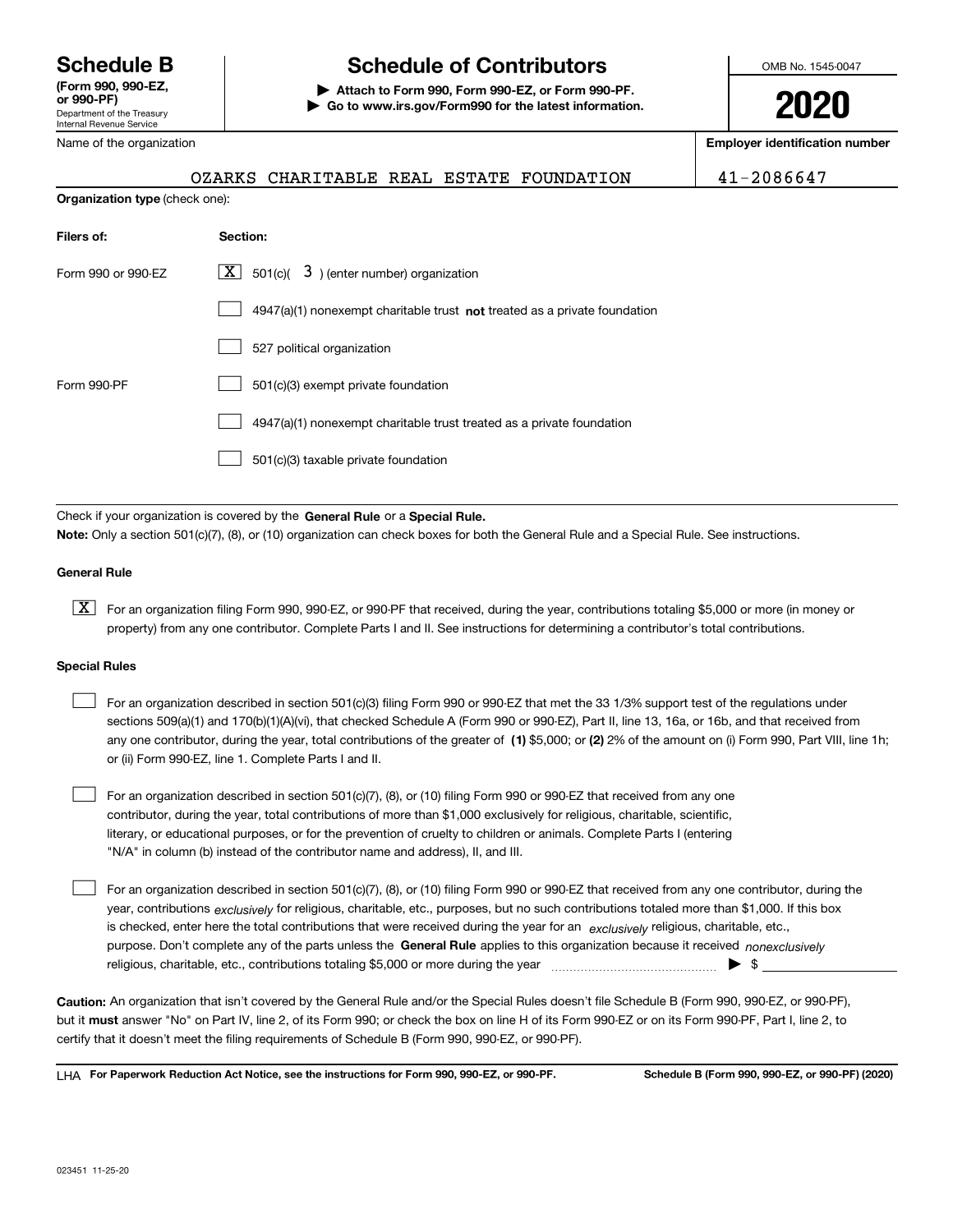| <b>SCHEDULE D</b> |  |
|-------------------|--|
|-------------------|--|

Department of the Treasury Internal Revenue Service

| (Form 990) |  |
|------------|--|
|------------|--|

## **SCHEDULE D Supplemental Financial Statements**

(Form 990)<br>
Pepartment of the Treasury<br>
Department of the Treasury<br>
Department of the Treasury<br>
Department of the Treasury<br> **Co to www.irs.gov/Form990 for instructions and the latest information.**<br> **Co to www.irs.gov/Form9** 



|         | Name of the organization                                                                                                                                                                                                      | OZARKS CHARITABLE REAL ESTATE FOUNDATION | <b>Employer identification number</b><br>41-2086647 |
|---------|-------------------------------------------------------------------------------------------------------------------------------------------------------------------------------------------------------------------------------|------------------------------------------|-----------------------------------------------------|
| Part I  | Organizations Maintaining Donor Advised Funds or Other Similar Funds or Accounts. Complete if the                                                                                                                             |                                          |                                                     |
|         | organization answered "Yes" on Form 990, Part IV, line 6.                                                                                                                                                                     |                                          |                                                     |
|         |                                                                                                                                                                                                                               | (a) Donor advised funds                  | (b) Funds and other accounts                        |
|         |                                                                                                                                                                                                                               |                                          |                                                     |
| 1       | Aggregate value of contributions to (during year)                                                                                                                                                                             |                                          |                                                     |
| 2<br>3  | Aggregate value of grants from (during year)                                                                                                                                                                                  |                                          |                                                     |
|         |                                                                                                                                                                                                                               |                                          |                                                     |
| 4<br>5  | Did the organization inform all donors and donor advisors in writing that the assets held in donor advised funds                                                                                                              |                                          |                                                     |
|         |                                                                                                                                                                                                                               |                                          | Yes<br>No                                           |
| 6       | Did the organization inform all grantees, donors, and donor advisors in writing that grant funds can be used only                                                                                                             |                                          |                                                     |
|         | for charitable purposes and not for the benefit of the donor or donor advisor, or for any other purpose conferring                                                                                                            |                                          |                                                     |
|         |                                                                                                                                                                                                                               |                                          | Yes<br>No                                           |
| Part II | Conservation Easements. Complete if the organization answered "Yes" on Form 990, Part IV, line 7.                                                                                                                             |                                          |                                                     |
| 1.      | Purpose(s) of conservation easements held by the organization (check all that apply).                                                                                                                                         |                                          |                                                     |
|         | Preservation of land for public use (for example, recreation or education)                                                                                                                                                    |                                          | Preservation of a historically important land area  |
|         | Protection of natural habitat                                                                                                                                                                                                 |                                          | Preservation of a certified historic structure      |
|         | Preservation of open space                                                                                                                                                                                                    |                                          |                                                     |
| 2       | Complete lines 2a through 2d if the organization held a qualified conservation contribution in the form of a conservation easement on the last                                                                                |                                          |                                                     |
|         | day of the tax year.                                                                                                                                                                                                          |                                          | Held at the End of the Tax Year                     |
| а       |                                                                                                                                                                                                                               |                                          | 2a                                                  |
| b       | Total acreage restricted by conservation easements                                                                                                                                                                            |                                          | 2b                                                  |
| с       |                                                                                                                                                                                                                               |                                          | 2c                                                  |
| d       | Number of conservation easements included in (c) acquired after 7/25/06, and not on a historic structure                                                                                                                      |                                          |                                                     |
|         |                                                                                                                                                                                                                               |                                          | 2d                                                  |
| з       | Number of conservation easements modified, transferred, released, extinguished, or terminated by the organization during the tax                                                                                              |                                          |                                                     |
|         | $year \blacktriangleright$                                                                                                                                                                                                    |                                          |                                                     |
| 4       | Number of states where property subject to conservation easement is located >                                                                                                                                                 |                                          |                                                     |
| 5       | Does the organization have a written policy regarding the periodic monitoring, inspection, handling of                                                                                                                        |                                          |                                                     |
|         | violations, and enforcement of the conservation easements it holds?                                                                                                                                                           |                                          | Yes<br><b>No</b>                                    |
| 6       | Staff and volunteer hours devoted to monitoring, inspecting, handling of violations, and enforcing conservation easements during the year                                                                                     |                                          |                                                     |
|         | ▶                                                                                                                                                                                                                             |                                          |                                                     |
| 7       | Amount of expenses incurred in monitoring, inspecting, handling of violations, and enforcing conservation easements during the year                                                                                           |                                          |                                                     |
|         | $\blacktriangleright$ \$                                                                                                                                                                                                      |                                          |                                                     |
| 8       | Does each conservation easement reported on line 2(d) above satisfy the requirements of section 170(h)(4)(B)(i)                                                                                                               |                                          |                                                     |
|         |                                                                                                                                                                                                                               |                                          | Yes<br>No                                           |
|         | In Part XIII, describe how the organization reports conservation easements in its revenue and expense statement and                                                                                                           |                                          |                                                     |
|         | balance sheet, and include, if applicable, the text of the footnote to the organization's financial statements that describes the                                                                                             |                                          |                                                     |
|         | organization's accounting for conservation easements.                                                                                                                                                                         |                                          |                                                     |
|         | Organizations Maintaining Collections of Art, Historical Treasures, or Other Similar Assets.<br>Part III                                                                                                                      |                                          |                                                     |
|         | Complete if the organization answered "Yes" on Form 990, Part IV, line 8.                                                                                                                                                     |                                          |                                                     |
|         | 1a If the organization elected, as permitted under FASB ASC 958, not to report in its revenue statement and balance sheet works                                                                                               |                                          |                                                     |
|         | of art, historical treasures, or other similar assets held for public exhibition, education, or research in furtherance of public                                                                                             |                                          |                                                     |
|         | service, provide in Part XIII the text of the footnote to its financial statements that describes these items.                                                                                                                |                                          |                                                     |
|         | <b>b</b> If the organization elected, as permitted under FASB ASC 958, to report in its revenue statement and balance sheet works of                                                                                          |                                          |                                                     |
|         | art, historical treasures, or other similar assets held for public exhibition, education, or research in furtherance of public service,                                                                                       |                                          |                                                     |
|         | provide the following amounts relating to these items:                                                                                                                                                                        |                                          |                                                     |
|         | $\left( 1\right)$                                                                                                                                                                                                             |                                          | $$\overline{\phantom{2}}$$                          |
|         | (ii) Assets included in Form 990, Part X                                                                                                                                                                                      |                                          | $\mathbb{S}$                                        |
| 2       | If the organization received or held works of art, historical treasures, or other similar assets for financial gain, provide                                                                                                  |                                          |                                                     |
|         | the following amounts required to be reported under FASB ASC 958 relating to these items:                                                                                                                                     |                                          |                                                     |
| a       |                                                                                                                                                                                                                               |                                          | \$                                                  |
|         | b Assets included in Form 990, Part X [ WALK ] [ THE RESERVE TO A SET A RESERVE TO A SET A RESERVE TO A SET A RESERVE TO A SET A RESERVE TO A SET A RESERVE TO A SET A RESERVE TO A SET A RESERVE TO A SET A RESERVE TO A SET |                                          | - \$                                                |
|         | LHA For Paperwork Reduction Act Notice, see the Instructions for Form 990.                                                                                                                                                    |                                          | Schedule D (Form 990) 2020                          |
|         | 032051 12-01-20                                                                                                                                                                                                               |                                          |                                                     |

26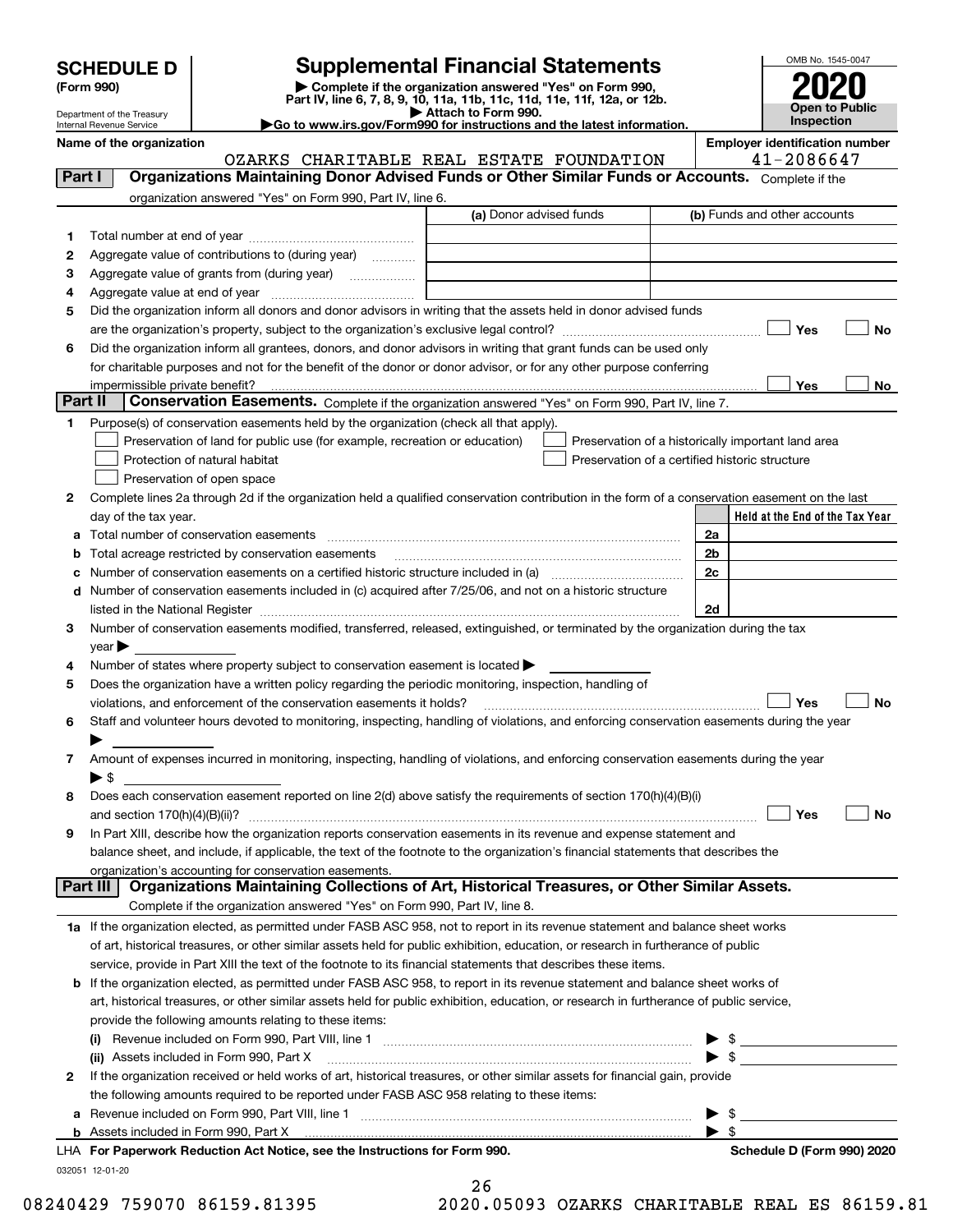| Part III<br>Organizations Maintaining Collections of Art, Historical Treasures, or Other Similar Assets (continued)<br>Using the organization's acquisition, accession, and other records, check any of the following that make significant use of its<br>3<br>collection items (check all that apply):<br>Public exhibition<br>Loan or exchange program<br>d<br>a<br>Scholarly research<br>Other and the control of the control of the control of the control of the control of the control of the control of the control of the control of the control of the control of the control of the control of the control of th<br>b<br>е<br>Preservation for future generations<br>c<br>Provide a description of the organization's collections and explain how they further the organization's exempt purpose in Part XIII.<br>4<br>During the year, did the organization solicit or receive donations of art, historical treasures, or other similar assets<br>5<br>Yes<br>No<br>Part IV<br>Escrow and Custodial Arrangements. Complete if the organization answered "Yes" on Form 990, Part IV, line 9, or<br>reported an amount on Form 990, Part X, line 21.<br>1a Is the organization an agent, trustee, custodian or other intermediary for contributions or other assets not included<br>Yes<br>No<br>b If "Yes," explain the arrangement in Part XIII and complete the following table:<br>Amount<br>Beginning balance <b>contract to the contract of the contract of the contract of the contract of the contract of t</b><br>1c<br>c<br>1d<br>Distributions during the year manufactured and continuum and continuum and the year manufactured and continuum<br>1e<br>е<br>1f<br>Ending balance manufactured and contract the contract of the contract of the contract of the contract of the contract of the contract of the contract of the contract of the contract of the contract of the contract of the c<br>Ť.<br>2a Did the organization include an amount on Form 990, Part X, line 21, for escrow or custodial account liability?<br>Yes<br>No<br><b>b</b> If "Yes," explain the arrangement in Part XIII. Check here if the explanation has been provided on Part XIII<br><b>Part V</b><br>Endowment Funds. Complete if the organization answered "Yes" on Form 990, Part IV, line 10.<br>(c) Two years back $\vert$ (d) Three years back $\vert$<br>(e) Four years back<br>(a) Current year<br>(b) Prior year<br>1a Beginning of year balance<br>b<br>Net investment earnings, gains, and losses<br>d<br><b>e</b> Other expenditures for facilities<br>and programs<br>Ť.<br>End of year balance<br>g<br>Provide the estimated percentage of the current year end balance (line 1g, column (a)) held as:<br>2<br>Board designated or quasi-endowment ><br>%<br>а<br>Permanent endowment ><br>%<br>b<br>%<br>Term endowment $\blacktriangleright$<br>c<br>The percentages on lines 2a, 2b, and 2c should equal 100%.<br>3a Are there endowment funds not in the possession of the organization that are held and administered for the organization<br>Yes<br>No.<br>by:<br>3a(i)<br>(i)<br>3a(ii)<br>3b<br>Describe in Part XIII the intended uses of the organization's endowment funds.<br>4<br>Land, Buildings, and Equipment.<br><b>Part VI</b><br>Complete if the organization answered "Yes" on Form 990, Part IV, line 11a. See Form 990, Part X, line 10.<br>(a) Cost or other<br>(b) Cost or other<br>Description of property<br>(c) Accumulated<br>(d) Book value<br>basis (other)<br>depreciation<br>basis (investment)<br>879,000.<br>879,000.<br>405,000.<br>405,000.<br>Leasehold improvements<br>c<br>1,284,000.<br>$\blacktriangleright$ | Schedule D (Form 990) 2020 | OZARKS CHARITABLE REAL ESTATE FOUNDATION |  |  | 41-2086647 |  | Page 2 |
|----------------------------------------------------------------------------------------------------------------------------------------------------------------------------------------------------------------------------------------------------------------------------------------------------------------------------------------------------------------------------------------------------------------------------------------------------------------------------------------------------------------------------------------------------------------------------------------------------------------------------------------------------------------------------------------------------------------------------------------------------------------------------------------------------------------------------------------------------------------------------------------------------------------------------------------------------------------------------------------------------------------------------------------------------------------------------------------------------------------------------------------------------------------------------------------------------------------------------------------------------------------------------------------------------------------------------------------------------------------------------------------------------------------------------------------------------------------------------------------------------------------------------------------------------------------------------------------------------------------------------------------------------------------------------------------------------------------------------------------------------------------------------------------------------------------------------------------------------------------------------------------------------------------------------------------------------------------------------------------------------------------------------------------------------------------------------------------------------------------------------------------------------------------------------------------------------------------------------------------------------------------------------------------------------------------------------------------------------------------------------------------------------------------------------------------------------------------------------------------------------------------------------------------------------------------------------------------------------------------------------------------------------------------------------------------------------------------------------------------------------------------------------------------------------------------------------------------------------------------------------------------------------------------------------------------------------------------------------------------------------------------------------------------------------------------------------------------------------------------------------------------------------------------------------------------------------------------------------------------------------------------------------------------------------------------------------------------------------------------------------------------------------------------------------------------------------------------------------------------------------------------------------------------------------------------------------------------------------------------------------------------------------------------------------|----------------------------|------------------------------------------|--|--|------------|--|--------|
|                                                                                                                                                                                                                                                                                                                                                                                                                                                                                                                                                                                                                                                                                                                                                                                                                                                                                                                                                                                                                                                                                                                                                                                                                                                                                                                                                                                                                                                                                                                                                                                                                                                                                                                                                                                                                                                                                                                                                                                                                                                                                                                                                                                                                                                                                                                                                                                                                                                                                                                                                                                                                                                                                                                                                                                                                                                                                                                                                                                                                                                                                                                                                                                                                                                                                                                                                                                                                                                                                                                                                                                                                                                                            |                            |                                          |  |  |            |  |        |
|                                                                                                                                                                                                                                                                                                                                                                                                                                                                                                                                                                                                                                                                                                                                                                                                                                                                                                                                                                                                                                                                                                                                                                                                                                                                                                                                                                                                                                                                                                                                                                                                                                                                                                                                                                                                                                                                                                                                                                                                                                                                                                                                                                                                                                                                                                                                                                                                                                                                                                                                                                                                                                                                                                                                                                                                                                                                                                                                                                                                                                                                                                                                                                                                                                                                                                                                                                                                                                                                                                                                                                                                                                                                            |                            |                                          |  |  |            |  |        |
|                                                                                                                                                                                                                                                                                                                                                                                                                                                                                                                                                                                                                                                                                                                                                                                                                                                                                                                                                                                                                                                                                                                                                                                                                                                                                                                                                                                                                                                                                                                                                                                                                                                                                                                                                                                                                                                                                                                                                                                                                                                                                                                                                                                                                                                                                                                                                                                                                                                                                                                                                                                                                                                                                                                                                                                                                                                                                                                                                                                                                                                                                                                                                                                                                                                                                                                                                                                                                                                                                                                                                                                                                                                                            |                            |                                          |  |  |            |  |        |
|                                                                                                                                                                                                                                                                                                                                                                                                                                                                                                                                                                                                                                                                                                                                                                                                                                                                                                                                                                                                                                                                                                                                                                                                                                                                                                                                                                                                                                                                                                                                                                                                                                                                                                                                                                                                                                                                                                                                                                                                                                                                                                                                                                                                                                                                                                                                                                                                                                                                                                                                                                                                                                                                                                                                                                                                                                                                                                                                                                                                                                                                                                                                                                                                                                                                                                                                                                                                                                                                                                                                                                                                                                                                            |                            |                                          |  |  |            |  |        |
|                                                                                                                                                                                                                                                                                                                                                                                                                                                                                                                                                                                                                                                                                                                                                                                                                                                                                                                                                                                                                                                                                                                                                                                                                                                                                                                                                                                                                                                                                                                                                                                                                                                                                                                                                                                                                                                                                                                                                                                                                                                                                                                                                                                                                                                                                                                                                                                                                                                                                                                                                                                                                                                                                                                                                                                                                                                                                                                                                                                                                                                                                                                                                                                                                                                                                                                                                                                                                                                                                                                                                                                                                                                                            |                            |                                          |  |  |            |  |        |
|                                                                                                                                                                                                                                                                                                                                                                                                                                                                                                                                                                                                                                                                                                                                                                                                                                                                                                                                                                                                                                                                                                                                                                                                                                                                                                                                                                                                                                                                                                                                                                                                                                                                                                                                                                                                                                                                                                                                                                                                                                                                                                                                                                                                                                                                                                                                                                                                                                                                                                                                                                                                                                                                                                                                                                                                                                                                                                                                                                                                                                                                                                                                                                                                                                                                                                                                                                                                                                                                                                                                                                                                                                                                            |                            |                                          |  |  |            |  |        |
|                                                                                                                                                                                                                                                                                                                                                                                                                                                                                                                                                                                                                                                                                                                                                                                                                                                                                                                                                                                                                                                                                                                                                                                                                                                                                                                                                                                                                                                                                                                                                                                                                                                                                                                                                                                                                                                                                                                                                                                                                                                                                                                                                                                                                                                                                                                                                                                                                                                                                                                                                                                                                                                                                                                                                                                                                                                                                                                                                                                                                                                                                                                                                                                                                                                                                                                                                                                                                                                                                                                                                                                                                                                                            |                            |                                          |  |  |            |  |        |
|                                                                                                                                                                                                                                                                                                                                                                                                                                                                                                                                                                                                                                                                                                                                                                                                                                                                                                                                                                                                                                                                                                                                                                                                                                                                                                                                                                                                                                                                                                                                                                                                                                                                                                                                                                                                                                                                                                                                                                                                                                                                                                                                                                                                                                                                                                                                                                                                                                                                                                                                                                                                                                                                                                                                                                                                                                                                                                                                                                                                                                                                                                                                                                                                                                                                                                                                                                                                                                                                                                                                                                                                                                                                            |                            |                                          |  |  |            |  |        |
|                                                                                                                                                                                                                                                                                                                                                                                                                                                                                                                                                                                                                                                                                                                                                                                                                                                                                                                                                                                                                                                                                                                                                                                                                                                                                                                                                                                                                                                                                                                                                                                                                                                                                                                                                                                                                                                                                                                                                                                                                                                                                                                                                                                                                                                                                                                                                                                                                                                                                                                                                                                                                                                                                                                                                                                                                                                                                                                                                                                                                                                                                                                                                                                                                                                                                                                                                                                                                                                                                                                                                                                                                                                                            |                            |                                          |  |  |            |  |        |
|                                                                                                                                                                                                                                                                                                                                                                                                                                                                                                                                                                                                                                                                                                                                                                                                                                                                                                                                                                                                                                                                                                                                                                                                                                                                                                                                                                                                                                                                                                                                                                                                                                                                                                                                                                                                                                                                                                                                                                                                                                                                                                                                                                                                                                                                                                                                                                                                                                                                                                                                                                                                                                                                                                                                                                                                                                                                                                                                                                                                                                                                                                                                                                                                                                                                                                                                                                                                                                                                                                                                                                                                                                                                            |                            |                                          |  |  |            |  |        |
|                                                                                                                                                                                                                                                                                                                                                                                                                                                                                                                                                                                                                                                                                                                                                                                                                                                                                                                                                                                                                                                                                                                                                                                                                                                                                                                                                                                                                                                                                                                                                                                                                                                                                                                                                                                                                                                                                                                                                                                                                                                                                                                                                                                                                                                                                                                                                                                                                                                                                                                                                                                                                                                                                                                                                                                                                                                                                                                                                                                                                                                                                                                                                                                                                                                                                                                                                                                                                                                                                                                                                                                                                                                                            |                            |                                          |  |  |            |  |        |
|                                                                                                                                                                                                                                                                                                                                                                                                                                                                                                                                                                                                                                                                                                                                                                                                                                                                                                                                                                                                                                                                                                                                                                                                                                                                                                                                                                                                                                                                                                                                                                                                                                                                                                                                                                                                                                                                                                                                                                                                                                                                                                                                                                                                                                                                                                                                                                                                                                                                                                                                                                                                                                                                                                                                                                                                                                                                                                                                                                                                                                                                                                                                                                                                                                                                                                                                                                                                                                                                                                                                                                                                                                                                            |                            |                                          |  |  |            |  |        |
|                                                                                                                                                                                                                                                                                                                                                                                                                                                                                                                                                                                                                                                                                                                                                                                                                                                                                                                                                                                                                                                                                                                                                                                                                                                                                                                                                                                                                                                                                                                                                                                                                                                                                                                                                                                                                                                                                                                                                                                                                                                                                                                                                                                                                                                                                                                                                                                                                                                                                                                                                                                                                                                                                                                                                                                                                                                                                                                                                                                                                                                                                                                                                                                                                                                                                                                                                                                                                                                                                                                                                                                                                                                                            |                            |                                          |  |  |            |  |        |
|                                                                                                                                                                                                                                                                                                                                                                                                                                                                                                                                                                                                                                                                                                                                                                                                                                                                                                                                                                                                                                                                                                                                                                                                                                                                                                                                                                                                                                                                                                                                                                                                                                                                                                                                                                                                                                                                                                                                                                                                                                                                                                                                                                                                                                                                                                                                                                                                                                                                                                                                                                                                                                                                                                                                                                                                                                                                                                                                                                                                                                                                                                                                                                                                                                                                                                                                                                                                                                                                                                                                                                                                                                                                            |                            |                                          |  |  |            |  |        |
|                                                                                                                                                                                                                                                                                                                                                                                                                                                                                                                                                                                                                                                                                                                                                                                                                                                                                                                                                                                                                                                                                                                                                                                                                                                                                                                                                                                                                                                                                                                                                                                                                                                                                                                                                                                                                                                                                                                                                                                                                                                                                                                                                                                                                                                                                                                                                                                                                                                                                                                                                                                                                                                                                                                                                                                                                                                                                                                                                                                                                                                                                                                                                                                                                                                                                                                                                                                                                                                                                                                                                                                                                                                                            |                            |                                          |  |  |            |  |        |
|                                                                                                                                                                                                                                                                                                                                                                                                                                                                                                                                                                                                                                                                                                                                                                                                                                                                                                                                                                                                                                                                                                                                                                                                                                                                                                                                                                                                                                                                                                                                                                                                                                                                                                                                                                                                                                                                                                                                                                                                                                                                                                                                                                                                                                                                                                                                                                                                                                                                                                                                                                                                                                                                                                                                                                                                                                                                                                                                                                                                                                                                                                                                                                                                                                                                                                                                                                                                                                                                                                                                                                                                                                                                            |                            |                                          |  |  |            |  |        |
|                                                                                                                                                                                                                                                                                                                                                                                                                                                                                                                                                                                                                                                                                                                                                                                                                                                                                                                                                                                                                                                                                                                                                                                                                                                                                                                                                                                                                                                                                                                                                                                                                                                                                                                                                                                                                                                                                                                                                                                                                                                                                                                                                                                                                                                                                                                                                                                                                                                                                                                                                                                                                                                                                                                                                                                                                                                                                                                                                                                                                                                                                                                                                                                                                                                                                                                                                                                                                                                                                                                                                                                                                                                                            |                            |                                          |  |  |            |  |        |
|                                                                                                                                                                                                                                                                                                                                                                                                                                                                                                                                                                                                                                                                                                                                                                                                                                                                                                                                                                                                                                                                                                                                                                                                                                                                                                                                                                                                                                                                                                                                                                                                                                                                                                                                                                                                                                                                                                                                                                                                                                                                                                                                                                                                                                                                                                                                                                                                                                                                                                                                                                                                                                                                                                                                                                                                                                                                                                                                                                                                                                                                                                                                                                                                                                                                                                                                                                                                                                                                                                                                                                                                                                                                            |                            |                                          |  |  |            |  |        |
|                                                                                                                                                                                                                                                                                                                                                                                                                                                                                                                                                                                                                                                                                                                                                                                                                                                                                                                                                                                                                                                                                                                                                                                                                                                                                                                                                                                                                                                                                                                                                                                                                                                                                                                                                                                                                                                                                                                                                                                                                                                                                                                                                                                                                                                                                                                                                                                                                                                                                                                                                                                                                                                                                                                                                                                                                                                                                                                                                                                                                                                                                                                                                                                                                                                                                                                                                                                                                                                                                                                                                                                                                                                                            |                            |                                          |  |  |            |  |        |
|                                                                                                                                                                                                                                                                                                                                                                                                                                                                                                                                                                                                                                                                                                                                                                                                                                                                                                                                                                                                                                                                                                                                                                                                                                                                                                                                                                                                                                                                                                                                                                                                                                                                                                                                                                                                                                                                                                                                                                                                                                                                                                                                                                                                                                                                                                                                                                                                                                                                                                                                                                                                                                                                                                                                                                                                                                                                                                                                                                                                                                                                                                                                                                                                                                                                                                                                                                                                                                                                                                                                                                                                                                                                            |                            |                                          |  |  |            |  |        |
|                                                                                                                                                                                                                                                                                                                                                                                                                                                                                                                                                                                                                                                                                                                                                                                                                                                                                                                                                                                                                                                                                                                                                                                                                                                                                                                                                                                                                                                                                                                                                                                                                                                                                                                                                                                                                                                                                                                                                                                                                                                                                                                                                                                                                                                                                                                                                                                                                                                                                                                                                                                                                                                                                                                                                                                                                                                                                                                                                                                                                                                                                                                                                                                                                                                                                                                                                                                                                                                                                                                                                                                                                                                                            |                            |                                          |  |  |            |  |        |
|                                                                                                                                                                                                                                                                                                                                                                                                                                                                                                                                                                                                                                                                                                                                                                                                                                                                                                                                                                                                                                                                                                                                                                                                                                                                                                                                                                                                                                                                                                                                                                                                                                                                                                                                                                                                                                                                                                                                                                                                                                                                                                                                                                                                                                                                                                                                                                                                                                                                                                                                                                                                                                                                                                                                                                                                                                                                                                                                                                                                                                                                                                                                                                                                                                                                                                                                                                                                                                                                                                                                                                                                                                                                            |                            |                                          |  |  |            |  |        |
|                                                                                                                                                                                                                                                                                                                                                                                                                                                                                                                                                                                                                                                                                                                                                                                                                                                                                                                                                                                                                                                                                                                                                                                                                                                                                                                                                                                                                                                                                                                                                                                                                                                                                                                                                                                                                                                                                                                                                                                                                                                                                                                                                                                                                                                                                                                                                                                                                                                                                                                                                                                                                                                                                                                                                                                                                                                                                                                                                                                                                                                                                                                                                                                                                                                                                                                                                                                                                                                                                                                                                                                                                                                                            |                            |                                          |  |  |            |  |        |
|                                                                                                                                                                                                                                                                                                                                                                                                                                                                                                                                                                                                                                                                                                                                                                                                                                                                                                                                                                                                                                                                                                                                                                                                                                                                                                                                                                                                                                                                                                                                                                                                                                                                                                                                                                                                                                                                                                                                                                                                                                                                                                                                                                                                                                                                                                                                                                                                                                                                                                                                                                                                                                                                                                                                                                                                                                                                                                                                                                                                                                                                                                                                                                                                                                                                                                                                                                                                                                                                                                                                                                                                                                                                            |                            |                                          |  |  |            |  |        |
|                                                                                                                                                                                                                                                                                                                                                                                                                                                                                                                                                                                                                                                                                                                                                                                                                                                                                                                                                                                                                                                                                                                                                                                                                                                                                                                                                                                                                                                                                                                                                                                                                                                                                                                                                                                                                                                                                                                                                                                                                                                                                                                                                                                                                                                                                                                                                                                                                                                                                                                                                                                                                                                                                                                                                                                                                                                                                                                                                                                                                                                                                                                                                                                                                                                                                                                                                                                                                                                                                                                                                                                                                                                                            |                            |                                          |  |  |            |  |        |
|                                                                                                                                                                                                                                                                                                                                                                                                                                                                                                                                                                                                                                                                                                                                                                                                                                                                                                                                                                                                                                                                                                                                                                                                                                                                                                                                                                                                                                                                                                                                                                                                                                                                                                                                                                                                                                                                                                                                                                                                                                                                                                                                                                                                                                                                                                                                                                                                                                                                                                                                                                                                                                                                                                                                                                                                                                                                                                                                                                                                                                                                                                                                                                                                                                                                                                                                                                                                                                                                                                                                                                                                                                                                            |                            |                                          |  |  |            |  |        |
|                                                                                                                                                                                                                                                                                                                                                                                                                                                                                                                                                                                                                                                                                                                                                                                                                                                                                                                                                                                                                                                                                                                                                                                                                                                                                                                                                                                                                                                                                                                                                                                                                                                                                                                                                                                                                                                                                                                                                                                                                                                                                                                                                                                                                                                                                                                                                                                                                                                                                                                                                                                                                                                                                                                                                                                                                                                                                                                                                                                                                                                                                                                                                                                                                                                                                                                                                                                                                                                                                                                                                                                                                                                                            |                            |                                          |  |  |            |  |        |
|                                                                                                                                                                                                                                                                                                                                                                                                                                                                                                                                                                                                                                                                                                                                                                                                                                                                                                                                                                                                                                                                                                                                                                                                                                                                                                                                                                                                                                                                                                                                                                                                                                                                                                                                                                                                                                                                                                                                                                                                                                                                                                                                                                                                                                                                                                                                                                                                                                                                                                                                                                                                                                                                                                                                                                                                                                                                                                                                                                                                                                                                                                                                                                                                                                                                                                                                                                                                                                                                                                                                                                                                                                                                            |                            |                                          |  |  |            |  |        |
|                                                                                                                                                                                                                                                                                                                                                                                                                                                                                                                                                                                                                                                                                                                                                                                                                                                                                                                                                                                                                                                                                                                                                                                                                                                                                                                                                                                                                                                                                                                                                                                                                                                                                                                                                                                                                                                                                                                                                                                                                                                                                                                                                                                                                                                                                                                                                                                                                                                                                                                                                                                                                                                                                                                                                                                                                                                                                                                                                                                                                                                                                                                                                                                                                                                                                                                                                                                                                                                                                                                                                                                                                                                                            |                            |                                          |  |  |            |  |        |
|                                                                                                                                                                                                                                                                                                                                                                                                                                                                                                                                                                                                                                                                                                                                                                                                                                                                                                                                                                                                                                                                                                                                                                                                                                                                                                                                                                                                                                                                                                                                                                                                                                                                                                                                                                                                                                                                                                                                                                                                                                                                                                                                                                                                                                                                                                                                                                                                                                                                                                                                                                                                                                                                                                                                                                                                                                                                                                                                                                                                                                                                                                                                                                                                                                                                                                                                                                                                                                                                                                                                                                                                                                                                            |                            |                                          |  |  |            |  |        |
|                                                                                                                                                                                                                                                                                                                                                                                                                                                                                                                                                                                                                                                                                                                                                                                                                                                                                                                                                                                                                                                                                                                                                                                                                                                                                                                                                                                                                                                                                                                                                                                                                                                                                                                                                                                                                                                                                                                                                                                                                                                                                                                                                                                                                                                                                                                                                                                                                                                                                                                                                                                                                                                                                                                                                                                                                                                                                                                                                                                                                                                                                                                                                                                                                                                                                                                                                                                                                                                                                                                                                                                                                                                                            |                            |                                          |  |  |            |  |        |
|                                                                                                                                                                                                                                                                                                                                                                                                                                                                                                                                                                                                                                                                                                                                                                                                                                                                                                                                                                                                                                                                                                                                                                                                                                                                                                                                                                                                                                                                                                                                                                                                                                                                                                                                                                                                                                                                                                                                                                                                                                                                                                                                                                                                                                                                                                                                                                                                                                                                                                                                                                                                                                                                                                                                                                                                                                                                                                                                                                                                                                                                                                                                                                                                                                                                                                                                                                                                                                                                                                                                                                                                                                                                            |                            |                                          |  |  |            |  |        |
|                                                                                                                                                                                                                                                                                                                                                                                                                                                                                                                                                                                                                                                                                                                                                                                                                                                                                                                                                                                                                                                                                                                                                                                                                                                                                                                                                                                                                                                                                                                                                                                                                                                                                                                                                                                                                                                                                                                                                                                                                                                                                                                                                                                                                                                                                                                                                                                                                                                                                                                                                                                                                                                                                                                                                                                                                                                                                                                                                                                                                                                                                                                                                                                                                                                                                                                                                                                                                                                                                                                                                                                                                                                                            |                            |                                          |  |  |            |  |        |
|                                                                                                                                                                                                                                                                                                                                                                                                                                                                                                                                                                                                                                                                                                                                                                                                                                                                                                                                                                                                                                                                                                                                                                                                                                                                                                                                                                                                                                                                                                                                                                                                                                                                                                                                                                                                                                                                                                                                                                                                                                                                                                                                                                                                                                                                                                                                                                                                                                                                                                                                                                                                                                                                                                                                                                                                                                                                                                                                                                                                                                                                                                                                                                                                                                                                                                                                                                                                                                                                                                                                                                                                                                                                            |                            |                                          |  |  |            |  |        |
|                                                                                                                                                                                                                                                                                                                                                                                                                                                                                                                                                                                                                                                                                                                                                                                                                                                                                                                                                                                                                                                                                                                                                                                                                                                                                                                                                                                                                                                                                                                                                                                                                                                                                                                                                                                                                                                                                                                                                                                                                                                                                                                                                                                                                                                                                                                                                                                                                                                                                                                                                                                                                                                                                                                                                                                                                                                                                                                                                                                                                                                                                                                                                                                                                                                                                                                                                                                                                                                                                                                                                                                                                                                                            |                            |                                          |  |  |            |  |        |
|                                                                                                                                                                                                                                                                                                                                                                                                                                                                                                                                                                                                                                                                                                                                                                                                                                                                                                                                                                                                                                                                                                                                                                                                                                                                                                                                                                                                                                                                                                                                                                                                                                                                                                                                                                                                                                                                                                                                                                                                                                                                                                                                                                                                                                                                                                                                                                                                                                                                                                                                                                                                                                                                                                                                                                                                                                                                                                                                                                                                                                                                                                                                                                                                                                                                                                                                                                                                                                                                                                                                                                                                                                                                            |                            |                                          |  |  |            |  |        |
|                                                                                                                                                                                                                                                                                                                                                                                                                                                                                                                                                                                                                                                                                                                                                                                                                                                                                                                                                                                                                                                                                                                                                                                                                                                                                                                                                                                                                                                                                                                                                                                                                                                                                                                                                                                                                                                                                                                                                                                                                                                                                                                                                                                                                                                                                                                                                                                                                                                                                                                                                                                                                                                                                                                                                                                                                                                                                                                                                                                                                                                                                                                                                                                                                                                                                                                                                                                                                                                                                                                                                                                                                                                                            |                            |                                          |  |  |            |  |        |
|                                                                                                                                                                                                                                                                                                                                                                                                                                                                                                                                                                                                                                                                                                                                                                                                                                                                                                                                                                                                                                                                                                                                                                                                                                                                                                                                                                                                                                                                                                                                                                                                                                                                                                                                                                                                                                                                                                                                                                                                                                                                                                                                                                                                                                                                                                                                                                                                                                                                                                                                                                                                                                                                                                                                                                                                                                                                                                                                                                                                                                                                                                                                                                                                                                                                                                                                                                                                                                                                                                                                                                                                                                                                            |                            |                                          |  |  |            |  |        |
|                                                                                                                                                                                                                                                                                                                                                                                                                                                                                                                                                                                                                                                                                                                                                                                                                                                                                                                                                                                                                                                                                                                                                                                                                                                                                                                                                                                                                                                                                                                                                                                                                                                                                                                                                                                                                                                                                                                                                                                                                                                                                                                                                                                                                                                                                                                                                                                                                                                                                                                                                                                                                                                                                                                                                                                                                                                                                                                                                                                                                                                                                                                                                                                                                                                                                                                                                                                                                                                                                                                                                                                                                                                                            |                            |                                          |  |  |            |  |        |
|                                                                                                                                                                                                                                                                                                                                                                                                                                                                                                                                                                                                                                                                                                                                                                                                                                                                                                                                                                                                                                                                                                                                                                                                                                                                                                                                                                                                                                                                                                                                                                                                                                                                                                                                                                                                                                                                                                                                                                                                                                                                                                                                                                                                                                                                                                                                                                                                                                                                                                                                                                                                                                                                                                                                                                                                                                                                                                                                                                                                                                                                                                                                                                                                                                                                                                                                                                                                                                                                                                                                                                                                                                                                            |                            |                                          |  |  |            |  |        |
|                                                                                                                                                                                                                                                                                                                                                                                                                                                                                                                                                                                                                                                                                                                                                                                                                                                                                                                                                                                                                                                                                                                                                                                                                                                                                                                                                                                                                                                                                                                                                                                                                                                                                                                                                                                                                                                                                                                                                                                                                                                                                                                                                                                                                                                                                                                                                                                                                                                                                                                                                                                                                                                                                                                                                                                                                                                                                                                                                                                                                                                                                                                                                                                                                                                                                                                                                                                                                                                                                                                                                                                                                                                                            |                            |                                          |  |  |            |  |        |
|                                                                                                                                                                                                                                                                                                                                                                                                                                                                                                                                                                                                                                                                                                                                                                                                                                                                                                                                                                                                                                                                                                                                                                                                                                                                                                                                                                                                                                                                                                                                                                                                                                                                                                                                                                                                                                                                                                                                                                                                                                                                                                                                                                                                                                                                                                                                                                                                                                                                                                                                                                                                                                                                                                                                                                                                                                                                                                                                                                                                                                                                                                                                                                                                                                                                                                                                                                                                                                                                                                                                                                                                                                                                            |                            |                                          |  |  |            |  |        |
|                                                                                                                                                                                                                                                                                                                                                                                                                                                                                                                                                                                                                                                                                                                                                                                                                                                                                                                                                                                                                                                                                                                                                                                                                                                                                                                                                                                                                                                                                                                                                                                                                                                                                                                                                                                                                                                                                                                                                                                                                                                                                                                                                                                                                                                                                                                                                                                                                                                                                                                                                                                                                                                                                                                                                                                                                                                                                                                                                                                                                                                                                                                                                                                                                                                                                                                                                                                                                                                                                                                                                                                                                                                                            |                            |                                          |  |  |            |  |        |
|                                                                                                                                                                                                                                                                                                                                                                                                                                                                                                                                                                                                                                                                                                                                                                                                                                                                                                                                                                                                                                                                                                                                                                                                                                                                                                                                                                                                                                                                                                                                                                                                                                                                                                                                                                                                                                                                                                                                                                                                                                                                                                                                                                                                                                                                                                                                                                                                                                                                                                                                                                                                                                                                                                                                                                                                                                                                                                                                                                                                                                                                                                                                                                                                                                                                                                                                                                                                                                                                                                                                                                                                                                                                            |                            |                                          |  |  |            |  |        |
|                                                                                                                                                                                                                                                                                                                                                                                                                                                                                                                                                                                                                                                                                                                                                                                                                                                                                                                                                                                                                                                                                                                                                                                                                                                                                                                                                                                                                                                                                                                                                                                                                                                                                                                                                                                                                                                                                                                                                                                                                                                                                                                                                                                                                                                                                                                                                                                                                                                                                                                                                                                                                                                                                                                                                                                                                                                                                                                                                                                                                                                                                                                                                                                                                                                                                                                                                                                                                                                                                                                                                                                                                                                                            |                            |                                          |  |  |            |  |        |
|                                                                                                                                                                                                                                                                                                                                                                                                                                                                                                                                                                                                                                                                                                                                                                                                                                                                                                                                                                                                                                                                                                                                                                                                                                                                                                                                                                                                                                                                                                                                                                                                                                                                                                                                                                                                                                                                                                                                                                                                                                                                                                                                                                                                                                                                                                                                                                                                                                                                                                                                                                                                                                                                                                                                                                                                                                                                                                                                                                                                                                                                                                                                                                                                                                                                                                                                                                                                                                                                                                                                                                                                                                                                            |                            |                                          |  |  |            |  |        |
|                                                                                                                                                                                                                                                                                                                                                                                                                                                                                                                                                                                                                                                                                                                                                                                                                                                                                                                                                                                                                                                                                                                                                                                                                                                                                                                                                                                                                                                                                                                                                                                                                                                                                                                                                                                                                                                                                                                                                                                                                                                                                                                                                                                                                                                                                                                                                                                                                                                                                                                                                                                                                                                                                                                                                                                                                                                                                                                                                                                                                                                                                                                                                                                                                                                                                                                                                                                                                                                                                                                                                                                                                                                                            |                            |                                          |  |  |            |  |        |
|                                                                                                                                                                                                                                                                                                                                                                                                                                                                                                                                                                                                                                                                                                                                                                                                                                                                                                                                                                                                                                                                                                                                                                                                                                                                                                                                                                                                                                                                                                                                                                                                                                                                                                                                                                                                                                                                                                                                                                                                                                                                                                                                                                                                                                                                                                                                                                                                                                                                                                                                                                                                                                                                                                                                                                                                                                                                                                                                                                                                                                                                                                                                                                                                                                                                                                                                                                                                                                                                                                                                                                                                                                                                            |                            |                                          |  |  |            |  |        |
|                                                                                                                                                                                                                                                                                                                                                                                                                                                                                                                                                                                                                                                                                                                                                                                                                                                                                                                                                                                                                                                                                                                                                                                                                                                                                                                                                                                                                                                                                                                                                                                                                                                                                                                                                                                                                                                                                                                                                                                                                                                                                                                                                                                                                                                                                                                                                                                                                                                                                                                                                                                                                                                                                                                                                                                                                                                                                                                                                                                                                                                                                                                                                                                                                                                                                                                                                                                                                                                                                                                                                                                                                                                                            |                            |                                          |  |  |            |  |        |
|                                                                                                                                                                                                                                                                                                                                                                                                                                                                                                                                                                                                                                                                                                                                                                                                                                                                                                                                                                                                                                                                                                                                                                                                                                                                                                                                                                                                                                                                                                                                                                                                                                                                                                                                                                                                                                                                                                                                                                                                                                                                                                                                                                                                                                                                                                                                                                                                                                                                                                                                                                                                                                                                                                                                                                                                                                                                                                                                                                                                                                                                                                                                                                                                                                                                                                                                                                                                                                                                                                                                                                                                                                                                            |                            |                                          |  |  |            |  |        |

**Schedule D (Form 990) 2020**

032052 12-01-20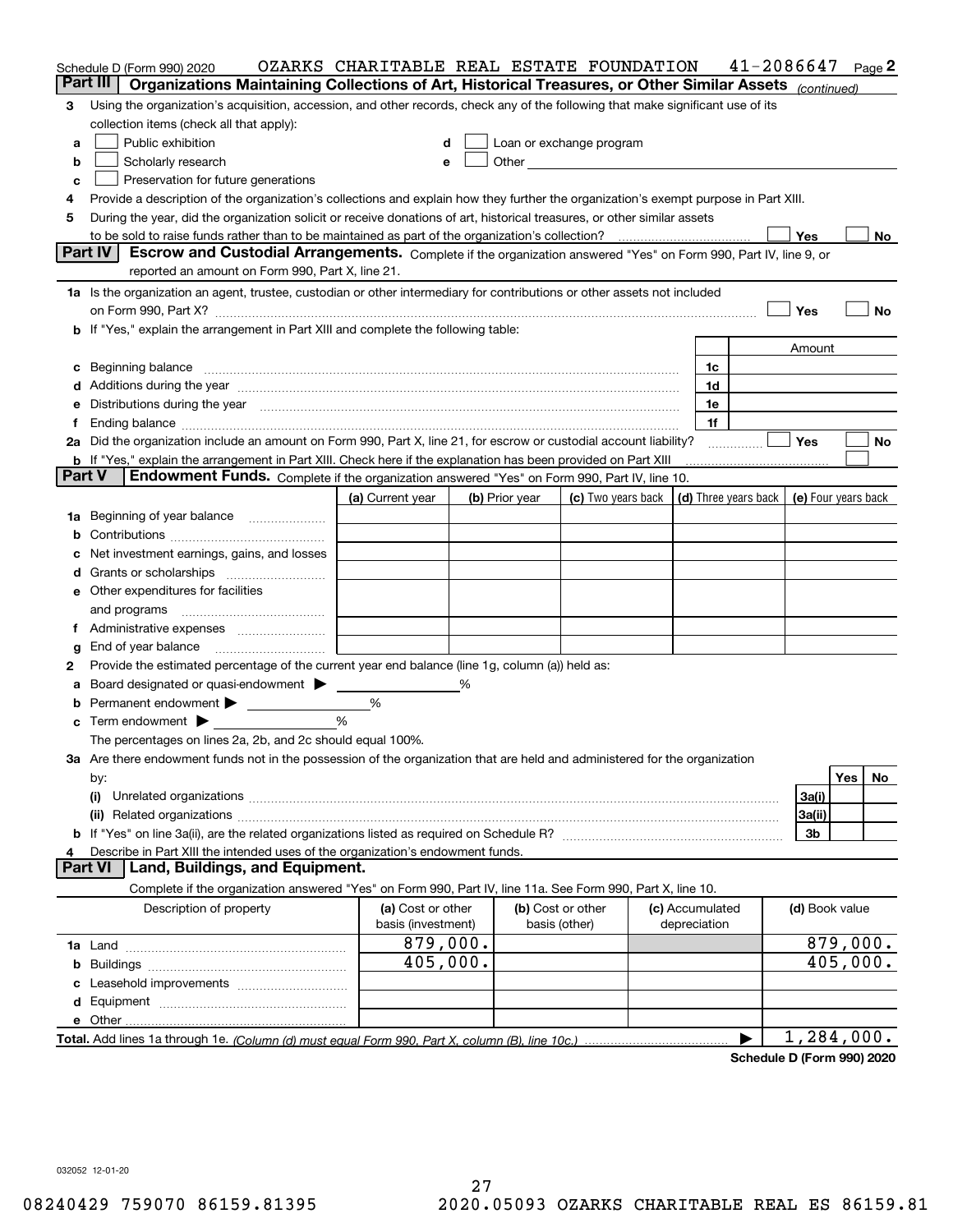# Schedule D (Form 990) 2020 OZARKS CHARITABLE REAL ESTATE FOUNDATION 41-2086647 <sub>Page</sub> 3<br>| **Part VII** | Investments - Other Securities.

Complete if the organization answered "Yes" on Form 990, Part IV, line 11b. See Form 990, Part X, line 12.

| (a) Description of security or category (including name of security) | (b) Book value | (c) Method of valuation: Cost or end-of-year market value |
|----------------------------------------------------------------------|----------------|-----------------------------------------------------------|
| (1) Financial derivatives                                            |                |                                                           |
| (2) Closely held equity interests                                    |                |                                                           |
| (3) Other                                                            |                |                                                           |
| (A)                                                                  |                |                                                           |
| (B)                                                                  |                |                                                           |
| (C)                                                                  |                |                                                           |
| (D)                                                                  |                |                                                           |
| (E)                                                                  |                |                                                           |
| (F)                                                                  |                |                                                           |
| (G)                                                                  |                |                                                           |
| (H)                                                                  |                |                                                           |
| Total. (Col. (b) must equal Form 990, Part X, col. (B) line $12$ .)  |                |                                                           |

#### **Part VIII Investments - Program Related.**

Complete if the organization answered "Yes" on Form 990, Part IV, line 11c. See Form 990, Part X, line 13.

| (a) Description of investment                                       | (b) Book value | (c) Method of valuation: Cost or end-of-year market value |
|---------------------------------------------------------------------|----------------|-----------------------------------------------------------|
| (1)                                                                 |                |                                                           |
| (2)                                                                 |                |                                                           |
| $\frac{1}{2}$                                                       |                |                                                           |
| (4)                                                                 |                |                                                           |
| (5)                                                                 |                |                                                           |
| (6)                                                                 |                |                                                           |
| (7)                                                                 |                |                                                           |
| (8)                                                                 |                |                                                           |
| (9)                                                                 |                |                                                           |
| Total. (Col. (b) must equal Form 990, Part X, col. (B) line $13.$ ) |                |                                                           |

#### **Part IX Other Assets.**

Complete if the organization answered "Yes" on Form 990, Part IV, line 11d. See Form 990, Part X, line 15.

| (a) Description                                                                                                   | (b) Book value |
|-------------------------------------------------------------------------------------------------------------------|----------------|
| (1)                                                                                                               |                |
| (2)                                                                                                               |                |
| $\frac{1}{2}$                                                                                                     |                |
| (4)                                                                                                               |                |
| (5)                                                                                                               |                |
| (6)                                                                                                               |                |
| (7)                                                                                                               |                |
| (8)                                                                                                               |                |
| (9)                                                                                                               |                |
|                                                                                                                   |                |
| Part X<br><b>Other Liabilities.</b>                                                                               |                |
| Complete if the organization answered "Yes" on Form 990, Part IV, line 11e or 11f. See Form 990, Part X, line 25. |                |

**1.(a)** Description of liability **Book value** Book value Book value Book value Book value (1)Federal income taxes (2)(3)(4)(5) (6)(7)(8)(9) $\blacktriangleright$ 

**Total.**  *(Column (b) must equal Form 990, Part X, col. (B) line 25.)* 

**2.**Liability for uncertain tax positions. In Part XIII, provide the text of the footnote to the organization's financial statements that reports the organization's liability for uncertain tax positions under FASB ASC 740. Check here if the text of the footnote has been provided in Part XIII

**Schedule D (Form 990) 2020**

 $\mathcal{L}^{\text{max}}$ 

032053 12-01-20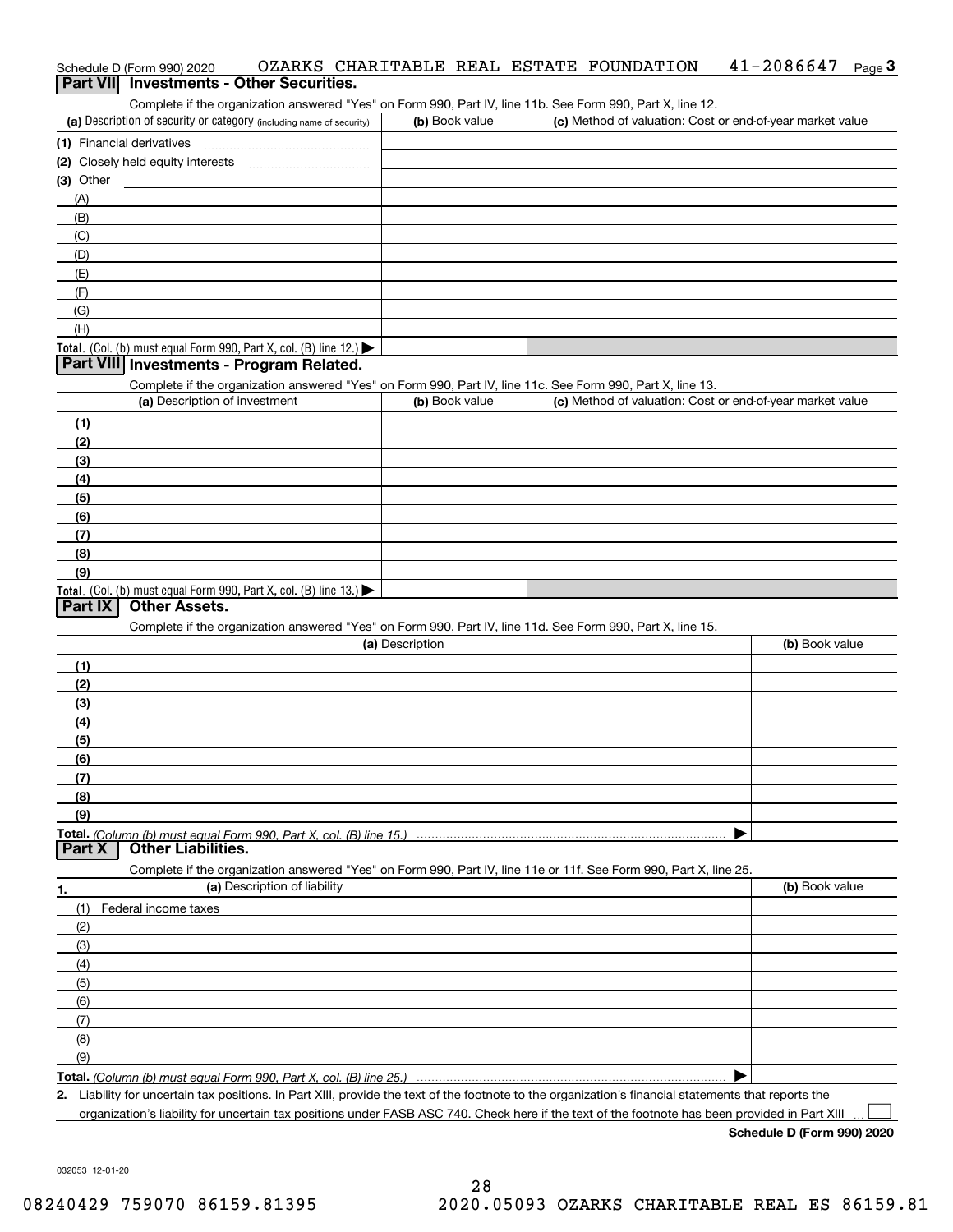|    | OZARKS CHARITABLE REAL ESTATE FOUNDATION<br>Schedule D (Form 990) 2020                                                                                                                                                              |                | 41-2086647<br>Page 4 |
|----|-------------------------------------------------------------------------------------------------------------------------------------------------------------------------------------------------------------------------------------|----------------|----------------------|
|    | Reconciliation of Revenue per Audited Financial Statements With Revenue per Return.<br>Part XI                                                                                                                                      |                |                      |
|    | Complete if the organization answered "Yes" on Form 990, Part IV, line 12a.                                                                                                                                                         |                |                      |
| 1  | Total revenue, gains, and other support per audited financial statements                                                                                                                                                            |                | $\mathbf{1}$         |
| 2  | Amounts included on line 1 but not on Form 990, Part VIII, line 12:                                                                                                                                                                 |                |                      |
| a  |                                                                                                                                                                                                                                     | 2a             |                      |
|    |                                                                                                                                                                                                                                     | 2 <sub>b</sub> |                      |
|    | Recoveries of prior year grants [11,111] Recoveries of prior year grants [11,111] Recoveries of prior year grants                                                                                                                   | 2c             |                      |
| d  | Other (Describe in Part XIII.) <b>Construction Contract Construction</b> (Describe in Part XIII.)                                                                                                                                   | 2d             |                      |
| е  | Add lines 2a through 2d                                                                                                                                                                                                             |                | <b>2e</b>            |
| з  |                                                                                                                                                                                                                                     |                | 3                    |
| 4  | Amounts included on Form 990, Part VIII, line 12, but not on line 1:                                                                                                                                                                |                |                      |
|    |                                                                                                                                                                                                                                     | 4а             |                      |
| b  | Other (Describe in Part XIII.) <b>Construction Contract Construction</b> (Describe in Part XIII.)                                                                                                                                   | 4 <sub>b</sub> |                      |
| c. | Add lines 4a and 4b                                                                                                                                                                                                                 |                | 4c                   |
|    |                                                                                                                                                                                                                                     |                | 5                    |
|    | Part XII   Reconciliation of Expenses per Audited Financial Statements With Expenses per Return.                                                                                                                                    |                |                      |
|    | Complete if the organization answered "Yes" on Form 990, Part IV, line 12a.                                                                                                                                                         |                |                      |
| 1  | Total expenses and losses per audited financial statements [11] [12] manuscription control expenses and losses per audited financial statements [12] manuscription of the statements [12] manuscription of the statements [12]      |                | $\mathbf{1}$         |
| 2  | Amounts included on line 1 but not on Form 990, Part IX, line 25:                                                                                                                                                                   |                |                      |
| a  |                                                                                                                                                                                                                                     | 2a             |                      |
|    |                                                                                                                                                                                                                                     | 2 <sub>b</sub> |                      |
| с  |                                                                                                                                                                                                                                     | 2 <sub>c</sub> |                      |
| d  |                                                                                                                                                                                                                                     | 2d             |                      |
| е  | Add lines 2a through 2d <b>contained a contained a contained a contained a</b> contained a contact the set of the set of the set of the set of the set of the set of the set of the set of the set of the set of the set of the set |                | 2е                   |
| 3  |                                                                                                                                                                                                                                     |                | 3                    |
| 4  | Amounts included on Form 990, Part IX, line 25, but not on line 1:                                                                                                                                                                  |                |                      |
| а  |                                                                                                                                                                                                                                     | 4a l           |                      |
| b  |                                                                                                                                                                                                                                     | 4b.            |                      |
|    | Add lines 4a and 4b                                                                                                                                                                                                                 |                | 4с                   |
|    |                                                                                                                                                                                                                                     |                | 5                    |
|    | Part XIII Supplemental Information.                                                                                                                                                                                                 |                |                      |

Provide the descriptions required for Part II, lines 3, 5, and 9; Part III, lines 1a and 4; Part IV, lines 1b and 2b; Part V, line 4; Part X, line 2; Part XI, lines 2d and 4b; and Part XII, lines 2d and 4b. Also complete this part to provide any additional information.

#### PART X - FIN 48 FOOTNOTE

| THE FOUNDATION IS A NOT-FOR-PROFIT CORPORATION AND IS EXEMPT FROM FEDERAL |
|---------------------------------------------------------------------------|
| INCOME TAX UNDER SECTION $501(C)(3)$ OF THE INTERNAL REVENUE CODE. IT     |
| QUALIFIES FOR THE CHARITABLE CONTRIBUTION DEDUCTION UNDER THE INTERNAL    |
| REVENUE CODE AND HAS BEEN CLASSIFIED AS AN ORGANIZATION THAT IS NOT A     |
| PRIVATE FOUNDATION UNDER THE INTERNAL REVENUE CODE. CURRENTLY, THE PRIOR  |
| FOUR TAX PERIODS ARE OPEN AND SUBJECT TO EXAMINATION BY THE INTERNAL      |
| REVENUE SERVICE. THE FOUNDATION IS NOT CURRENTLY UNDER AUDIT. BASED ON AN |
| EVALUATION OF THE FOUNDATION'S TAX POSITIONS, MANAGEMENT BELIEVES ALL     |
| POSITIONS TAKEN WOULD BE UPHELD UNDER AN EXAMINATION. THEREFORE, NO       |
| PROVISION FOR THE EFFECTS OF UNCERTAIN TAX POSITIONS HAS BEEN RECORDED.   |
|                                                                           |

29

032054 12-01-20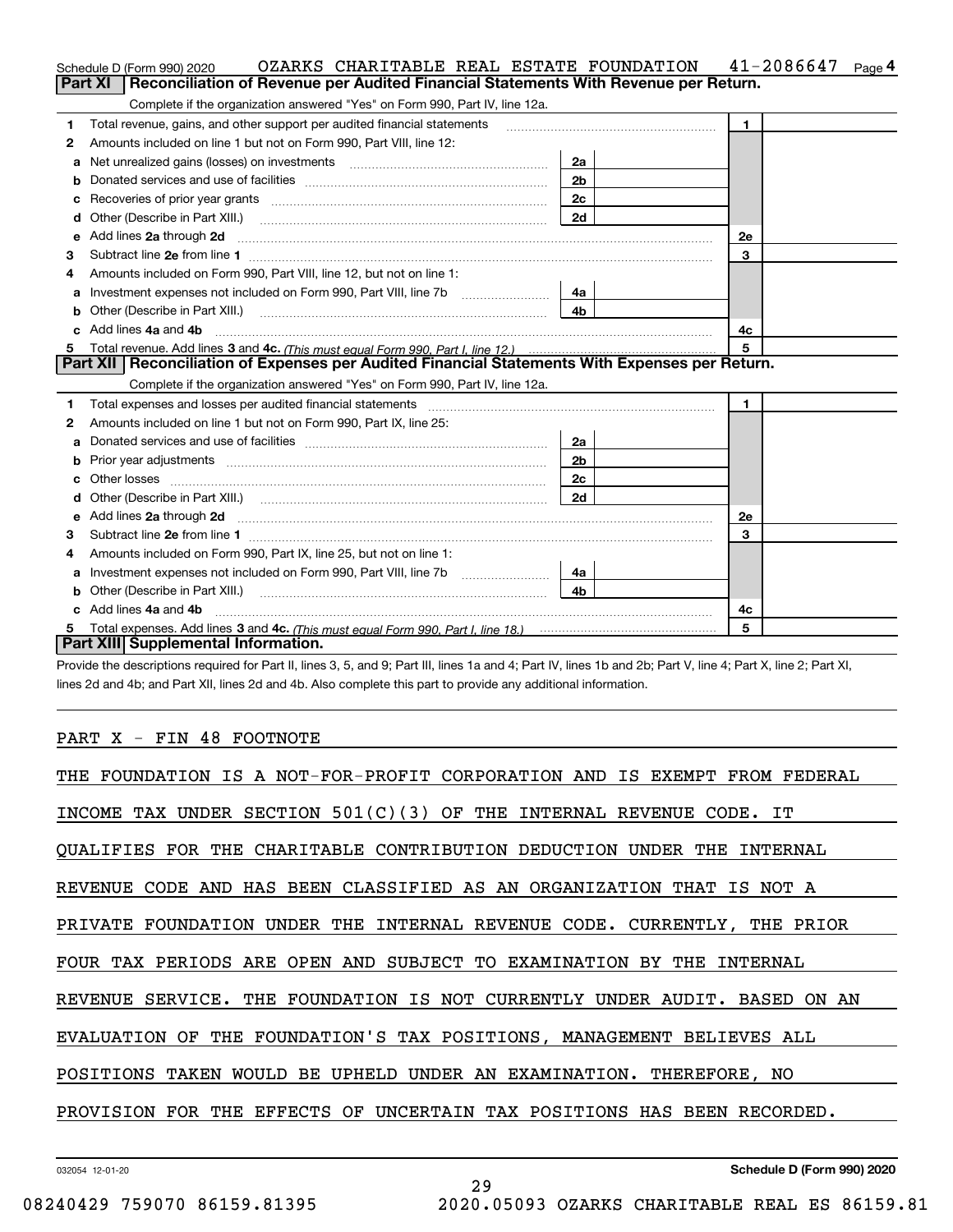|  | OZARKS CHARITABLE REAL ESTATE FOUNDATION 41-2086647 Page 5 |                                                                                                                     |                            |  |
|--|------------------------------------------------------------|---------------------------------------------------------------------------------------------------------------------|----------------------------|--|
|  |                                                            | <u> 1980 - Johann Barn, mars ann an t-Amhain an t-Amhain an t-Amhain an t-Amhain an t-Amhain an t-Amhain an t-A</u> |                            |  |
|  |                                                            |                                                                                                                     |                            |  |
|  |                                                            |                                                                                                                     |                            |  |
|  |                                                            |                                                                                                                     |                            |  |
|  |                                                            |                                                                                                                     |                            |  |
|  |                                                            |                                                                                                                     |                            |  |
|  |                                                            |                                                                                                                     |                            |  |
|  |                                                            |                                                                                                                     |                            |  |
|  |                                                            |                                                                                                                     |                            |  |
|  |                                                            |                                                                                                                     |                            |  |
|  |                                                            |                                                                                                                     |                            |  |
|  |                                                            |                                                                                                                     |                            |  |
|  |                                                            |                                                                                                                     |                            |  |
|  |                                                            |                                                                                                                     |                            |  |
|  |                                                            |                                                                                                                     |                            |  |
|  |                                                            |                                                                                                                     |                            |  |
|  |                                                            |                                                                                                                     |                            |  |
|  |                                                            |                                                                                                                     |                            |  |
|  |                                                            |                                                                                                                     |                            |  |
|  |                                                            |                                                                                                                     |                            |  |
|  |                                                            |                                                                                                                     |                            |  |
|  |                                                            |                                                                                                                     |                            |  |
|  |                                                            |                                                                                                                     |                            |  |
|  |                                                            |                                                                                                                     |                            |  |
|  |                                                            |                                                                                                                     |                            |  |
|  |                                                            |                                                                                                                     |                            |  |
|  |                                                            |                                                                                                                     |                            |  |
|  |                                                            |                                                                                                                     |                            |  |
|  |                                                            |                                                                                                                     |                            |  |
|  |                                                            |                                                                                                                     |                            |  |
|  |                                                            |                                                                                                                     |                            |  |
|  |                                                            |                                                                                                                     |                            |  |
|  |                                                            |                                                                                                                     |                            |  |
|  |                                                            |                                                                                                                     |                            |  |
|  |                                                            |                                                                                                                     |                            |  |
|  |                                                            |                                                                                                                     |                            |  |
|  |                                                            |                                                                                                                     |                            |  |
|  |                                                            |                                                                                                                     | Schedule D (Form 990) 2020 |  |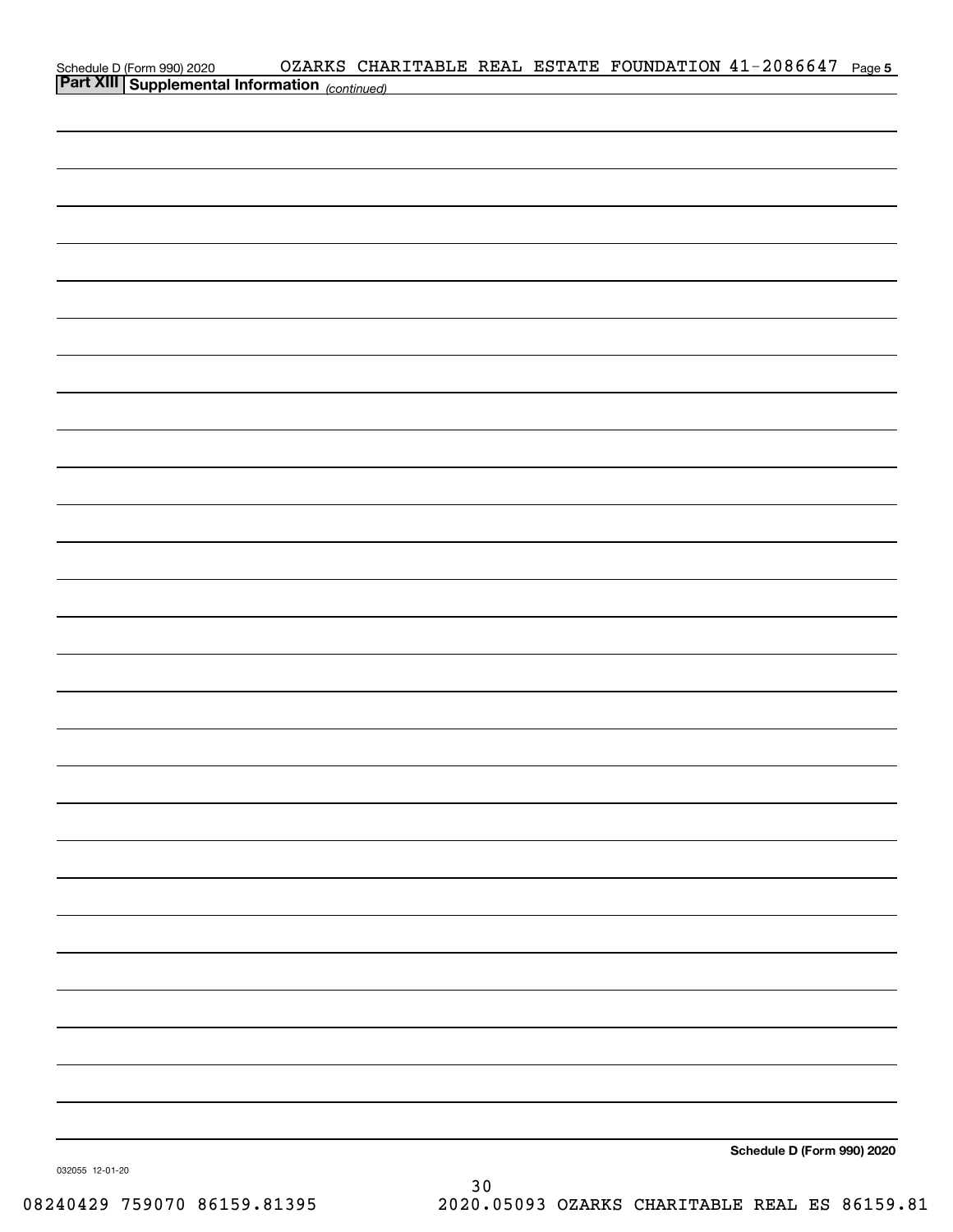| <b>SCHEDULE I</b><br>(Form 990)<br>Department of the Treasury<br>Internal Revenue Service                                                                                                                                                                                                                                | <b>Grants and Other Assistance to Organizations,</b><br>Governments, and Individuals in the United States<br>Complete if the organization answered "Yes" on Form 990, Part IV, line 21 or 22.<br>Attach to Form 990.<br>Go to www.irs.gov/Form990 for the latest information. |                                          |                             |                                         |                                                                |                                          |                                       |  |  |  |
|--------------------------------------------------------------------------------------------------------------------------------------------------------------------------------------------------------------------------------------------------------------------------------------------------------------------------|-------------------------------------------------------------------------------------------------------------------------------------------------------------------------------------------------------------------------------------------------------------------------------|------------------------------------------|-----------------------------|-----------------------------------------|----------------------------------------------------------------|------------------------------------------|---------------------------------------|--|--|--|
| Name of the organization                                                                                                                                                                                                                                                                                                 |                                                                                                                                                                                                                                                                               |                                          |                             |                                         |                                                                |                                          | <b>Employer identification number</b> |  |  |  |
| Part I<br><b>General Information on Grants and Assistance</b>                                                                                                                                                                                                                                                            |                                                                                                                                                                                                                                                                               | OZARKS CHARITABLE REAL ESTATE FOUNDATION |                             |                                         |                                                                |                                          | 41-2086647                            |  |  |  |
| Does the organization maintain records to substantiate the amount of the grants or assistance, the grantees' eligibility for the grants or assistance, and the selection<br>$\mathbf 1$<br>Describe in Part IV the organization's procedures for monitoring the use of grant funds in the United States.<br>$\mathbf{2}$ |                                                                                                                                                                                                                                                                               |                                          |                             |                                         |                                                                |                                          | $\boxed{\text{X}}$ No<br>∣ Yes        |  |  |  |
| Part II<br>Grants and Other Assistance to Domestic Organizations and Domestic Governments. Complete if the organization answered "Yes" on Form 990, Part IV, line 21, for any                                                                                                                                            |                                                                                                                                                                                                                                                                               |                                          |                             |                                         |                                                                |                                          |                                       |  |  |  |
| recipient that received more than \$5,000. Part II can be duplicated if additional space is needed.                                                                                                                                                                                                                      |                                                                                                                                                                                                                                                                               |                                          |                             |                                         |                                                                |                                          |                                       |  |  |  |
| <b>1 (a)</b> Name and address of organization<br>or government                                                                                                                                                                                                                                                           | $(b)$ EIN                                                                                                                                                                                                                                                                     | (c) IRC section<br>(if applicable)       | (d) Amount of<br>cash grant | (e) Amount of<br>non-cash<br>assistance | (f) Method of<br>valuation (book,<br>FMV, appraisal,<br>other) | (g) Description of<br>noncash assistance | (h) Purpose of grant<br>or assistance |  |  |  |
| COMMUNITY FOUNDATION OF THE<br>OZARKS, INC. - 425 E TRAFFICWAY ST<br>- SPRINGFIELD, MO 65806                                                                                                                                                                                                                             | $23 - 7290968$ 501(C)(3)                                                                                                                                                                                                                                                      |                                          | $\mathbf{0}$ .              | 2,199,652.                              |                                                                |                                          | SPECIFIC PROGRAMS                     |  |  |  |
|                                                                                                                                                                                                                                                                                                                          |                                                                                                                                                                                                                                                                               |                                          |                             |                                         |                                                                |                                          |                                       |  |  |  |
|                                                                                                                                                                                                                                                                                                                          |                                                                                                                                                                                                                                                                               |                                          |                             |                                         |                                                                |                                          |                                       |  |  |  |
|                                                                                                                                                                                                                                                                                                                          |                                                                                                                                                                                                                                                                               |                                          |                             |                                         |                                                                |                                          |                                       |  |  |  |
|                                                                                                                                                                                                                                                                                                                          |                                                                                                                                                                                                                                                                               |                                          |                             |                                         |                                                                |                                          |                                       |  |  |  |
|                                                                                                                                                                                                                                                                                                                          |                                                                                                                                                                                                                                                                               |                                          |                             |                                         |                                                                |                                          |                                       |  |  |  |
| Enter total number of section $501(c)(3)$ and government organizations listed in the line 1 table<br>$\mathbf{2}$<br>Enter total number of other organizations listed in the line 1 table<br>3<br>LHA For Paperwork Reduction Act Notice, see the Instructions for Form 990.                                             |                                                                                                                                                                                                                                                                               |                                          |                             |                                         |                                                                |                                          | <b>Schedule I (Form 990) 2020</b>     |  |  |  |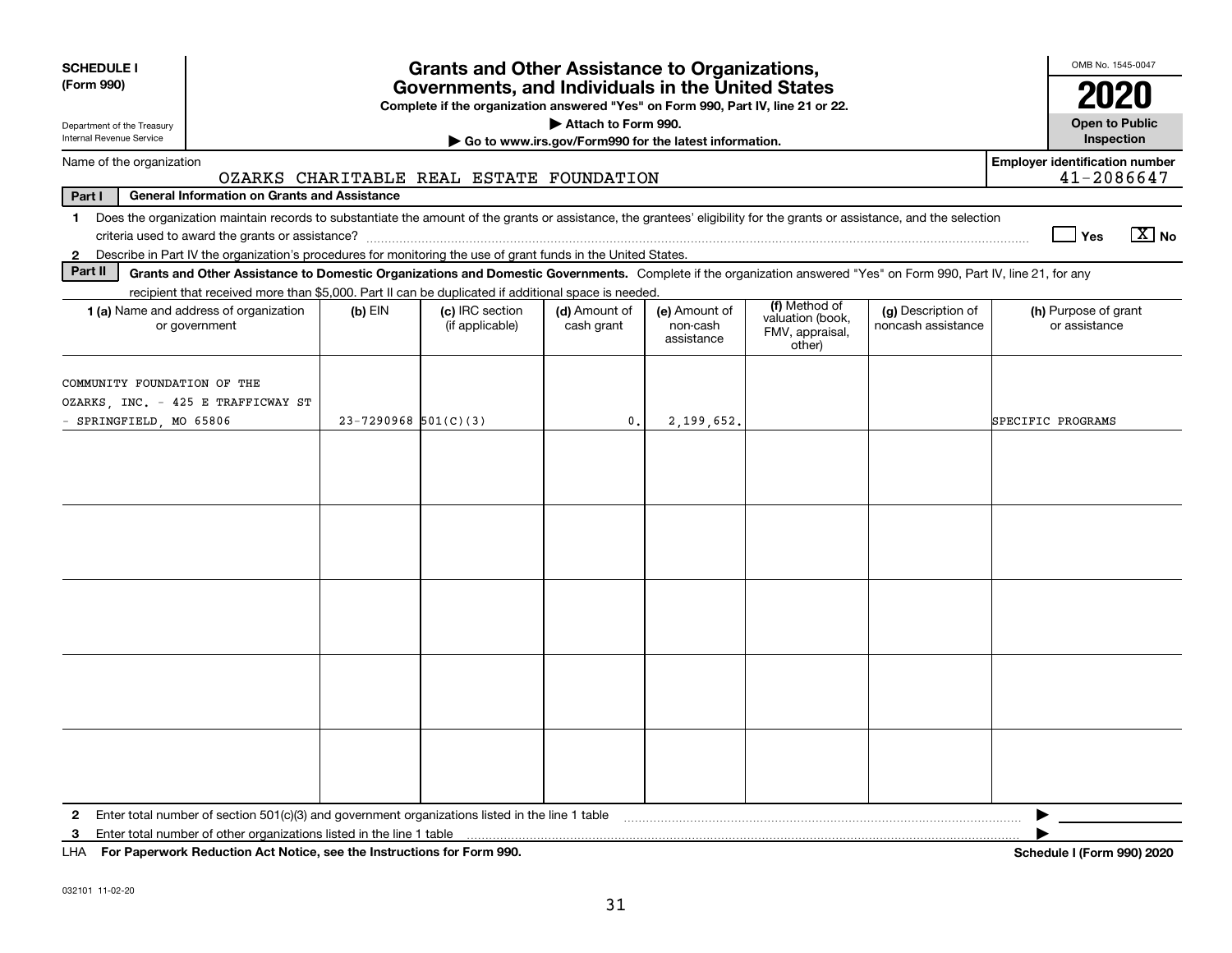#### Schedule I (Form 990) 2020 OZARKS CHARITABLE REAL ESTATE FOUNDATION Page

**Part III | Grants and Other Assistance to Domestic Individuals. Complete if the organization answered "Yes" on Form 990, Part IV, line 22.** Part III can be duplicated if additional space is needed.

| (a) Type of grant or assistance | (b) Number of<br>recipients | (c) Amount of<br>cash grant | (d) Amount of non-<br>cash assistance | (e) Method of valuation<br>(book, FMV, appraisal, other) | (f) Description of noncash assistance |
|---------------------------------|-----------------------------|-----------------------------|---------------------------------------|----------------------------------------------------------|---------------------------------------|
|                                 |                             |                             |                                       |                                                          |                                       |
|                                 |                             |                             |                                       |                                                          |                                       |
|                                 |                             |                             |                                       |                                                          |                                       |
|                                 |                             |                             |                                       |                                                          |                                       |
|                                 |                             |                             |                                       |                                                          |                                       |
|                                 |                             |                             |                                       |                                                          |                                       |
|                                 |                             |                             |                                       |                                                          |                                       |
|                                 |                             |                             |                                       |                                                          |                                       |
|                                 |                             |                             |                                       |                                                          |                                       |
|                                 |                             |                             |                                       |                                                          |                                       |

Part IV | Supplemental Information. Provide the information required in Part I, line 2; Part III, column (b); and any other additional information.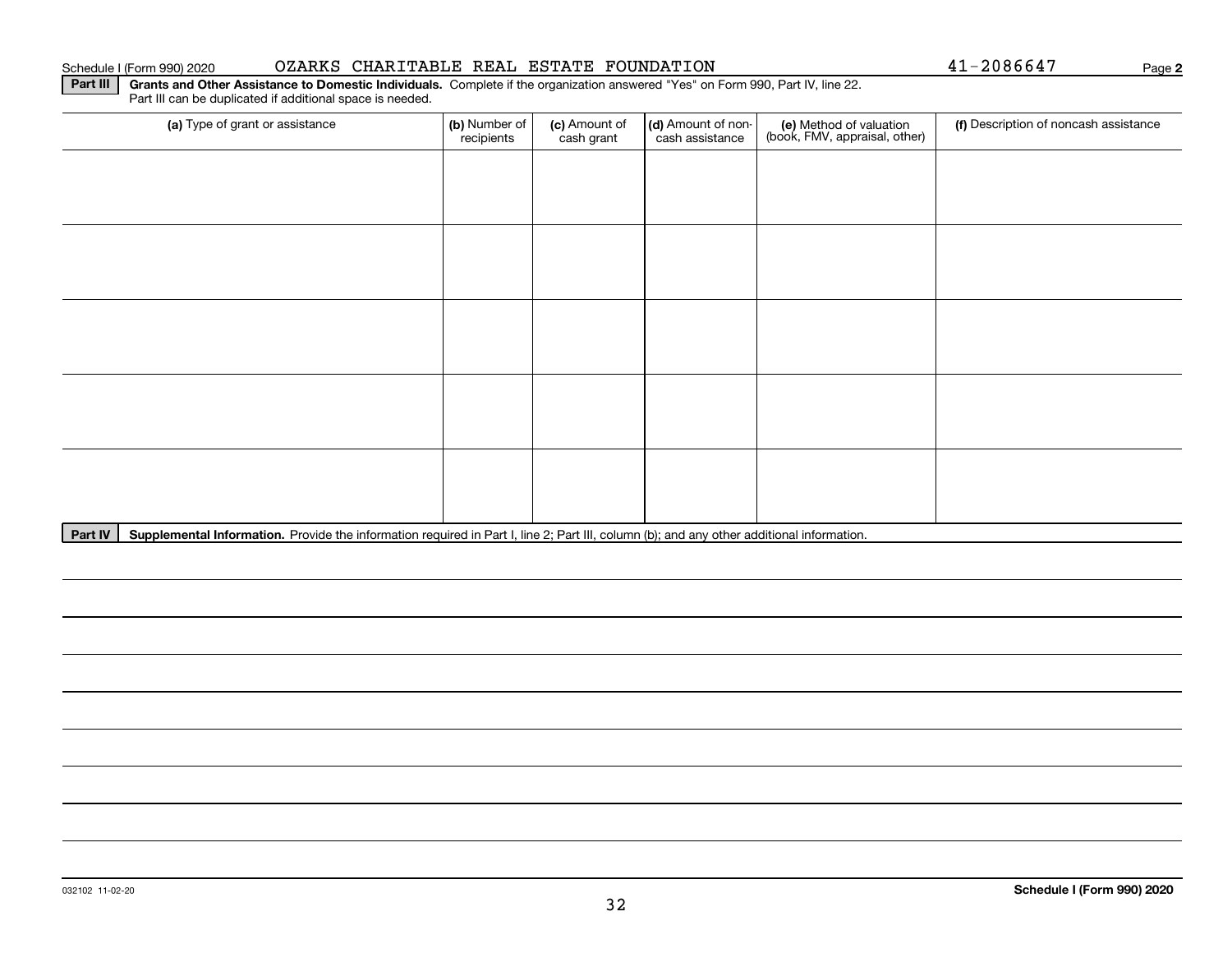|    | <b>SCHEDULE J</b>                                      | <b>Compensation Information</b>                                                                                             |                                       | OMB No. 1545-0047          |            |                              |  |
|----|--------------------------------------------------------|-----------------------------------------------------------------------------------------------------------------------------|---------------------------------------|----------------------------|------------|------------------------------|--|
|    | (Form 990)                                             |                                                                                                                             |                                       |                            |            |                              |  |
|    |                                                        | For certain Officers, Directors, Trustees, Key Employees, and Highest<br><b>Compensated Employees</b>                       |                                       |                            |            |                              |  |
|    |                                                        | Complete if the organization answered "Yes" on Form 990, Part IV, line 23.                                                  |                                       | Open to Public             |            |                              |  |
|    | Department of the Treasury<br>Internal Revenue Service | Attach to Form 990.<br>Go to www.irs.gov/Form990 for instructions and the latest information.                               |                                       |                            | Inspection |                              |  |
|    | Name of the organization                               |                                                                                                                             | <b>Employer identification number</b> |                            |            |                              |  |
|    |                                                        | OZARKS CHARITABLE REAL ESTATE FOUNDATION                                                                                    |                                       | 41-2086647                 |            |                              |  |
|    | Part I                                                 | <b>Questions Regarding Compensation</b>                                                                                     |                                       |                            |            |                              |  |
|    |                                                        |                                                                                                                             |                                       |                            | Yes        | No.                          |  |
|    |                                                        | 1a Check the appropriate box(es) if the organization provided any of the following to or for a person listed on Form 990,   |                                       |                            |            |                              |  |
|    |                                                        | Part VII, Section A, line 1a. Complete Part III to provide any relevant information regarding these items.                  |                                       |                            |            |                              |  |
|    | First-class or charter travel                          | Housing allowance or residence for personal use                                                                             |                                       |                            |            |                              |  |
|    | Travel for companions                                  | Payments for business use of personal residence                                                                             |                                       |                            |            |                              |  |
|    |                                                        | Health or social club dues or initiation fees<br>Tax indemnification and gross-up payments                                  |                                       |                            |            |                              |  |
|    |                                                        | Discretionary spending account<br>Personal services (such as maid, chauffeur, chef)                                         |                                       |                            |            |                              |  |
|    |                                                        |                                                                                                                             |                                       |                            |            |                              |  |
|    |                                                        | <b>b</b> If any of the boxes on line 1a are checked, did the organization follow a written policy regarding payment or      |                                       |                            |            |                              |  |
|    |                                                        | reimbursement or provision of all of the expenses described above? If "No," complete Part III to explain                    |                                       | 1b                         |            |                              |  |
| 2  |                                                        | Did the organization require substantiation prior to reimbursing or allowing expenses incurred by all directors,            |                                       |                            |            |                              |  |
|    |                                                        |                                                                                                                             |                                       | $\mathbf{2}$               |            |                              |  |
|    |                                                        |                                                                                                                             |                                       |                            |            |                              |  |
| З  |                                                        | Indicate which, if any, of the following the organization used to establish the compensation of the organization's          |                                       |                            |            |                              |  |
|    |                                                        | CEO/Executive Director. Check all that apply. Do not check any boxes for methods used by a related organization to          |                                       |                            |            |                              |  |
|    |                                                        | establish compensation of the CEO/Executive Director, but explain in Part III.                                              |                                       |                            |            |                              |  |
|    | Compensation committee                                 | Written employment contract                                                                                                 |                                       |                            |            |                              |  |
|    |                                                        | Independent compensation consultant<br>Compensation survey or study                                                         |                                       |                            |            |                              |  |
|    |                                                        | Form 990 of other organizations<br>Approval by the board or compensation committee                                          |                                       |                            |            |                              |  |
|    |                                                        |                                                                                                                             |                                       |                            |            |                              |  |
|    |                                                        | During the year, did any person listed on Form 990, Part VII, Section A, line 1a, with respect to the filing                |                                       |                            |            |                              |  |
|    | organization or a related organization:                |                                                                                                                             |                                       |                            |            |                              |  |
| а  |                                                        | Receive a severance payment or change-of-control payment?                                                                   |                                       | 4a                         |            | X<br>$\overline{\textbf{x}}$ |  |
|    |                                                        | Participate in or receive payment from a supplemental nonqualified retirement plan?                                         |                                       | 4b                         |            | $\overline{\mathbf{x}}$      |  |
|    |                                                        | c Participate in or receive payment from an equity-based compensation arrangement?                                          |                                       | 4c                         |            |                              |  |
|    |                                                        | If "Yes" to any of lines 4a-c, list the persons and provide the applicable amounts for each item in Part III.               |                                       |                            |            |                              |  |
|    |                                                        |                                                                                                                             |                                       |                            |            |                              |  |
|    |                                                        | Only section 501(c)(3), 501(c)(4), and 501(c)(29) organizations must complete lines 5-9.                                    |                                       |                            |            |                              |  |
| 5  |                                                        | For persons listed on Form 990, Part VII, Section A, line 1a, did the organization pay or accrue any compensation           |                                       |                            |            |                              |  |
|    | contingent on the revenues of:                         |                                                                                                                             |                                       | 5a                         |            | x                            |  |
|    |                                                        | a The organization? <b>Manual Community Community</b> Community Community Community Community Community Community Community |                                       | 5b                         |            | $\overline{\mathbf{x}}$      |  |
|    |                                                        | If "Yes" on line 5a or 5b, describe in Part III.                                                                            |                                       |                            |            |                              |  |
|    |                                                        | 6 For persons listed on Form 990, Part VII, Section A, line 1a, did the organization pay or accrue any compensation         |                                       |                            |            |                              |  |
|    | contingent on the net earnings of:                     |                                                                                                                             |                                       |                            |            |                              |  |
|    |                                                        |                                                                                                                             |                                       | 6a                         |            | х                            |  |
|    |                                                        |                                                                                                                             |                                       | 6b                         |            | $\mathbf X$                  |  |
|    |                                                        | If "Yes" on line 6a or 6b, describe in Part III.                                                                            |                                       |                            |            |                              |  |
|    |                                                        | 7 For persons listed on Form 990, Part VII, Section A, line 1a, did the organization provide any nonfixed payments          |                                       |                            |            |                              |  |
|    |                                                        |                                                                                                                             |                                       | 7                          |            | х                            |  |
| 8  |                                                        | Were any amounts reported on Form 990, Part VII, paid or accrued pursuant to a contract that was subject to the             |                                       |                            |            |                              |  |
|    |                                                        | initial contract exception described in Regulations section 53.4958-4(a)(3)? If "Yes," describe in Part III                 |                                       | 8                          |            | х                            |  |
| 9. |                                                        | If "Yes" on line 8, did the organization also follow the rebuttable presumption procedure described in                      |                                       |                            |            |                              |  |
|    |                                                        |                                                                                                                             |                                       | 9                          |            |                              |  |
|    |                                                        | expects Reduction Act Notice, see the Instructions for Ferm 000                                                             |                                       | Pohodulo I (Form 000) 2020 |            |                              |  |

LHA For Paperwork Reduction Act Notice, see the Instructions for Form 990. Schedule J (Form 990) 2020

032111 12-07-20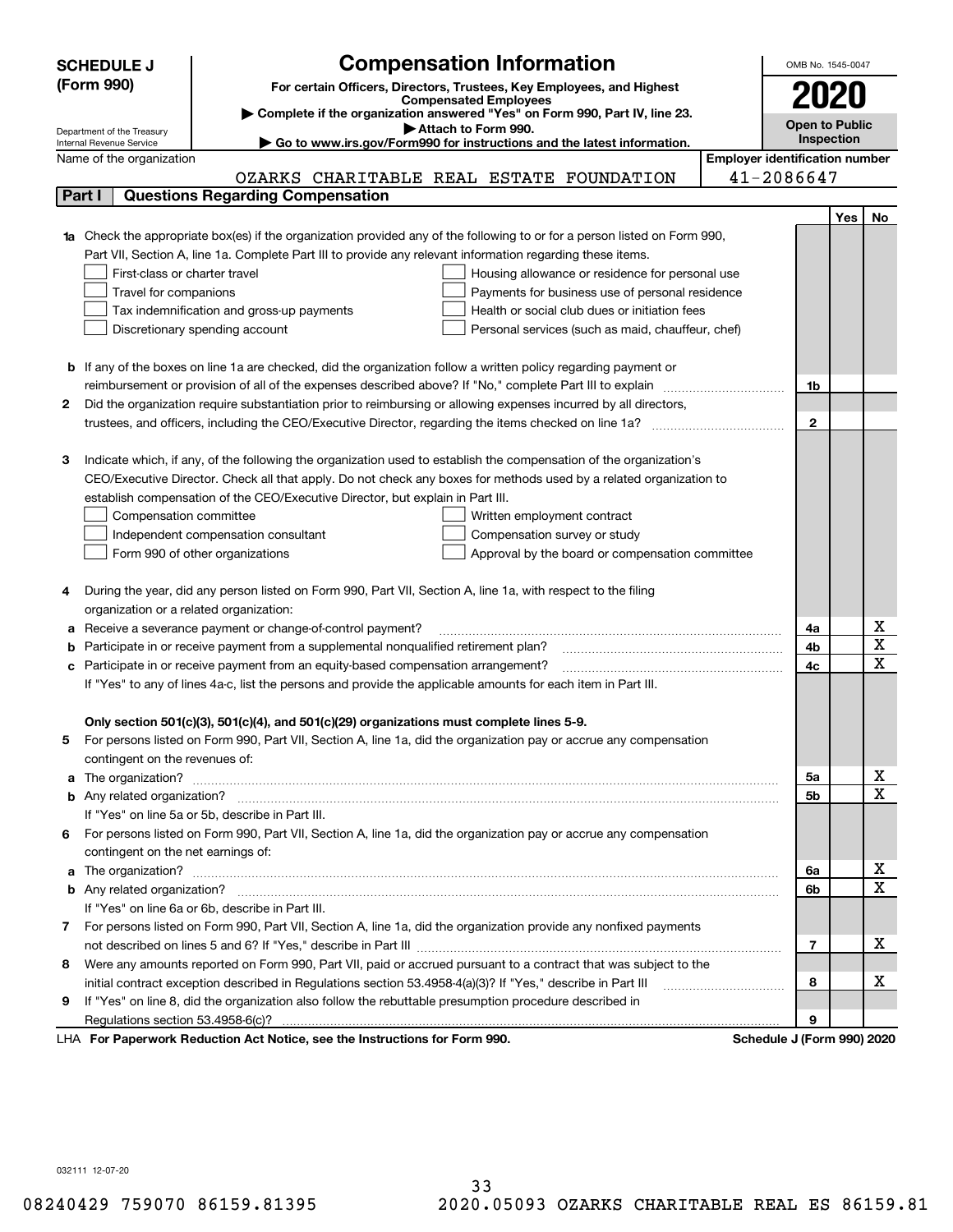Do not list any individuals that aren't listed on Form 990, Part VII.

|                            |      |                          | (B) Breakdown of W-2 and/or 1099-MISC compensation |                                           | (C) Retirement and<br>other deferred | (D) Nontaxable<br>benefits | (E) Total of columns<br>$(B)(i)-(D)$ | (F) Compensation<br>in column (B)         |
|----------------------------|------|--------------------------|----------------------------------------------------|-------------------------------------------|--------------------------------------|----------------------------|--------------------------------------|-------------------------------------------|
| (A) Name and Title         |      | (i) Base<br>compensation | (ii) Bonus &<br>incentive<br>compensation          | (iii) Other<br>reportable<br>compensation | compensation                         |                            |                                      | reported as deferred<br>on prior Form 990 |
| (1) BRIAN FOGLE            | (i)  | $\overline{0}$ .         | $\overline{0}$ .                                   | $\overline{0}$ .                          | $\overline{0}$ .                     | $\overline{0}$ .           | $\overline{0}$ .                     | $\overline{\mathbf{0}}$ .                 |
| PRESIDENT/MANAGING PARTNER | (ii) | 175,830.                 | $\overline{0}$ .                                   | $\overline{0}$ .                          | 8,759.                               | 23,500.                    | 208,089.                             | $\overline{0}$ .                          |
|                            | (i)  |                          |                                                    |                                           |                                      |                            |                                      |                                           |
|                            | (ii) |                          |                                                    |                                           |                                      |                            |                                      |                                           |
|                            | (i)  |                          |                                                    |                                           |                                      |                            |                                      |                                           |
|                            | (ii) |                          |                                                    |                                           |                                      |                            |                                      |                                           |
|                            | (i)  |                          |                                                    |                                           |                                      |                            |                                      |                                           |
|                            | (ii) |                          |                                                    |                                           |                                      |                            |                                      |                                           |
|                            | (i)  |                          |                                                    |                                           |                                      |                            |                                      |                                           |
|                            | (ii) |                          |                                                    |                                           |                                      |                            |                                      |                                           |
|                            | (i)  |                          |                                                    |                                           |                                      |                            |                                      |                                           |
|                            | (ii) |                          |                                                    |                                           |                                      |                            |                                      |                                           |
|                            | (i)  |                          |                                                    |                                           |                                      |                            |                                      |                                           |
|                            | (ii) |                          |                                                    |                                           |                                      |                            |                                      |                                           |
|                            | (i)  |                          |                                                    |                                           |                                      |                            |                                      |                                           |
|                            | (ii) |                          |                                                    |                                           |                                      |                            |                                      |                                           |
|                            | (i)  |                          |                                                    |                                           |                                      |                            |                                      |                                           |
|                            | (ii) |                          |                                                    |                                           |                                      |                            |                                      |                                           |
|                            | (i)  |                          |                                                    |                                           |                                      |                            |                                      |                                           |
|                            | (ii) |                          |                                                    |                                           |                                      |                            |                                      |                                           |
|                            | (i)  |                          |                                                    |                                           |                                      |                            |                                      |                                           |
|                            | (ii) |                          |                                                    |                                           |                                      |                            |                                      |                                           |
|                            | (i)  |                          |                                                    |                                           |                                      |                            |                                      |                                           |
|                            | (ii) |                          |                                                    |                                           |                                      |                            |                                      |                                           |
|                            | (i)  |                          |                                                    |                                           |                                      |                            |                                      |                                           |
|                            | (ii) |                          |                                                    |                                           |                                      |                            |                                      |                                           |
|                            | (i)  |                          |                                                    |                                           |                                      |                            |                                      |                                           |
|                            | (ii) |                          |                                                    |                                           |                                      |                            |                                      |                                           |
|                            | (i)  |                          |                                                    |                                           |                                      |                            |                                      |                                           |
|                            | (ii) |                          |                                                    |                                           |                                      |                            |                                      |                                           |
|                            | (i)  |                          |                                                    |                                           |                                      |                            |                                      |                                           |
|                            | (ii) |                          |                                                    |                                           |                                      |                            |                                      |                                           |

For each individual whose compensation must be reported on Schedule J, report compensation from the organization on row (i) and from related organizations, described in the instructions, on row (ii).

#### **Part II Officers, Directors, Trustees, Key Employees, and Highest Compensated Employees.**  Schedule J (Form 990) 2020 Page Use duplicate copies if additional space is needed. OZARKS CHARITABLE REAL ESTATE FOUNDATION 41-2086647

**Schedule J (Form 990) 2020**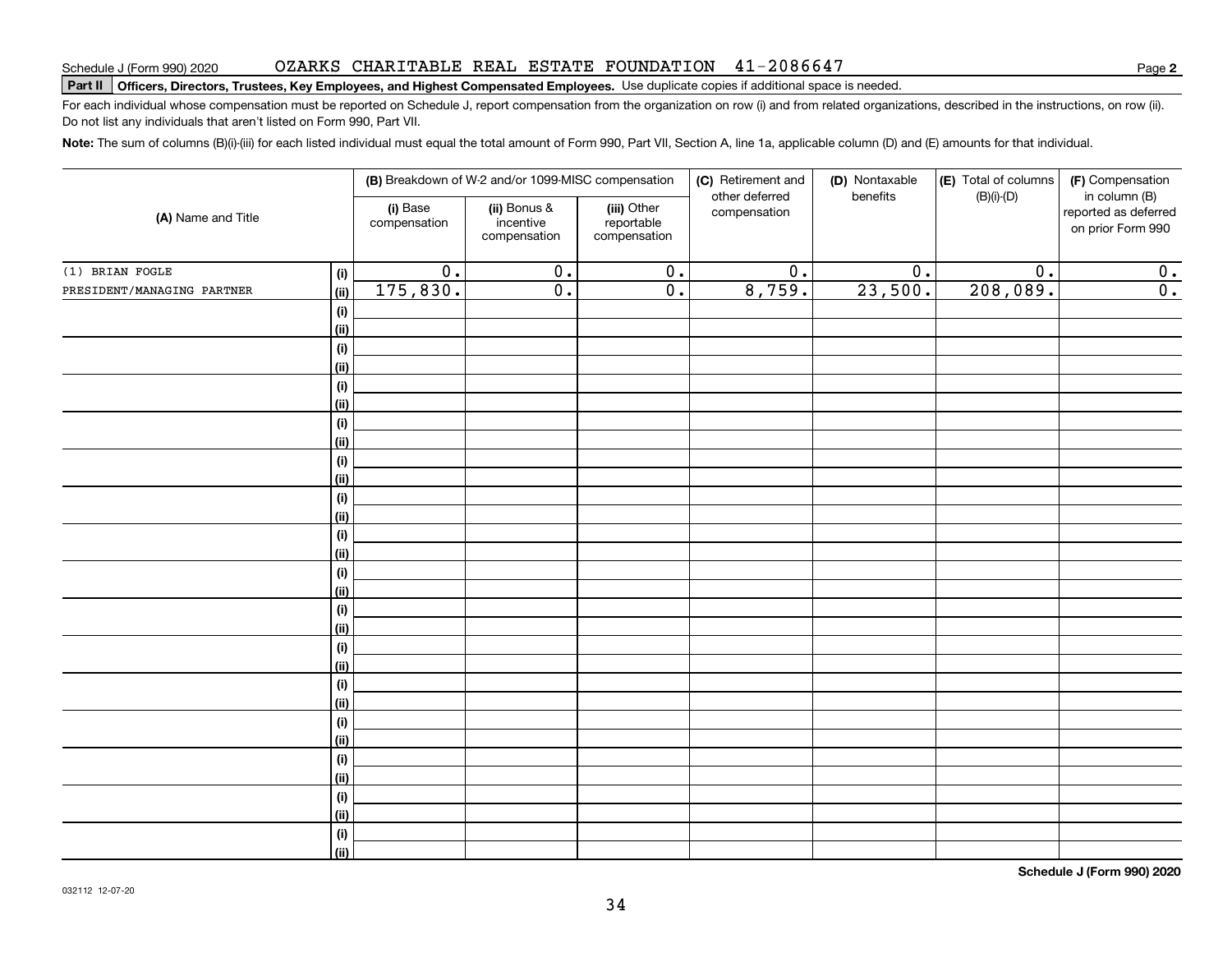#### **Part III Supplemental Information**

Schedule J (Form 990) 2020 02ARKS CHARITABLE REAL ESTATE FOUNDATION 41-2086647<br>Part III Supplemental Information<br>Provide the information, explanation, or descriptions required for Part I, lines 1a, 1b, 3, 4a, 4b, 4c, 5a,

#### PART I, LINE 3:

COMPENSATION IS REVIEWED BY THE BOARD OF DIRECTORS OF THE RELATED

#### ORGANIZATION THE COMMUNITY FOUNDATION OF THE OZARKS

**Schedule J (Form 990) 2020**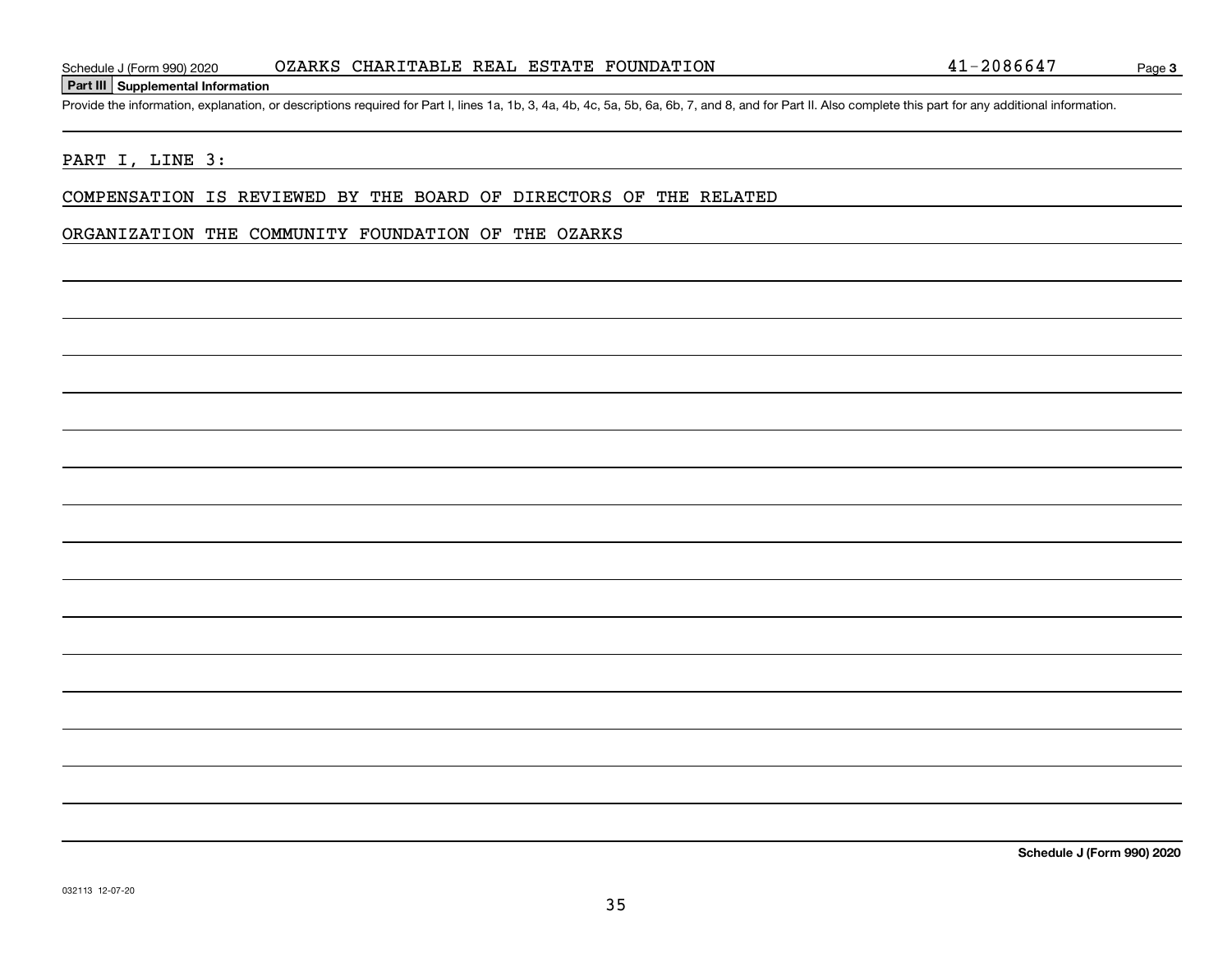#### **SCHEDULE M (Form 990)**

## **Noncash Contributions**

OMB No. 1545-0047

| Department of the Treasury |
|----------------------------|
| Internal Revenue Service   |

**Complete if the organizations answered "Yes" on Form 990, Part IV, lines 29 or 30.** <sup>J</sup>**2020 Attach to Form 990.** J

**Open to Public Inspection**

**Employer identification number**

41-2086647

Name of the organization

 **Go to www.irs.gov/Form990 for instructions and the latest information.** J

## OZARKS CHARITABLE REAL ESTATE FOUNDATION

| Part I   | <b>Types of Property</b>                                                                                                       |                               |                                      |                                                                                                        |                                                              |            |     |    |
|----------|--------------------------------------------------------------------------------------------------------------------------------|-------------------------------|--------------------------------------|--------------------------------------------------------------------------------------------------------|--------------------------------------------------------------|------------|-----|----|
|          |                                                                                                                                | (a)<br>Check if<br>applicable | (b)<br>Number of<br>contributions or | (c)<br>Noncash contribution<br>amounts reported on<br> items contributed  Form 990, Part VIII, line 1g | (d)<br>Method of determining<br>noncash contribution amounts |            |     |    |
| 1.       |                                                                                                                                |                               |                                      |                                                                                                        |                                                              |            |     |    |
| 2        | Art - Historical treasures                                                                                                     |                               |                                      |                                                                                                        |                                                              |            |     |    |
| 3        | Art - Fractional interests                                                                                                     |                               |                                      |                                                                                                        |                                                              |            |     |    |
| 4        | Books and publications                                                                                                         |                               |                                      |                                                                                                        |                                                              |            |     |    |
| 5        | Clothing and household goods                                                                                                   |                               |                                      |                                                                                                        |                                                              |            |     |    |
| 6        |                                                                                                                                |                               |                                      |                                                                                                        |                                                              |            |     |    |
| 7        |                                                                                                                                |                               |                                      |                                                                                                        |                                                              |            |     |    |
| 8        |                                                                                                                                |                               |                                      |                                                                                                        |                                                              |            |     |    |
| 9        | Securities - Publicly traded                                                                                                   |                               |                                      |                                                                                                        |                                                              |            |     |    |
| 10       | Securities - Closely held stock                                                                                                |                               |                                      |                                                                                                        |                                                              |            |     |    |
| 11       | Securities - Partnership, LLC, or                                                                                              |                               |                                      |                                                                                                        |                                                              |            |     |    |
|          | trust interests                                                                                                                |                               |                                      |                                                                                                        |                                                              |            |     |    |
| 12       |                                                                                                                                |                               |                                      |                                                                                                        |                                                              |            |     |    |
| 13       | Qualified conservation contribution -                                                                                          |                               |                                      |                                                                                                        |                                                              |            |     |    |
|          | Historic structures                                                                                                            |                               |                                      |                                                                                                        |                                                              |            |     |    |
| 14       | Qualified conservation contribution - Other                                                                                    |                               |                                      |                                                                                                        |                                                              |            |     |    |
| 15       |                                                                                                                                |                               |                                      |                                                                                                        |                                                              |            |     |    |
| 16       | Real estate - Commercial                                                                                                       |                               |                                      |                                                                                                        |                                                              |            |     |    |
| 17       |                                                                                                                                | $\mathbf X$                   | 1                                    | 44,000.FMV                                                                                             |                                                              |            |     |    |
| 18       |                                                                                                                                |                               |                                      |                                                                                                        |                                                              |            |     |    |
| 19       |                                                                                                                                |                               |                                      |                                                                                                        |                                                              |            |     |    |
| 20       | Drugs and medical supplies                                                                                                     |                               |                                      |                                                                                                        |                                                              |            |     |    |
| 21       |                                                                                                                                |                               |                                      |                                                                                                        |                                                              |            |     |    |
| 22       |                                                                                                                                |                               |                                      |                                                                                                        |                                                              |            |     |    |
| 23       |                                                                                                                                |                               |                                      |                                                                                                        |                                                              |            |     |    |
| 24<br>25 | Other $\blacktriangleright$                                                                                                    |                               |                                      |                                                                                                        |                                                              |            |     |    |
| 26       | $\overline{\phantom{a}}$<br>$\overline{\phantom{a}}$ )<br>Other                                                                |                               |                                      |                                                                                                        |                                                              |            |     |    |
| 27       | $\overline{\phantom{a}}$ )<br>Other<br>▸                                                                                       |                               |                                      |                                                                                                        |                                                              |            |     |    |
| 28       | Other<br>▶                                                                                                                     |                               |                                      |                                                                                                        |                                                              |            |     |    |
| 29       | Number of Forms 8283 received by the organization during the tax year for contributions                                        |                               |                                      |                                                                                                        |                                                              |            |     |    |
|          | for which the organization completed Form 8283, Part V, Donee Acknowledgement                                                  |                               |                                      | 29                                                                                                     |                                                              |            |     |    |
|          |                                                                                                                                |                               |                                      |                                                                                                        |                                                              |            | Yes | No |
|          | 30a During the year, did the organization receive by contribution any property reported in Part I, lines 1 through 28, that it |                               |                                      |                                                                                                        |                                                              |            |     |    |
|          | must hold for at least three years from the date of the initial contribution, and which isn't required to be used for          |                               |                                      |                                                                                                        |                                                              |            |     |    |
|          | exempt purposes for the entire holding period?                                                                                 |                               |                                      |                                                                                                        |                                                              | <b>30a</b> |     | х  |
|          | <b>b</b> If "Yes," describe the arrangement in Part II.                                                                        |                               |                                      |                                                                                                        |                                                              |            |     |    |
| 31       | Does the organization have a gift acceptance policy that requires the review of any nonstandard contributions?                 |                               |                                      |                                                                                                        |                                                              | 31         | X   |    |
|          | 32a Does the organization hire or use third parties or related organizations to solicit, process, or sell noncash              |                               |                                      |                                                                                                        |                                                              |            |     |    |
|          | contributions?                                                                                                                 |                               |                                      |                                                                                                        |                                                              | 32a        |     | x  |
|          | <b>b</b> If "Yes," describe in Part II.                                                                                        |                               |                                      |                                                                                                        |                                                              |            |     |    |
| 33       | If the organization didn't report an amount in column (c) for a type of property for which column (a) is checked,              |                               |                                      |                                                                                                        |                                                              |            |     |    |

describe in Part II.

**For Paperwork Reduction Act Notice, see the Instructions for Form 990. Schedule M (Form 990) 2020** LHA

032141 11-23-20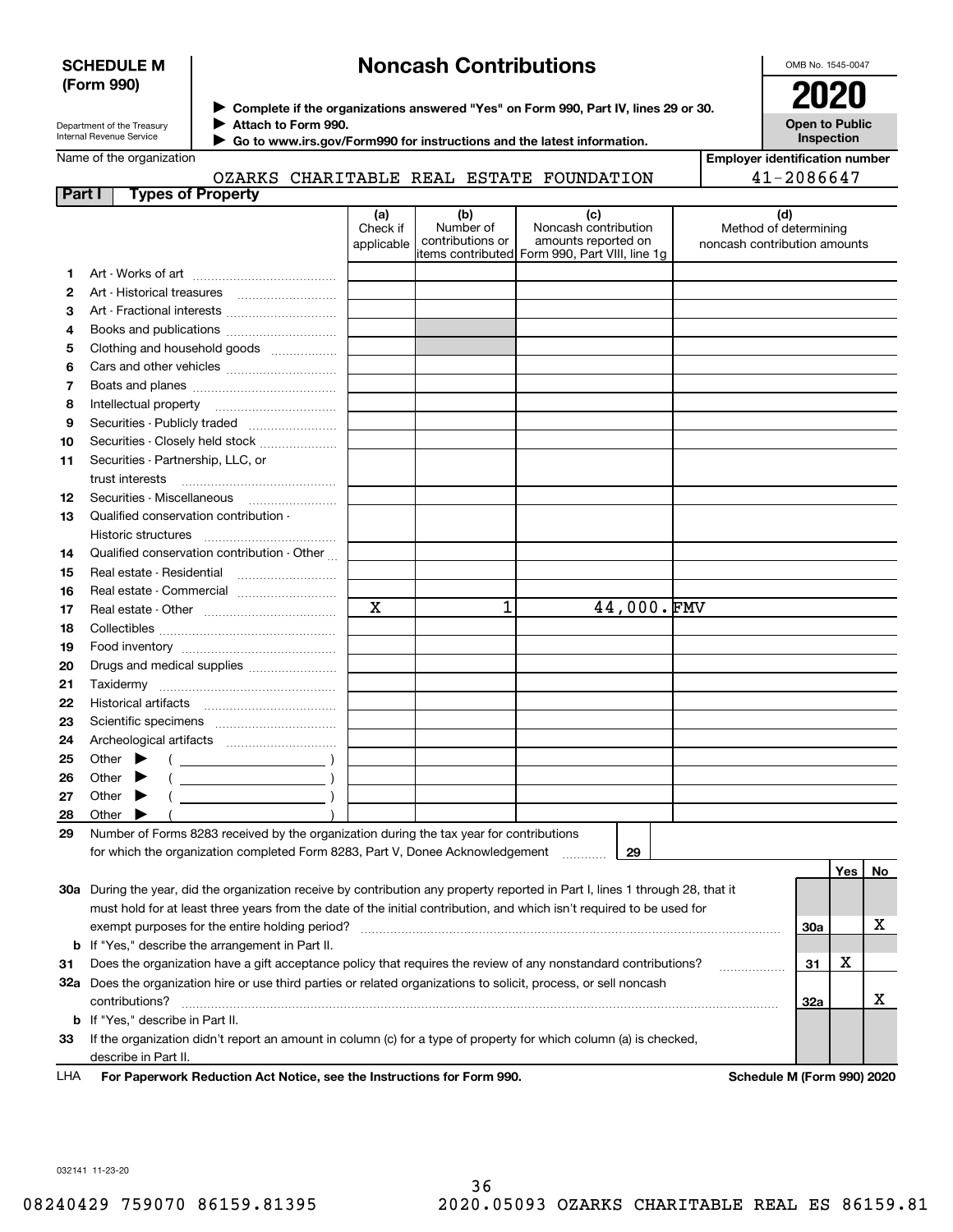|                 | Schedule M (Form 990) 2020                |  |    | OZARKS CHARITABLE REAL ESTATE FOUNDATION | $41 - 2086647$                                                                                                                                                                                                                                                       | Page 2 |
|-----------------|-------------------------------------------|--|----|------------------------------------------|----------------------------------------------------------------------------------------------------------------------------------------------------------------------------------------------------------------------------------------------------------------------|--------|
| <b>Part II</b>  | this part for any additional information. |  |    |                                          | Supplemental Information. Provide the information required by Part I, lines 30b, 32b, and 33, and whether the organization<br>is reporting in Part I, column (b), the number of contributions, the number of items received, or a combination of both. Also complete |        |
|                 |                                           |  |    |                                          |                                                                                                                                                                                                                                                                      |        |
|                 |                                           |  |    |                                          |                                                                                                                                                                                                                                                                      |        |
|                 |                                           |  |    |                                          |                                                                                                                                                                                                                                                                      |        |
|                 |                                           |  |    |                                          |                                                                                                                                                                                                                                                                      |        |
|                 |                                           |  |    |                                          |                                                                                                                                                                                                                                                                      |        |
|                 |                                           |  |    |                                          |                                                                                                                                                                                                                                                                      |        |
|                 |                                           |  |    |                                          |                                                                                                                                                                                                                                                                      |        |
|                 |                                           |  |    |                                          |                                                                                                                                                                                                                                                                      |        |
|                 |                                           |  |    |                                          |                                                                                                                                                                                                                                                                      |        |
|                 |                                           |  |    |                                          |                                                                                                                                                                                                                                                                      |        |
|                 |                                           |  |    |                                          |                                                                                                                                                                                                                                                                      |        |
|                 |                                           |  |    |                                          |                                                                                                                                                                                                                                                                      |        |
|                 |                                           |  |    |                                          |                                                                                                                                                                                                                                                                      |        |
|                 |                                           |  |    |                                          |                                                                                                                                                                                                                                                                      |        |
|                 |                                           |  |    |                                          |                                                                                                                                                                                                                                                                      |        |
|                 |                                           |  |    |                                          |                                                                                                                                                                                                                                                                      |        |
|                 |                                           |  |    |                                          |                                                                                                                                                                                                                                                                      |        |
|                 |                                           |  |    |                                          |                                                                                                                                                                                                                                                                      |        |
|                 |                                           |  |    |                                          |                                                                                                                                                                                                                                                                      |        |
|                 |                                           |  |    |                                          |                                                                                                                                                                                                                                                                      |        |
|                 |                                           |  |    |                                          |                                                                                                                                                                                                                                                                      |        |
|                 |                                           |  |    |                                          |                                                                                                                                                                                                                                                                      |        |
|                 |                                           |  |    |                                          |                                                                                                                                                                                                                                                                      |        |
|                 |                                           |  |    |                                          |                                                                                                                                                                                                                                                                      |        |
|                 |                                           |  |    |                                          |                                                                                                                                                                                                                                                                      |        |
|                 |                                           |  |    |                                          |                                                                                                                                                                                                                                                                      |        |
|                 |                                           |  |    |                                          |                                                                                                                                                                                                                                                                      |        |
|                 |                                           |  |    |                                          |                                                                                                                                                                                                                                                                      |        |
|                 |                                           |  |    |                                          |                                                                                                                                                                                                                                                                      |        |
|                 |                                           |  |    |                                          |                                                                                                                                                                                                                                                                      |        |
|                 |                                           |  |    |                                          |                                                                                                                                                                                                                                                                      |        |
| 032142 11-23-20 |                                           |  |    |                                          | Schedule M (Form 990) 2020                                                                                                                                                                                                                                           |        |
|                 |                                           |  | 37 |                                          |                                                                                                                                                                                                                                                                      |        |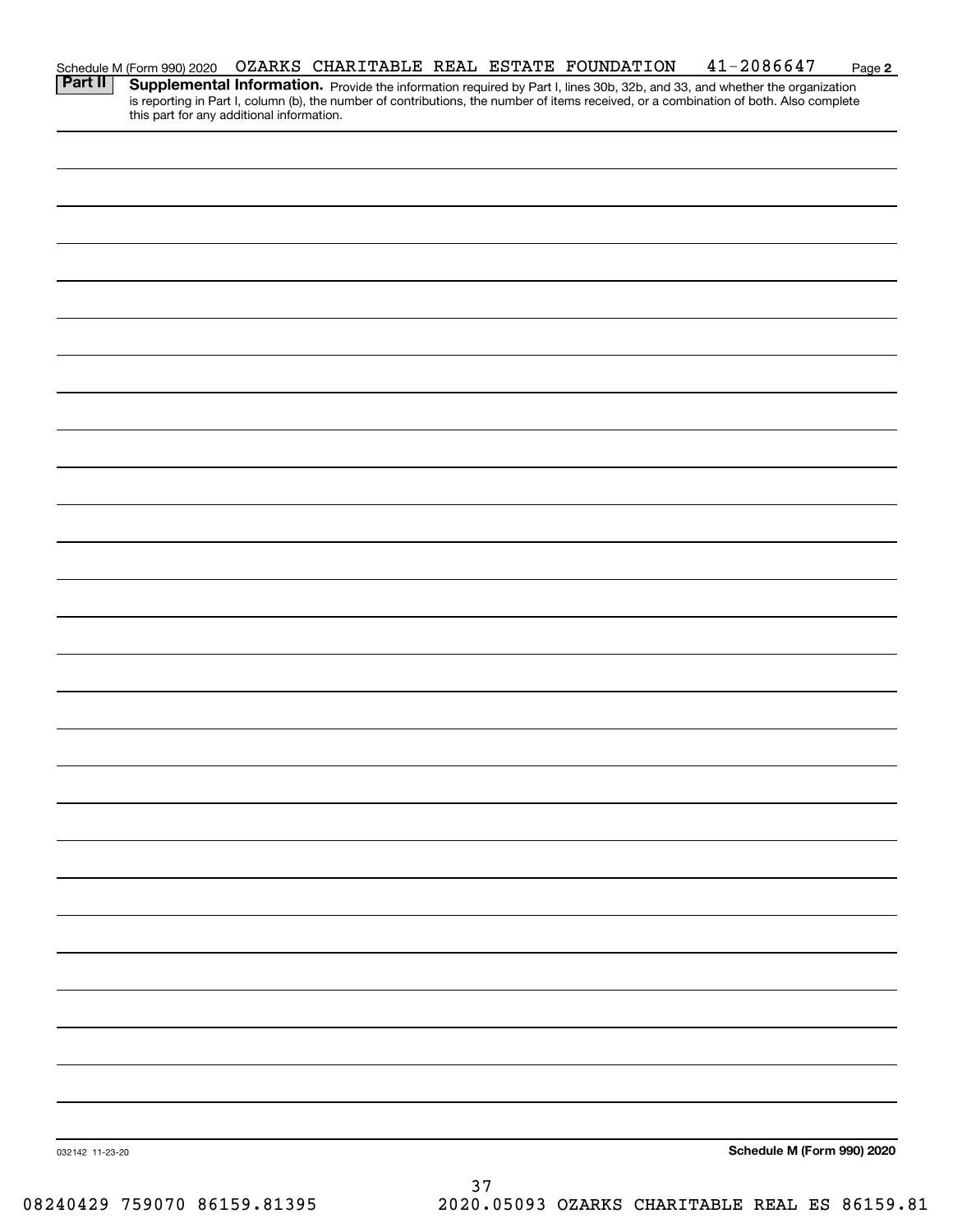**(Form 990 or 990-EZ)**

Department of the Treasury Internal Revenue Service Name of the organization

## **Complete to provide information for responses to specific questions on SCHEDULE O Supplemental Information to Form 990 or 990-EZ**

**Form 990 or 990-EZ or to provide any additional information. | Attach to Form 990 or 990-EZ. | Go to www.irs.gov/Form990 for the latest information.**



OZARKS CHARITABLE REAL ESTATE FOUNDATION | 41-2086647

**Employer identification number**

#### FORM 990, ITEM K, OTHER FORM OF ORGANIZATION:

LIMITED LIABILITY COMPANY

FORM 990, PART I, LINE 1, DESCRIPTION OF ORGANIZATION MISSION:

THE OZARKS, INC.

FORM 990, PART VI, SECTION B, LINE 11B:

DRAFT OF THE RETURN REVIEWED BY THE BOARD

FORM 990, PART VI, SECTION B, LINE 12C:

CONFLICT OF INTEREST FORMS MUST BE COMPLETED BY BOARD MEMBERS AND STAFF

FORM 990, PART VI, SECTION B, LINE 15:

COMPENSATION IS REVIEWED BY THE EXECUTIVE COMMITTEE ON AN ANNUAL BASIS.

FORM 990, PART VI, SECTION C, LINE 19:

GOVERNING DOCUMENTS AVAILABLE UPON REQUEST

| FORM 990, PART XI, LINE 9, CHANGES IN NET ASSETS: |         |
|---------------------------------------------------|---------|
| CHANGE IN PRESENT VALUE OF LIFE ESTATES           | 30,555. |
| PRIOR PERIOD ADJUSTMENT                           | 10,527. |
| TOTAL TO FORM 990, PART XI, LINE 9                | 41,082. |

38

FORM 990 PART XII LINCE 2C

PROCESS DID NOT CHANGE FROM PRIOR YEAR

032211 11-20-20 LHA For Paperwork Reduction Act Notice, see the Instructions for Form 990 or 990-EZ. Schedule O (Form 990 or 990-EZ) 2020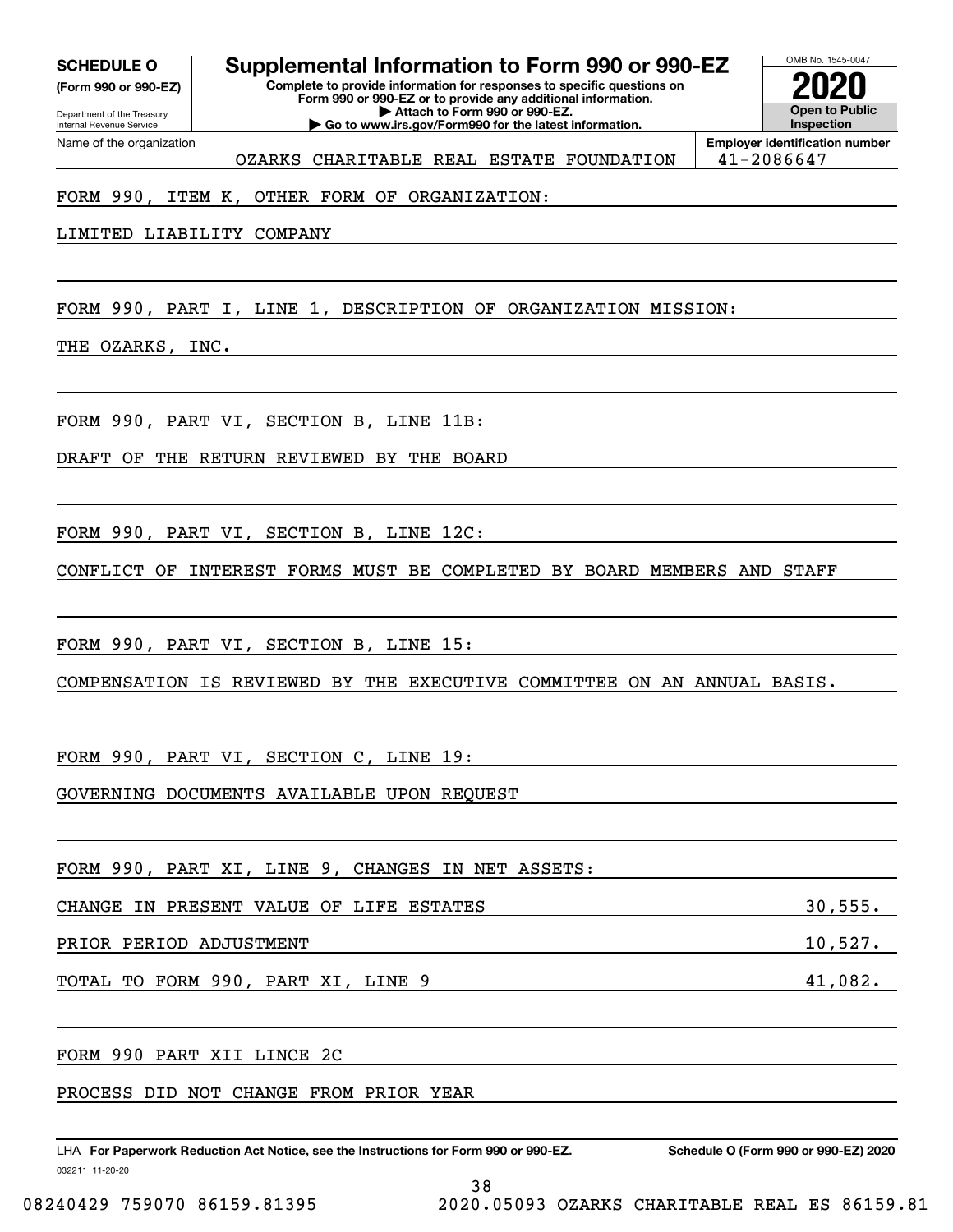| Schedule O (Form 990 or 990-EZ) 2020<br>Name of the organization       | Page 2<br><b>Employer identification number</b> |
|------------------------------------------------------------------------|-------------------------------------------------|
| OZARKS CHARITABLE REAL ESTATE FOUNDATION                               | $41 - 2086647$                                  |
|                                                                        |                                                 |
| FORM 990 SCHEDULE O- LIQUIDATION OF THE LIFE ESTATE                    |                                                 |
| ON JANUARY 22, 2021, THE LIFE ESTATE WAS SOLD FOR \$2,200,000. NET     |                                                 |
| PROCEEDS WERE TRANSFERRED TO THE COMMUNITY FOUNDATION OF THE OZARKS TO |                                                 |
| ESTABLISH A SCHOLARSHIP FUND.                                          |                                                 |
|                                                                        |                                                 |
|                                                                        |                                                 |

**Schedule O (Form 990 or 990-EZ) 2020**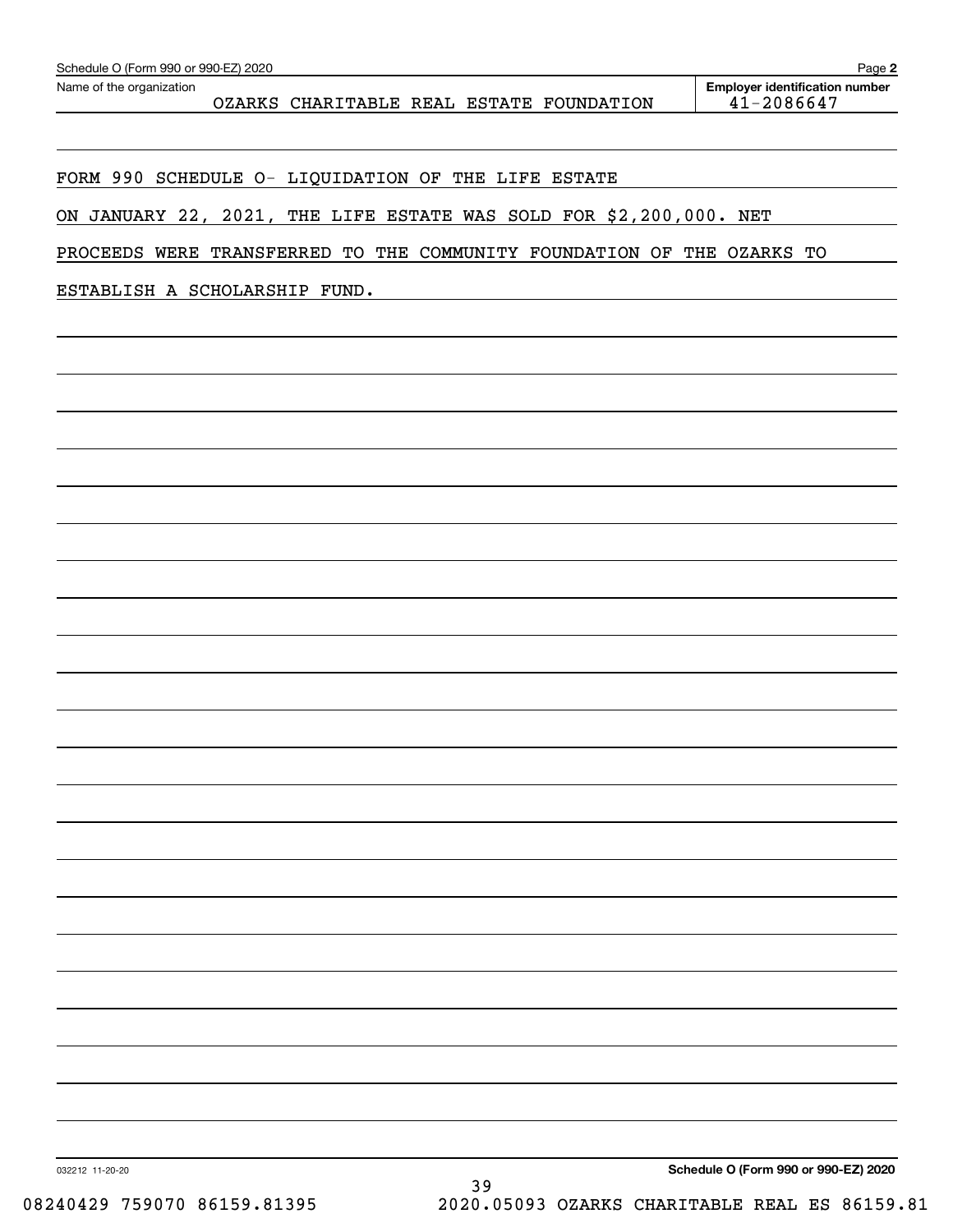| name |  |
|------|--|
|      |  |

## **Related Organizations and Unrelated Partnerships**

**Complete if the organization answered "Yes" on Form 990, Part IV, line 33, 34, 35b, 36, or 37.** |

**Attach to Form 990.**  |

OMB No. 1545-0047

**Open to Public**

**2020**

**Employer identification number**

41-2086647

## **| Go to www.irs.gov/Form990 for instructions and the latest information. Inspection**

Name of the organization

Department of the Treasury Internal Revenue Service

**SCHEDULE R (Form 990)**

#### OZARKS CHARITABLE REAL ESTATE FOUNDATION

**Part I Identification of Disregarded Entities.**  Complete if the organization answered "Yes" on Form 990, Part IV, line 33.

| (a)<br>Name, address, and EIN (if applicable)<br>of disregarded entity | (b)<br>Primary activity | (c)<br>Legal domicile (state or<br>foreign country) | (d)<br>Total income | (e)<br>End-of-year assets | (f)<br>Direct controlling<br>entity |
|------------------------------------------------------------------------|-------------------------|-----------------------------------------------------|---------------------|---------------------------|-------------------------------------|
|                                                                        |                         |                                                     |                     |                           |                                     |
|                                                                        |                         |                                                     |                     |                           |                                     |
|                                                                        |                         |                                                     |                     |                           |                                     |
|                                                                        |                         |                                                     |                     |                           |                                     |

#### **Identification of Related Tax-Exempt Organizations.** Complete if the organization answered "Yes" on Form 990, Part IV, line 34, because it had one or more related tax-exempt **Part II** organizations during the tax year.

| (a)<br>Name, address, and EIN<br>of related organization | (b)<br>Primary activity | (c)<br>Legal domicile (state or<br>foreign country) | (d)<br><b>Exempt Code</b><br>section | (e)<br>Public charity<br>status (if section | (f)<br>Direct controlling<br>entity |     | $(g)$<br>Section 512(b)(13)<br>controlled<br>entity? |
|----------------------------------------------------------|-------------------------|-----------------------------------------------------|--------------------------------------|---------------------------------------------|-------------------------------------|-----|------------------------------------------------------|
|                                                          |                         |                                                     |                                      | 501(c)(3)                                   |                                     | Yes | No                                                   |
| COMMUNITY FOUNDATION OF THE OZARKS, INC. -               |                         |                                                     |                                      |                                             |                                     |     |                                                      |
| 23-7290968, 425 E TRAFFICWAY, SPRINGFIELD,               |                         |                                                     |                                      |                                             |                                     |     |                                                      |
| MO 65806                                                 | COMMUNITY FOUNDATION    | MISSOURI                                            | 501(C)(3)                            |                                             |                                     |     | $\mathbf X$                                          |
|                                                          |                         |                                                     |                                      |                                             |                                     |     |                                                      |
|                                                          |                         |                                                     |                                      |                                             |                                     |     |                                                      |
|                                                          |                         |                                                     |                                      |                                             |                                     |     |                                                      |
|                                                          |                         |                                                     |                                      |                                             |                                     |     |                                                      |
|                                                          |                         |                                                     |                                      |                                             |                                     |     |                                                      |
|                                                          |                         |                                                     |                                      |                                             |                                     |     |                                                      |
|                                                          |                         |                                                     |                                      |                                             |                                     |     |                                                      |
|                                                          |                         |                                                     |                                      |                                             |                                     |     |                                                      |
|                                                          |                         |                                                     |                                      |                                             |                                     |     |                                                      |

**For Paperwork Reduction Act Notice, see the Instructions for Form 990. Schedule R (Form 990) 2020**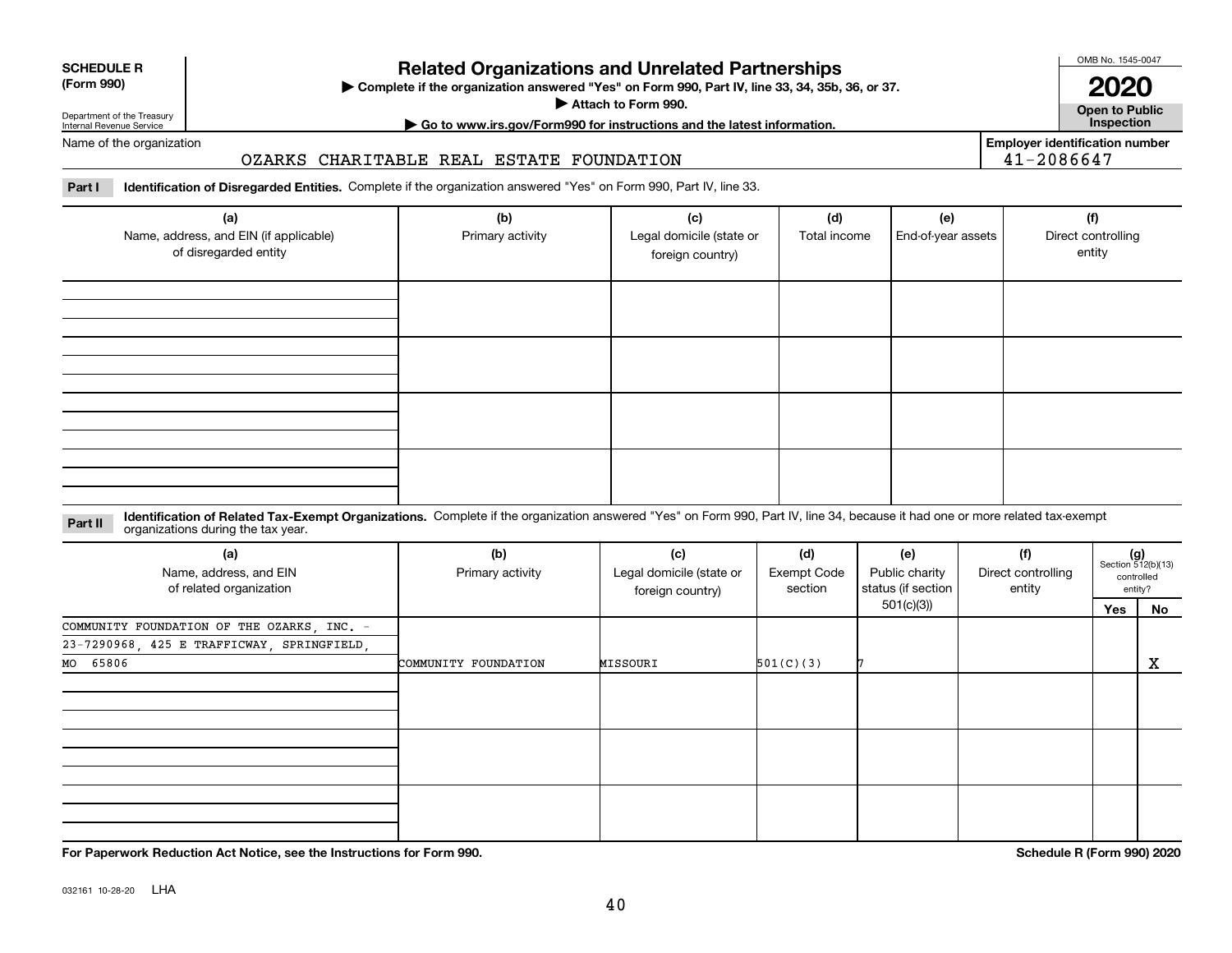#### Schedule R (Form 990) 2020 OZARKS CHARITABLE REAL ESTATE FOUNDATION 41-2086647 <sub>Page</sub>

**2**

**Identification of Related Organizations Taxable as a Partnership.** Complete if the organization answered "Yes" on Form 990, Part IV, line 34, because it had one or more related **Part III** organizations treated as a partnership during the tax year.

| (a)                     | (b)              | (c)                  | (d)                | (e)                                                                 | (f)            | (g)                   |  | (h)              | (i)                                      | (j) | (k)                                                       |
|-------------------------|------------------|----------------------|--------------------|---------------------------------------------------------------------|----------------|-----------------------|--|------------------|------------------------------------------|-----|-----------------------------------------------------------|
| Name, address, and EIN  | Primary activity | Legal<br>domicile    | Direct controlling | Predominant income                                                  | Share of total | Share of              |  | Disproportionate | Code V-UBI<br>amount in box              |     | General or Percentage<br>managing<br>partner?<br>partner? |
| of related organization |                  | (state or<br>foreign | entity             | related, unrelated,<br>excluded from tax under<br>sections 512-514) | income         | end-of-year<br>assets |  | allocations?     | 20 of Schedule<br>K-1 (Form 1065) Yes No |     |                                                           |
|                         |                  | country)             |                    |                                                                     |                |                       |  | Yes   No         |                                          |     |                                                           |
|                         |                  |                      |                    |                                                                     |                |                       |  |                  |                                          |     |                                                           |
|                         |                  |                      |                    |                                                                     |                |                       |  |                  |                                          |     |                                                           |
|                         |                  |                      |                    |                                                                     |                |                       |  |                  |                                          |     |                                                           |
|                         |                  |                      |                    |                                                                     |                |                       |  |                  |                                          |     |                                                           |
|                         |                  |                      |                    |                                                                     |                |                       |  |                  |                                          |     |                                                           |
|                         |                  |                      |                    |                                                                     |                |                       |  |                  |                                          |     |                                                           |
|                         |                  |                      |                    |                                                                     |                |                       |  |                  |                                          |     |                                                           |
|                         |                  |                      |                    |                                                                     |                |                       |  |                  |                                          |     |                                                           |
|                         |                  |                      |                    |                                                                     |                |                       |  |                  |                                          |     |                                                           |
|                         |                  |                      |                    |                                                                     |                |                       |  |                  |                                          |     |                                                           |
|                         |                  |                      |                    |                                                                     |                |                       |  |                  |                                          |     |                                                           |
|                         |                  |                      |                    |                                                                     |                |                       |  |                  |                                          |     |                                                           |
|                         |                  |                      |                    |                                                                     |                |                       |  |                  |                                          |     |                                                           |
|                         |                  |                      |                    |                                                                     |                |                       |  |                  |                                          |     |                                                           |
|                         |                  |                      |                    |                                                                     |                |                       |  |                  |                                          |     |                                                           |
|                         |                  |                      |                    |                                                                     |                |                       |  |                  |                                          |     |                                                           |
|                         |                  |                      |                    |                                                                     |                |                       |  |                  |                                          |     |                                                           |

**Identification of Related Organizations Taxable as a Corporation or Trust.** Complete if the organization answered "Yes" on Form 990, Part IV, line 34, because it had one or more related **Part IV** organizations treated as a corporation or trust during the tax year.

| (a)<br>Name, address, and EIN<br>of related organization | (b)<br>Primary activity | (c)<br>Legal domicile<br>state or<br>foreign | (d)<br>Direct controlling<br>entity | (e)<br>Type of entity<br>(C corp, S corp,<br>or trust) | (f)<br>Share of total<br>income | (g)<br>Share of<br>end-of-year<br>assets | (h)<br>Percentage<br>ownership | $(i)$ Section<br>512(b)(13)<br>controlled<br>entity? |  |  |  |
|----------------------------------------------------------|-------------------------|----------------------------------------------|-------------------------------------|--------------------------------------------------------|---------------------------------|------------------------------------------|--------------------------------|------------------------------------------------------|--|--|--|
|                                                          |                         | country)                                     |                                     |                                                        |                                 |                                          |                                | Yes No                                               |  |  |  |
|                                                          |                         |                                              |                                     |                                                        |                                 |                                          |                                |                                                      |  |  |  |
|                                                          |                         |                                              |                                     |                                                        |                                 |                                          |                                |                                                      |  |  |  |
|                                                          |                         |                                              |                                     |                                                        |                                 |                                          |                                |                                                      |  |  |  |
|                                                          |                         |                                              |                                     |                                                        |                                 |                                          |                                |                                                      |  |  |  |
|                                                          |                         |                                              |                                     |                                                        |                                 |                                          |                                |                                                      |  |  |  |
|                                                          |                         |                                              |                                     |                                                        |                                 |                                          |                                |                                                      |  |  |  |
|                                                          |                         |                                              |                                     |                                                        |                                 |                                          |                                |                                                      |  |  |  |
|                                                          |                         |                                              |                                     |                                                        |                                 |                                          |                                |                                                      |  |  |  |
|                                                          |                         |                                              |                                     |                                                        |                                 |                                          |                                |                                                      |  |  |  |
|                                                          |                         |                                              |                                     |                                                        |                                 |                                          |                                |                                                      |  |  |  |
|                                                          |                         |                                              |                                     |                                                        |                                 |                                          |                                |                                                      |  |  |  |
|                                                          |                         |                                              |                                     |                                                        |                                 |                                          |                                |                                                      |  |  |  |
|                                                          |                         |                                              |                                     |                                                        |                                 |                                          |                                |                                                      |  |  |  |
|                                                          |                         |                                              |                                     |                                                        |                                 |                                          |                                |                                                      |  |  |  |
|                                                          |                         |                                              |                                     |                                                        |                                 |                                          |                                |                                                      |  |  |  |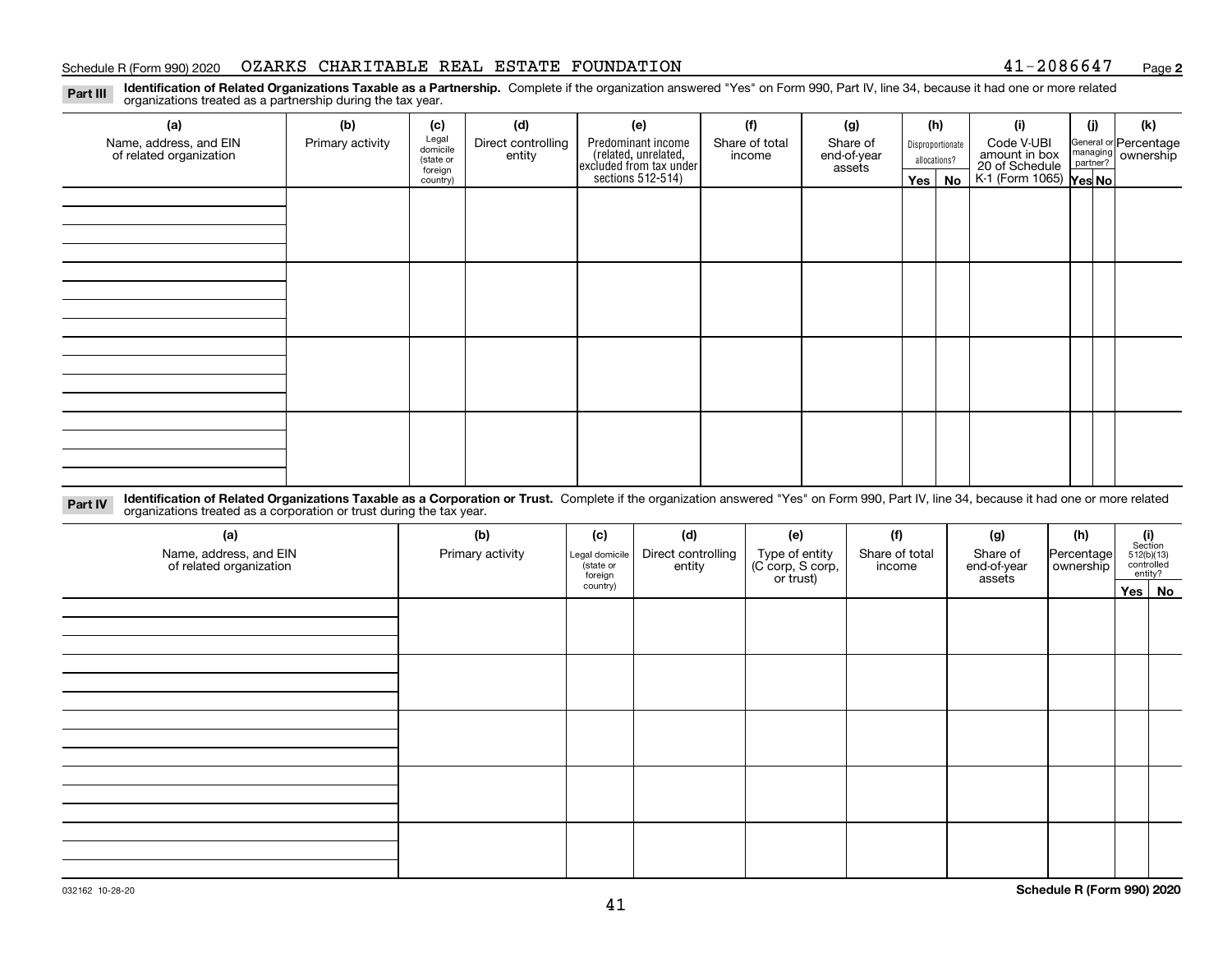#### Schedule R (Form 990) 2020 OZARKS CHARITABLE REAL ESTATE FOUNDATION 41-2086647 <sub>Page</sub>

#### **Part V** T**ransactions With Related Organizations.** Complete if the organization answered "Yes" on Form 990, Part IV, line 34, 35b, or 36.

| Note: Complete line 1 if any entity is listed in Parts II, III, or IV of this schedule.                                                                                                                                        |     | <b>Yes</b> | No          |
|--------------------------------------------------------------------------------------------------------------------------------------------------------------------------------------------------------------------------------|-----|------------|-------------|
| During the tax year, did the organization engage in any of the following transactions with one or more related organizations listed in Parts II-IV?                                                                            |     |            |             |
|                                                                                                                                                                                                                                | 1a  |            | X           |
| b Gift, grant, or capital contribution to related organization(s) manufactured and contribution to related organization(s)                                                                                                     | 1b  | X          |             |
| c Gift, grant, or capital contribution from related organization(s)                                                                                                                                                            | 1c  |            | х           |
| d Loans or loan guarantees to or for related organization(s) committion contracts are constructed as a contract or contract or contract or contract or contract or contract or contract or contract or contract or contract or | 1d  |            | X           |
| e Loans or loan quarantees by related organization(s)                                                                                                                                                                          | 1e  |            | X           |
|                                                                                                                                                                                                                                |     |            |             |
| f Dividends from related organization(s) manufactured and contract and contract or produced and contract and contract and contract and contract and contract and contract and contract and contract and contract and contract  | 1f  |            | х           |
| g Sale of assets to related organization(s) www.assettion.com/www.assettion.com/www.assettion.com/www.assettion.com/www.assettion.com/www.assettion.com/www.assettion.com/www.assettion.com/www.assettion.com/www.assettion.co | 1g  |            | $\mathbf X$ |
| h Purchase of assets from related organization(s) manufactured and content and content and content and content and content and content and content and content and content and content and content and content and content and | 1h  |            | х           |
| Exchange of assets with related organization(s) manufactured and content and content and content and content and content and content and content and content and content and content and content and content and content and c | 1i. |            | $\mathbf X$ |
|                                                                                                                                                                                                                                | 1i. |            | X           |
|                                                                                                                                                                                                                                |     |            |             |
|                                                                                                                                                                                                                                | 1k. |            | х           |
| Performance of services or membership or fundraising solicitations for related organization(s)                                                                                                                                 | 11  |            | $\mathbf X$ |
| m Performance of services or membership or fundraising solicitations by related organization(s)                                                                                                                                | 1m  |            | $\mathbf X$ |
|                                                                                                                                                                                                                                | 1n  |            | $\mathbf X$ |
| o Sharing of paid employees with related organization(s) manufactured and content to the content of the content of the content of the content of the content of the content of the content of the content of the content of th | 10  |            | X           |
|                                                                                                                                                                                                                                |     |            |             |
| p Reimbursement paid to related organization(s) for expenses [111] All and the content of the content of the content of the content of the content of the content of the content of the content of the content of the content  | 1p. |            | х           |
|                                                                                                                                                                                                                                | 1q  |            | $\mathbf X$ |
|                                                                                                                                                                                                                                |     |            |             |
| r Other transfer of cash or property to related organization(s)                                                                                                                                                                | 1r  |            | х           |
|                                                                                                                                                                                                                                | 1s  |            | x           |

**2**If the answer to any of the above is "Yes," see the instructions for information on who must complete this line, including covered relationships and transaction thresholds.

| (a)<br>Name of related organization          | (b)<br>Transaction<br>type (a-s) | (c)<br>Amount involved | (d)<br>Method of determining amount involved |
|----------------------------------------------|----------------------------------|------------------------|----------------------------------------------|
| (1) COMMUNITY FOUNDATION OF THE OZARKS, INC. | $\mathbf B$                      | $2,199,652.\,$ FMV     |                                              |
| (2)                                          |                                  |                        |                                              |
| (3)                                          |                                  |                        |                                              |
| (4)                                          |                                  |                        |                                              |
| (5)                                          |                                  |                        |                                              |
| (6)                                          |                                  |                        |                                              |

 $\overline{\phantom{a}}$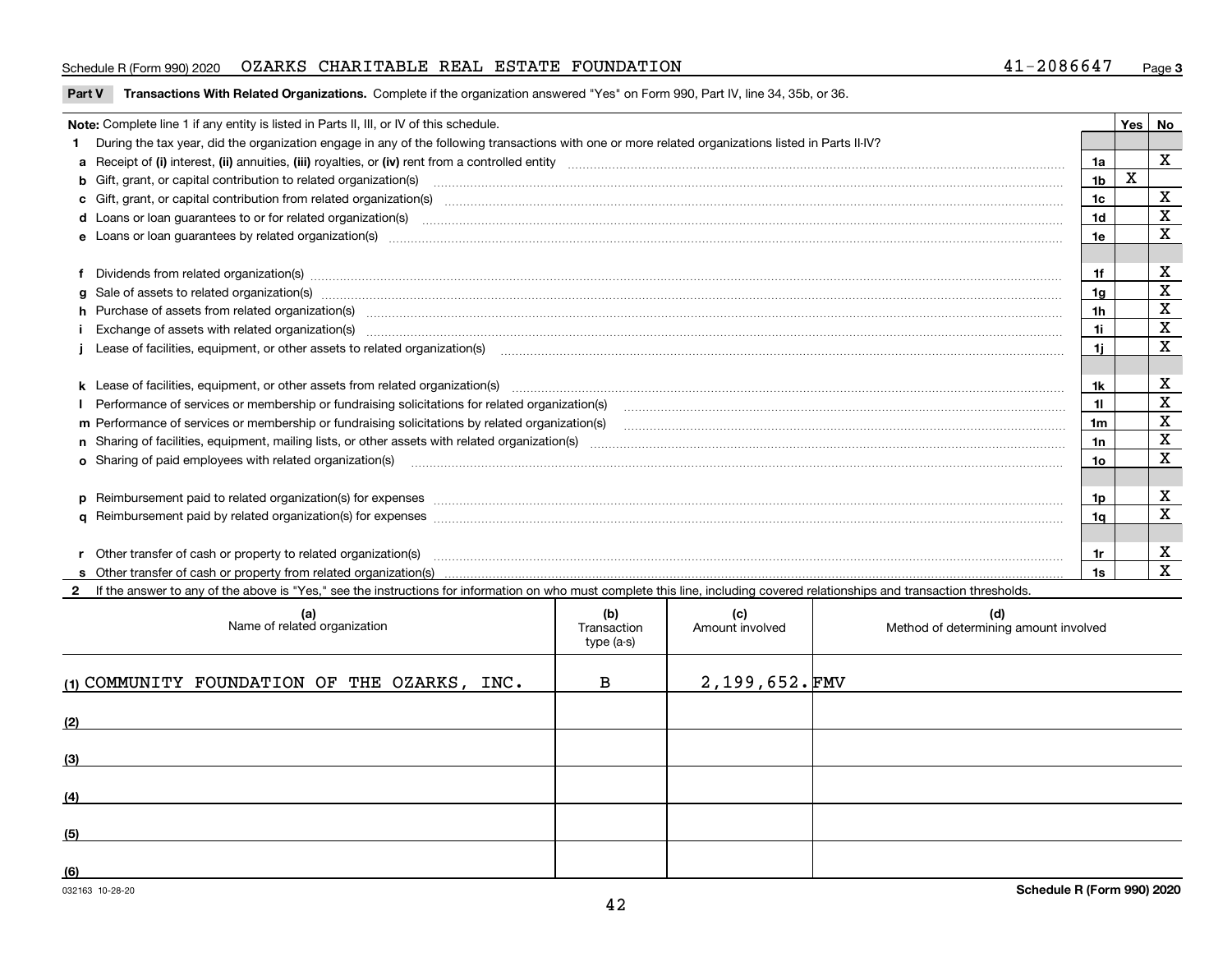#### Schedule R (Form 990) 2020 OZARKS CHARITABLE REAL ESTATE FOUNDATION 41-2086647 <sub>Page</sub>

#### **4**

#### **Part VI Unrelated Organizations Taxable as a Partnership. Complete if the organization answered "Yes" on Form 990, Part IV, line 37.**

Provide the following information for each entity taxed as a partnership through which the organization conducted more than five percent of its activities (measured by total assets or gross revenue) that was not a related organization. See instructions regarding exclusion for certain investment partnerships.

| (a)<br>Name, address, and EIN<br>of entity | $\tilde{}$<br>(b)<br>Primary activity | (c)<br>Legal domicile<br>(state or foreign | (d)<br>Predominant income<br>(related, unrelated,<br>excluded from tax under<br>sections 512-514) | $\begin{array}{c}\n\text{partners} \sec.\n\\ \n501(c)(3)\n\\ \n0rgs.?\n\end{array}$ | $(e)$<br>Are all | (f)<br>Share of<br>total | (g)<br>Share of<br>end-of-year | (h)<br>Dispropor-<br>tionate<br>allocations? |  | (i)<br>Code V-UBI<br>amount in box 20 managing<br>of Schedule K-1<br>(Form 1065)<br>$\overline{Yes}$ No | (i)    | (k) |  |
|--------------------------------------------|---------------------------------------|--------------------------------------------|---------------------------------------------------------------------------------------------------|-------------------------------------------------------------------------------------|------------------|--------------------------|--------------------------------|----------------------------------------------|--|---------------------------------------------------------------------------------------------------------|--------|-----|--|
|                                            |                                       | country)                                   |                                                                                                   | Yes No                                                                              |                  | income                   | assets                         | Yes No                                       |  |                                                                                                         | Yes No |     |  |
|                                            |                                       |                                            |                                                                                                   |                                                                                     |                  |                          |                                |                                              |  |                                                                                                         |        |     |  |
|                                            |                                       |                                            |                                                                                                   |                                                                                     |                  |                          |                                |                                              |  |                                                                                                         |        |     |  |
|                                            |                                       |                                            |                                                                                                   |                                                                                     |                  |                          |                                |                                              |  |                                                                                                         |        |     |  |
|                                            |                                       |                                            |                                                                                                   |                                                                                     |                  |                          |                                |                                              |  |                                                                                                         |        |     |  |
|                                            |                                       |                                            |                                                                                                   |                                                                                     |                  |                          |                                |                                              |  |                                                                                                         |        |     |  |
|                                            |                                       |                                            |                                                                                                   |                                                                                     |                  |                          |                                |                                              |  |                                                                                                         |        |     |  |
|                                            |                                       |                                            |                                                                                                   |                                                                                     |                  |                          |                                |                                              |  |                                                                                                         |        |     |  |
|                                            |                                       |                                            |                                                                                                   |                                                                                     |                  |                          |                                |                                              |  |                                                                                                         |        |     |  |
|                                            |                                       |                                            |                                                                                                   |                                                                                     |                  |                          |                                |                                              |  |                                                                                                         |        |     |  |
|                                            |                                       |                                            |                                                                                                   |                                                                                     |                  |                          |                                |                                              |  |                                                                                                         |        |     |  |
|                                            |                                       |                                            |                                                                                                   |                                                                                     |                  |                          |                                |                                              |  |                                                                                                         |        |     |  |
|                                            |                                       |                                            |                                                                                                   |                                                                                     |                  |                          |                                |                                              |  |                                                                                                         |        |     |  |
|                                            |                                       |                                            |                                                                                                   |                                                                                     |                  |                          |                                |                                              |  |                                                                                                         |        |     |  |
|                                            |                                       |                                            |                                                                                                   |                                                                                     |                  |                          |                                |                                              |  |                                                                                                         |        |     |  |
|                                            |                                       |                                            |                                                                                                   |                                                                                     |                  |                          |                                |                                              |  |                                                                                                         |        |     |  |
|                                            |                                       |                                            |                                                                                                   |                                                                                     |                  |                          |                                |                                              |  |                                                                                                         |        |     |  |
|                                            |                                       |                                            |                                                                                                   |                                                                                     |                  |                          |                                |                                              |  |                                                                                                         |        |     |  |
|                                            |                                       |                                            |                                                                                                   |                                                                                     |                  |                          |                                |                                              |  |                                                                                                         |        |     |  |
|                                            |                                       |                                            |                                                                                                   |                                                                                     |                  |                          |                                |                                              |  |                                                                                                         |        |     |  |
|                                            |                                       |                                            |                                                                                                   |                                                                                     |                  |                          |                                |                                              |  |                                                                                                         |        |     |  |
|                                            |                                       |                                            |                                                                                                   |                                                                                     |                  |                          |                                |                                              |  |                                                                                                         |        |     |  |
|                                            |                                       |                                            |                                                                                                   |                                                                                     |                  |                          |                                |                                              |  |                                                                                                         |        |     |  |
|                                            |                                       |                                            |                                                                                                   |                                                                                     |                  |                          |                                |                                              |  |                                                                                                         |        |     |  |

**Schedule R (Form 990) 2020**